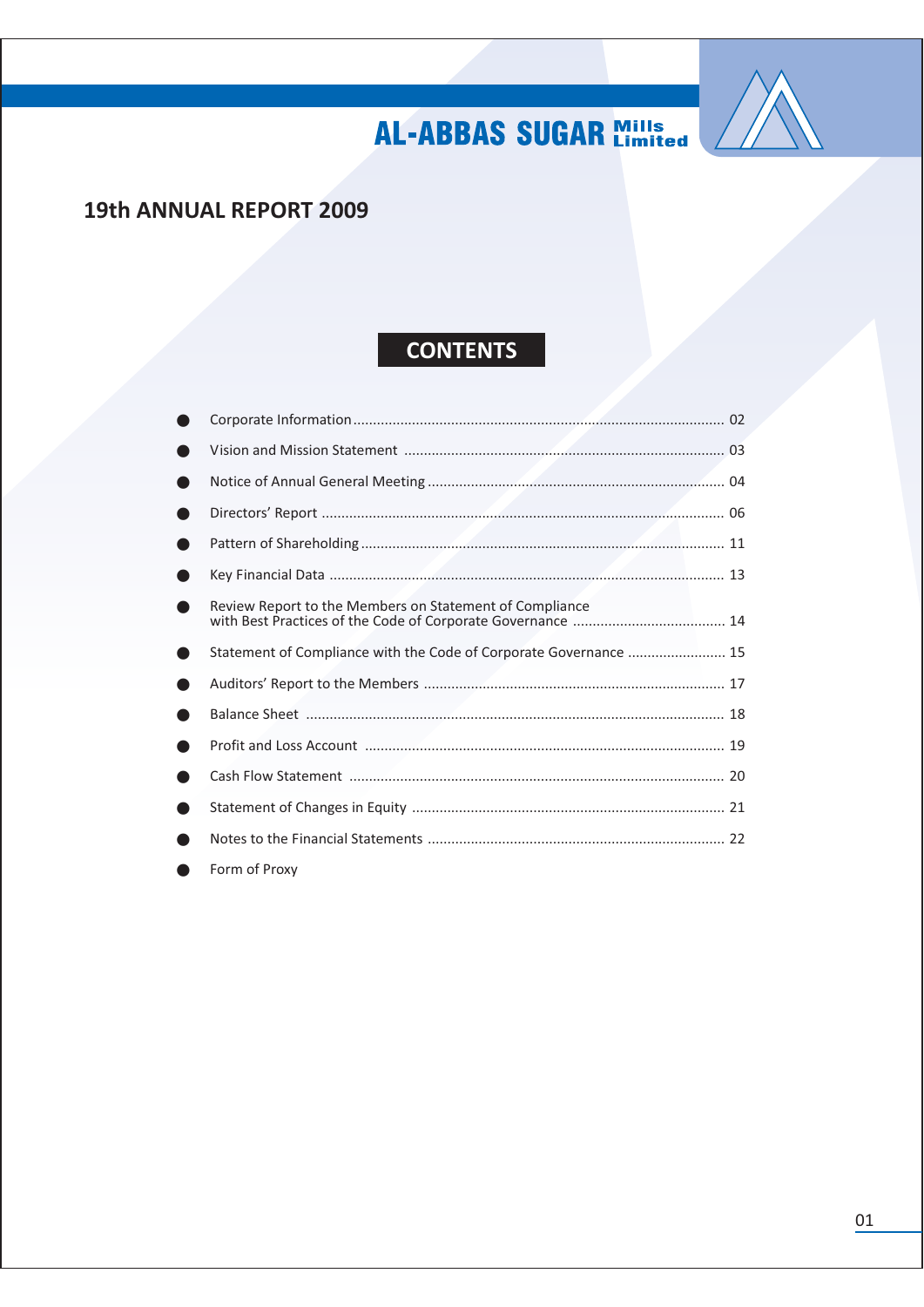

### **CORPORATE INFORMATION**

**BOARD OF DIRECTORS** Muhammad Iqbal Usman Chairman Shunaid Qureshi **Chief Executive** Asim Ghani Director Duraid Oureshi Director Munawar Alam Siddiqui **Director** Muhammad Salman Husain Chawala **Director** Suleman Lalani **Director Khursheed Anwer COMPANY SECRETARY CHIEF FINANCIAL OFFICER** Zuhair Abbas - ACA **AUDIT COMMITTEE** Muhammad Iqbal Usman Chairman Asim Ghani Member Duraid Qureshi Member Syed Muhammad Talha Secretary **AUDITORS** Hyder Bhimji & Co. **Chartered Accountant LEGAL ADVISOR** Usmani & Iqbal **Advocate & Solicitors BANKERS** Al Baraka Islamic Bank **Allied Bank Limited Bank Alfalah Limited** Bank Islami Pakistan Limited Barclays Bank plc Pakistan **Habib Bank Limited JS Bank Limited KASB Bank Limited MCB Bank Limited Meezan Bank Limited** National Bank of Pakistan Limited Standard Chartered Bank (Pakistan) Limited **United Bank Limited REGISTERED OFFICE** 2nd Floor, Pardesi House, Survey No. 2/1, R.Y. 16, Old Queens Road, Karachi - 74000 Tel: 92-21-111-111-224 Fax: 92-21-32470090 Website: www.aasml.com

> Technology Trade (Pvt.) Ltd. Dagia House, 241-C, Block-2, P.E.C.H.S., Off. Shahrah-e-Quaideen, Karachi.

1) Mirwah Gorchani, Distt. Mirpurkhas, Sindh 2) Main National Highway, Dhabeji, Sindh

**SHARE REGISTRAR OFFICE** 

**FACTORIES LOCATION**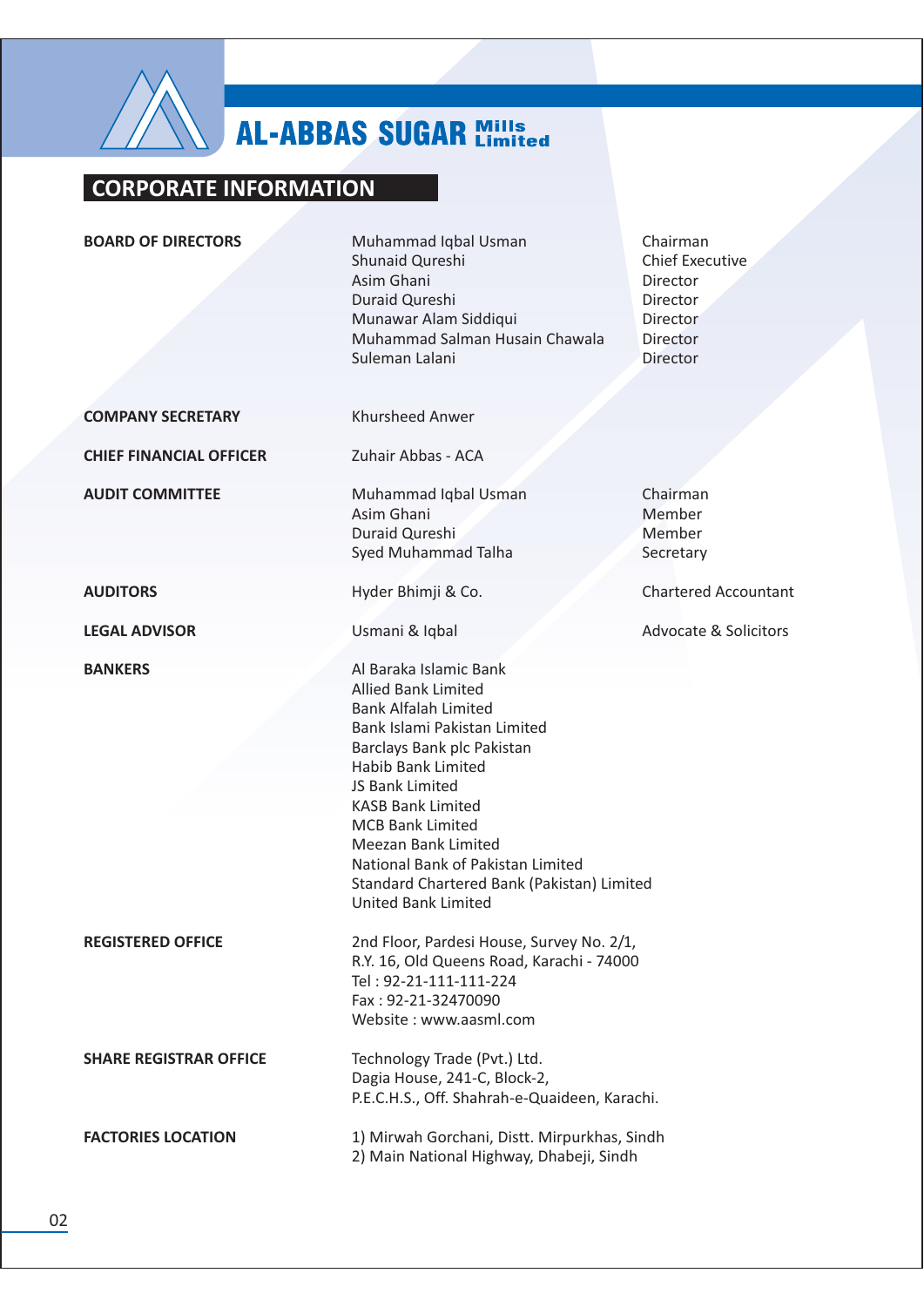

**VISION AND MISSION STATEMENT** 

# Vision

AL-ABBAS SUGAR MILLS LIMITED is committed to earn reputation of a reliable manufacturer and supplier of good quality white refined sugar, industrial alcohol, medium density fiber board, calcium carbide and ferro-alloys in local and international markets

# **Mission**

- To be a profitable organization and to meet the expectations  $\frac{1}{2}$ of our stakeholders.
- $\frac{1}{2}$ To become competitive in local and international markets by concentrating on quality of core products.
- $\frac{1}{2}$ To promote best use and development of human resources in a safe environment, as an equal opportunity employer.
- To use advance technology for efficient and cost effective  $\frac{1}{2}$ operations.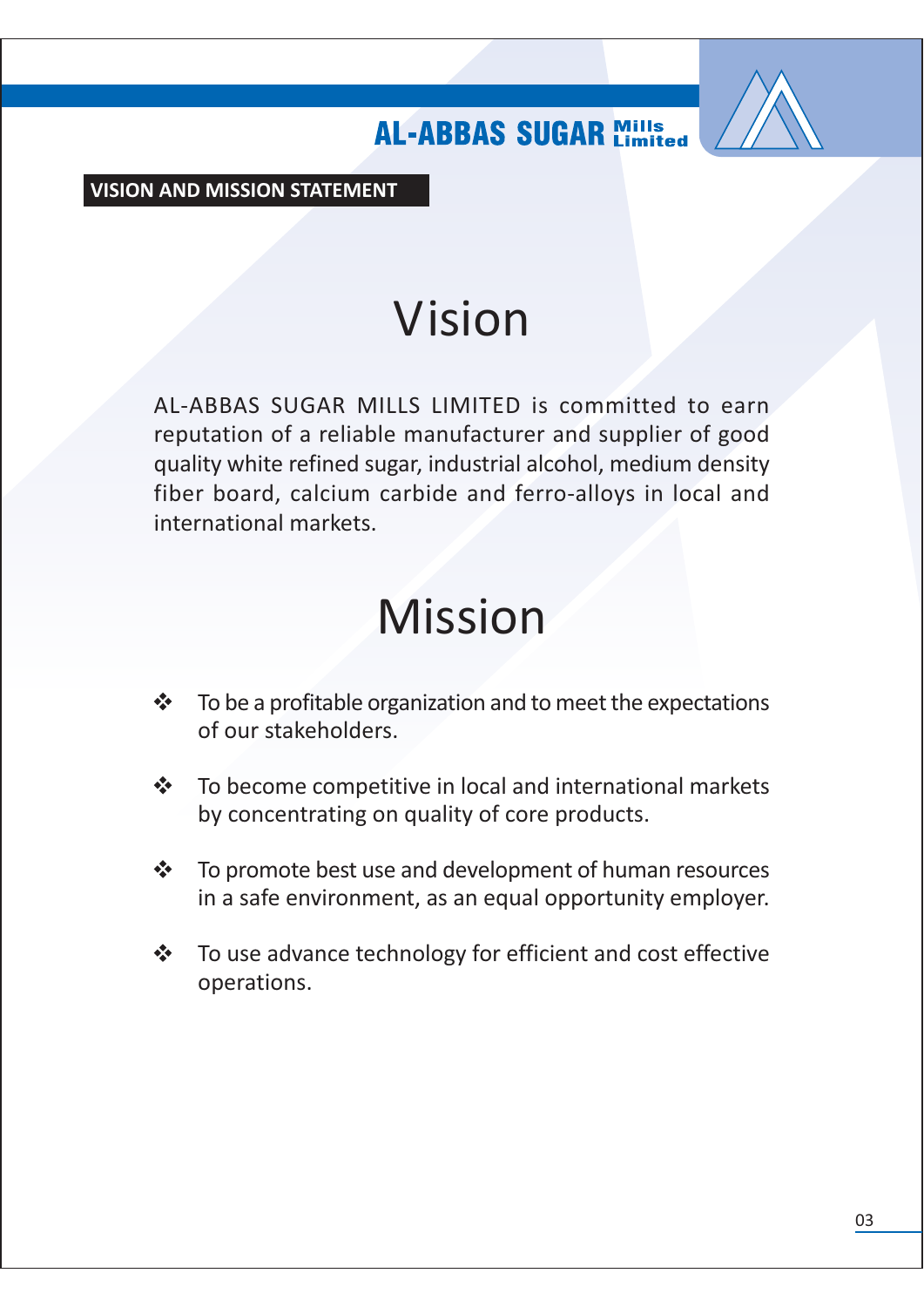

### **NOTICE OF ANNUAL GENERAL MEETING**

Notice is hereby given that the 19th Annual General Meeting of Al-Abbas Sugar Mills Limited will be held at Head Office of the Company, Pardesi House, Survey No. 2/1, R.Y.16, Old Queens Road, Karachi on Wednesday, January 27, 2010 at 4:00 p.m. to transact the following business:

### **Ordinary Business**

- To confirm the minutes of the last Annual General Meeting of the shareholders of the Company held on  $1.$ January 31, 2009.
- To receive, consider and adopt Annual Audited Financial Statements for the year ended September 30,  $2.$ 2009, together with the reports of the Auditors' and Directors' thereon.
- To declare and approve a final cash dividend of Rs. 4 per share 40% for the year ended September 30,  $3.$ 2009.
- 4. To appoint auditors for the ensuing year, and to fix their remuneration. Messers Hyder Bhimji & Co., Chartered Accountants, retire and being eligible have offered them for reappointment.
- 5. To elect seven (7) directors as fixed by the Board of Directors in accordance with the Companies Ordinance, 1984 for a term of three years commencing from January 28, 2010. The present directors are Mr. Muhammad Iqbal Usman, Mr. Shunaid Qureshi, Mr. Asim Ghani, Mr. Duraid Qureshi, Mr. Munawar Alam Siddiqui, Mr. Suleman Lalani and Mr. Muhammad Salman Husain Chawala.
- 6. To transact any other business with the permission of the chair.

By Order of the Board

**Khursheed Anwer Company Secretary** 

Karachi: January 6, 2009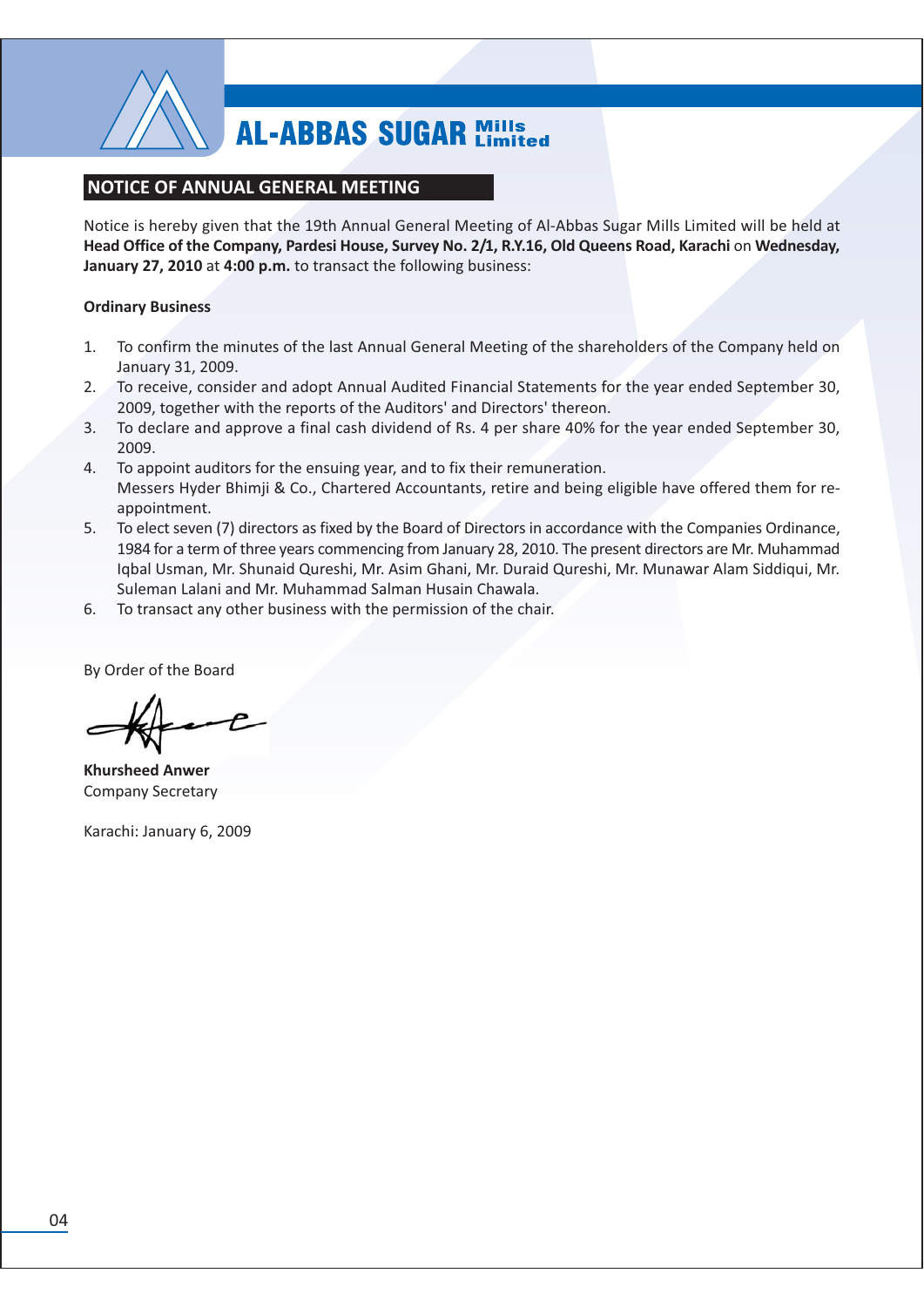

### Notes:

- Share Transfer Books will be closed from January 20, 2010 to January 27, 2010 (both days inclusive). 1.
- $\mathcal{D}$ All Members are entitled to attend and vote at the meeting. A Member may appoint a proxy who needs to be a Member of the Company.
- The instrument appointing the proxy and the other authority under which it is signed, or a notarially  $3.$ certified copy thereof, must be lodged at the Company's Registered Office or Share Registrar Office at least 48 hours before the time of the meeting.
- Any change of address of Members should be notified immediately to the Company's Share Department. 4.

CDC Account Holders will further have to follow the under mentioned guidelines as laid down by the Securities and Exchange Commission of Pakistan:

#### Α. For Attending the Meeting:

- $\mathbf{i}$ . In case of individuals, the account holder or sub-account holder whose securities and their registration details are uploaded as per the regulations shall authenticate his identity by showing his original Computerized National Identity Card (CNIC) or original passport at the time of attending the meeting.
- ii. In case of corporate entity, the Board of Directors' resolution / power of attorney with specimen signature of the nominee shall be produced at the time of the meeting.

#### **For Appointing Proxies: B.**

- In case of individuals, the account holder or sub-account holder whose securities and their registration i. details are uploaded as per the regulations shall submit the proxy form as per the requirement by the Company.
- The proxy form shall be witnessed by two persons whose names, addresses and CNIC numbers shall be ii. mentioned on the form.
- iii. Attested copies of CNIC or the passport of the beneficial owners and the proxy shall be furnished with the proxy form.
- The proxy shall produce his original CNIC or original passport at the time of the meeting. iv.
- In case of corporate entity, the Board of Directors' resolution / power of attorney with specimen signature V. shall be submitted along with proxy form to the Company.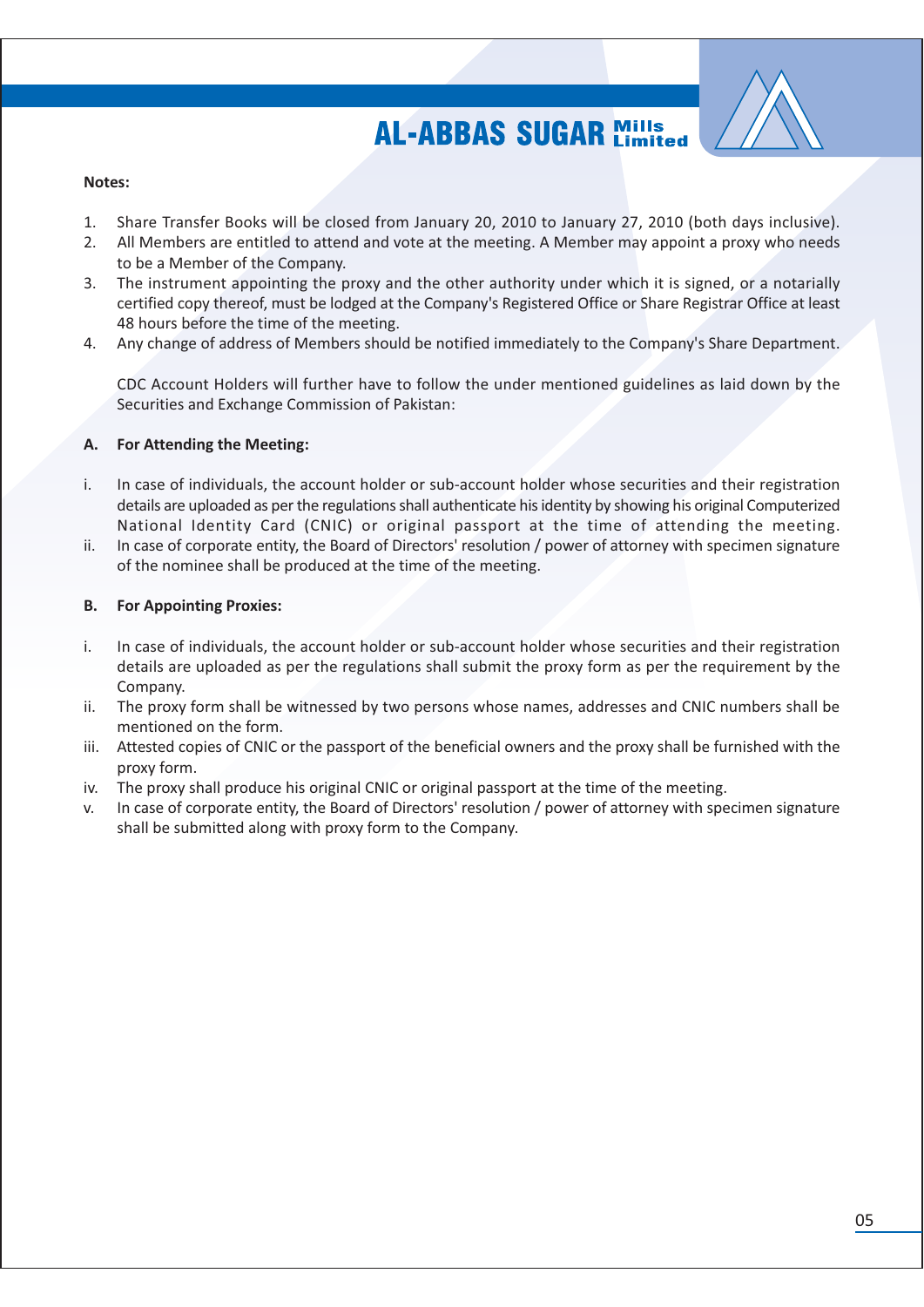

### **DIRECTORS' REPORT**

Your Board is pleased to submit the Annual Report along with the Audited Financial Statements for the year ended September 30, 2009.

### **FINANCIAL RESULTS:**

| <b>FINANCIAL RESULTS:</b>                                  | 2009                 | 2008      |
|------------------------------------------------------------|----------------------|-----------|
|                                                            | (Rupees in thousand) |           |
| Profit before taxation                                     | 337,120              | 96,427    |
| Taxation                                                   | (54, 688)            | (21, 382) |
| Profit after taxation                                      | 282,432              | 75,045    |
| Un-appropriated profit brought forward                     | 245,350              | 170,305   |
| Profit available for appropriation                         | 527,782              | 245,350   |
| <b>Appropriations:</b>                                     |                      |           |
| Final dividend for the year ended 2008 @ 15%               | (26, 043)            |           |
| Unappropriated profit carried forward to the balance sheet | 501,739              | 245,350   |
|                                                            |                      |           |
| Earnings per share (Rupees)                                | 16.27                | 4.32      |

### **DIVIDEND**

Your Board of Directors is pleased to recommend final cash Dividend of Rs. 4 per share of Rs.10 each (that is 40% dividend) for the year ended September 30, 2009.

#### **OPERATING RESULTS**

Details of operation in respect of Sugar, Distillery, Chemicals Division and other units are given as under:

#### **SUGAR UNIT:**

#### **OPERATING DATA:**

|                               | 2008-09              | 2007-08   |
|-------------------------------|----------------------|-----------|
| Season:                       |                      |           |
| Crushing (M. Tons)            | 513,887              | 615,690   |
| Recovery (%)                  | 10.28                | 10.06     |
| Sugar production (M. Tons)    | 52,850               | 61,965    |
| Molasses production (M. Tons) | 26,390               | 31,880    |
| Number of days worked         | 115                  | 146       |
| <b>FINANCIAL DATA:</b>        | 2009                 | 2008      |
|                               | (Rupees in thousand) |           |
| Sales - Net                   | 2,079,127            | 1,020,636 |
| Cost of sales                 | (1,706,809)          | (745,678) |
| Gross profit                  | 372,318              | 274,958   |
| Distribution cost             | (17, 233)            | (48, 734) |
| Segment result                | 355,085              | 226,224   |
|                               |                      |           |

The Sugar cane crushing season started on November 19, 2008 and the Company crushed 513,887 M.T. sugarcane up to March 15, 2009 as compared to 615,689 M.T. sugarcane in the previous year showing decrease of 19.81%. However, during the season under review, the recovery percentage improved to 10.28% from 10.06%.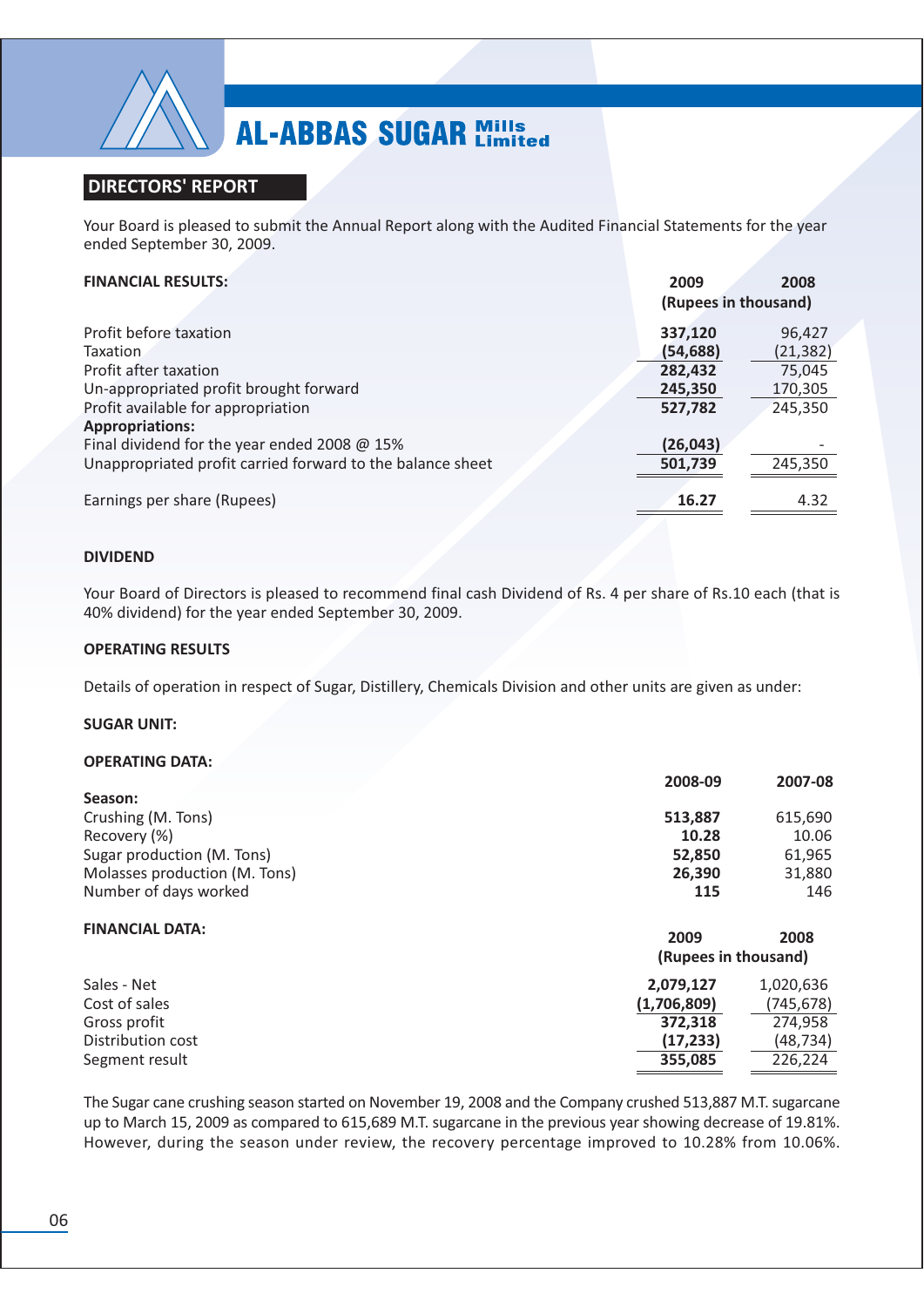

During the season under review, the availability of sugarcane was lower due to reduction in area under cultivation. Due to shortage of sugarcane, there was unhealthy price competition between the sugar mills, thus raising the cost of production. This year due to lesser production of sugarcane in the country, it was predicted that price of sugarcane would go very high for the millers. To avoid this competitive situation, the millers were planning to import raw sugar but the price of the raw sugar in the international market is also very high and not viable to use it as alternative of sugarcane to produce sugar.

Despite of low cultivation of sugarcane on per hectare area of land during the year and short period of season days, your Company was able to manage crushing of 513,887 M.T. However, these results were made possible due to increased capacity, operational efficiencies and procurement of high quality sugarcane. The other significant factors contributing towards the profitability of the division was the increase in sale price of sugar, higher sales value of opening stock of sugar valued at cost from last year and increase in sucrose recovery.

### **DISTILLERY UNIT:**

#### **OPERATING DATA:**

| 2009                                                   | 2008                                                   |
|--------------------------------------------------------|--------------------------------------------------------|
| 30,123<br>97                                           | 46,932<br>99                                           |
| 2009<br>(Rupees in thousand)                           | 2008                                                   |
| 1,688,425<br>1,215,962<br>472,463<br>68,355<br>404,108 | 1,541,322<br>1,130,024<br>411,298<br>79,804<br>331,494 |
|                                                        |                                                        |

The production of ethanol during the year ended September 30, 2009 was 30,123 M.T. as compared with 46,932 M.T. during previous year. The segment results of the division are Rs. 404.108 million during the year under review as against segment results of Rs. 331.494 million in the corresponding year. The increase in profit is largely attributable to appreciation of US\$ against the Pak Rupees.

However, as usual your Company faced challenges due to scarce availability and increasing prices of molasses on account of manifold increase in number of distilleries in the Country. Further, due to the global economic meltdown, the Pakistan ethanol industry had a very difficult year. Demand for ethanol was grim thus led to slow sales and export orders for the time being. Almost all Pakistan's ethanol producers ran their plants at far below their capacity.

### **OTHER DIVISION**

This unit produces calcium carbide, ferroalloys and allied products to cater the needs of entire country in general and in particular Pakistan Steel and other steel manufacturing units in Pakistan. This division is first of its kind in Pakistan to commercially produce various ferroalloys using mostly local raw materials and captive electric power. During the year under review, this division has produced 43,436 M.T. and sold 3,944 M.T of calcium carbide and ferroalloys. Our products fully conform to the international standards and are well accepted by the market and could cater the need of the entire country.

Medium Density Fibre board Division is under study to restore its production on efficient basis.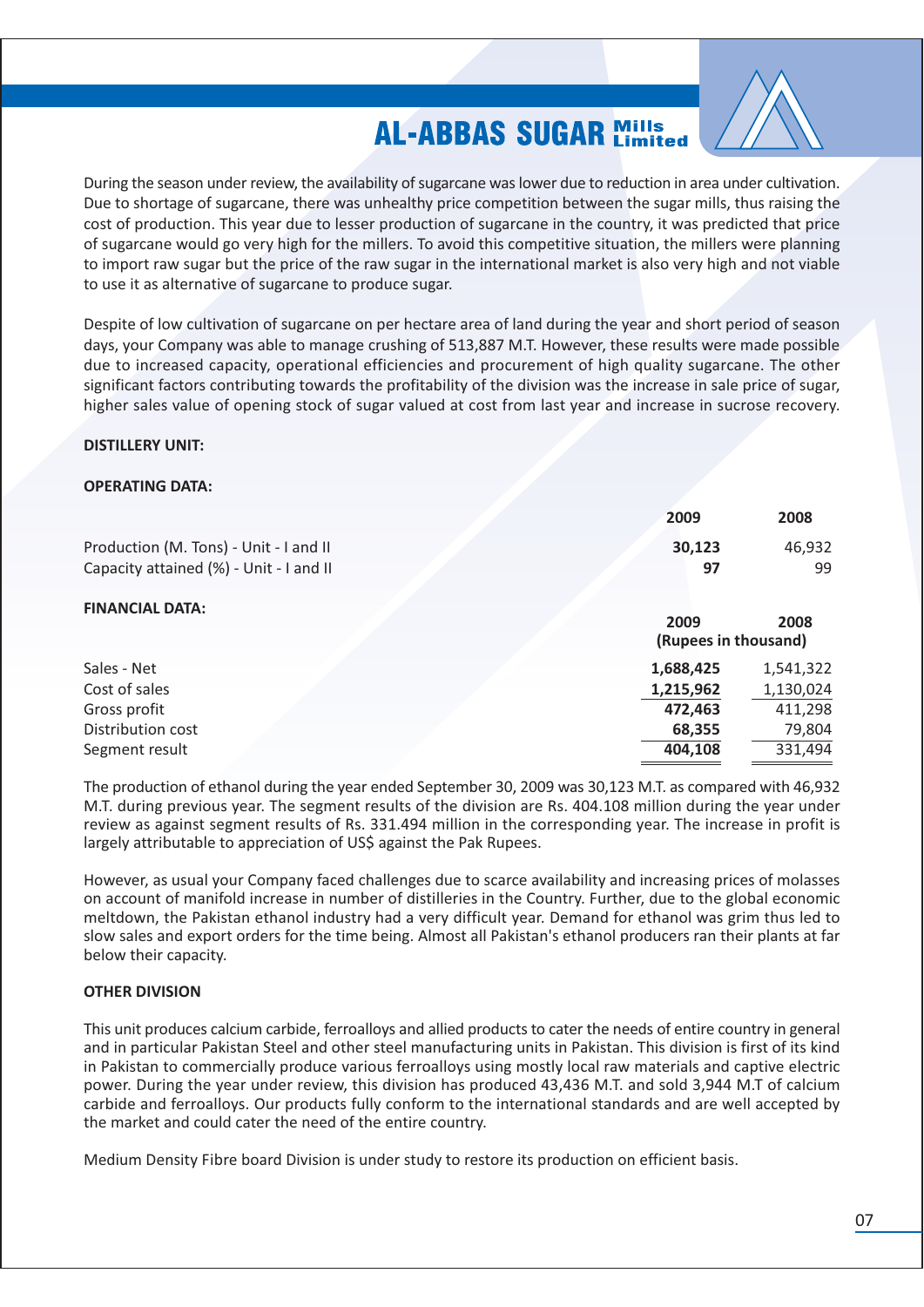

The Company has signed a Contract with the Karachi Electric Supply Company Limited (KESC) on October 23, 2009 for the sale of electrical energy from the existing 15MW coal fired power generation facility at Dhabeji unit. The term of the Contract is initially for a period of five (5) years from the date of commercial operation date extendable with mutual agreement of both the parties upon the expiry of the Contract. The power from the facility will be supplied to KESC through interconnection facilities which will be established by the Company between the power plant and KESC Dhabeji grid. The Company will commence the power supply to KESC upon completion of the interconnection facilities and commissioning of the power plant, the expected date is about first week of January, 2010.

### **FUTURE OUTLOOK**

### **Sugar Division and Distilleries**

The future outlook of your Company entirely depends on continuous availability of raw materials for its sugar division and distilleries. The procurement of raw materials for both Sugar and Ethanol remained a difficult task for the current season. As the crushing season is on full swing, the sugarcane prices have gradually shot up from Rs. 150 to Rs. 175 per maund in Sindh against the official rate of Rs. 102 amid stiff competition among the manufacturers to grab the maximum quantity.

During the current season, the Sugar industry across the country are paying higher price of sugarcane to growers, as the raw sugar price in the international market is not affordable. The government had allowed the millers to import raw sugar and was also considering lifting 25 percent import duty on its import to facilitate the millers to produce cost effective sugar but even if duties are lifted, the product is not affordable for the millers to import.

The future outlook of distillery entirely depends on continuous availability of good quality of molasses at reasonable prices. The Management is striving hard to acquire molasses at reasonable cost. The molasses prices are soaring internationally and its availability to local distilleries at reasonable price remains a challenging task ahead. The Government has imposed export duty on molasses in order to restrict its export and to ensure that sufficient quantity is available to the local distilleries to produce value added product ethanol for export.

### **Other Division**

Our chemical division producing calcium carbide and ferroalloys has moderate future ahead because of lower cost of import from China and increased price of electricity, gas and hard coke (the basic raw material used in our products).

As a whole, your Company is well aware of the challenges being faced and would do its best to take all necessary measures to increase the production of all its divisions and overall profitability of the Company despite a daunting situation ahead.

### **ENTERPRISE RESOURCE PLANNING**

During the year, the Company has successfully implemented the ORACLE Enterprise Business Solutions (EBS)-Enterprise Resource Planning (ERP) Solution. ORACLE EBS is a leading ERP in the world having market share equal to SAP. The Company has implemented five modules of financial and three modules of supply chain. The core advantages of the implementation of Oracle EBS is the adoption of world's best practices, highest level of integration among the modules, reduction in data redundancy and its input, timely availability of accurate information in terms of various off the shelf and customized reports for better decision making.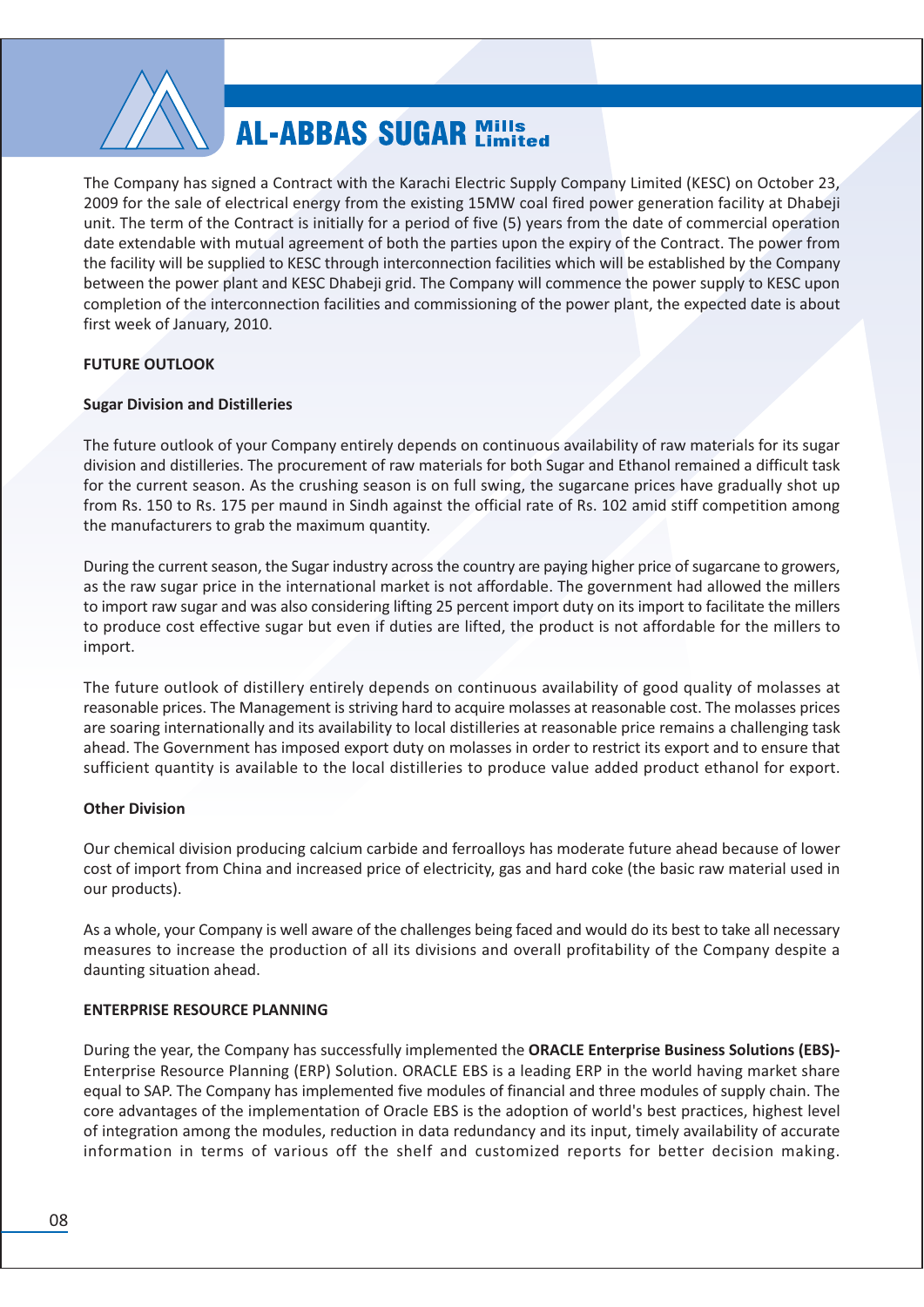

#### **BOARD OF DIRECTORS**

The Board of Directors is comprised of two executive and five non-executive directors. The current members of the Board of Directors have been listed in the Corporate Information.

During the year ended September 30, 2009, four meetings of the Board of Directors were held and were attended as follows:

| <b>Name of Directors</b>                      | <b>Number of meetings attended</b> |
|-----------------------------------------------|------------------------------------|
|                                               |                                    |
| Mr. Muhammad Iqbal - Chairman                 | 03                                 |
| Mr. Shunaid Quresh - Chief Executive          | 04                                 |
| Mr. Asim Ghani - Director                     | 04                                 |
| Mr. Duraid Qureshi - Director                 | 02                                 |
| Mr. Munawar Alam Siddiqui - Director          | 03                                 |
| Mr. Munaf Ibrahim - Director                  | 01                                 |
| Mr. Mudassir Iqbal - Director                 | 01                                 |
| Mr. Muhammad Salman Husain Chawala - Director | 01                                 |
| Mr. Suleman Lalani - Director                 | 03                                 |

During the year, Mr. Munaf Ibrahim and Mr. Mudassir Igbal have resigned and in their places Mr. Suleman Lalani and Mr. Muhammad Salman Husain Chawala co-opted by the Board to fill up the causal vacancies.

#### **ELECTION OF DIRECTORS**

The three years term of the offices of existing Board of Directors will be completed on January 27, 2010 and election of directors of the next term of three years to be held in the coming annual general meeting as per articles of association of the Company and section 171 and 178 of the Companies Ordinance, 1984. The Board has fixed the seven (7) numbers of Directors to be elected in the coming Board election.

CEO, Directors, CFO, Company Secretary and their spouses and minor children have made no transactions in the company's shares during the year.

### **AUDITORS**

The retiring auditors, Messrs Hyder Bhimji & Co. Chartered Accountants being eligible, offer themselves for reappointment. The Board of Directors, on recommendation of Audit Committee, has proposed appointment of M/s Hyder Bhimji & Co., Chartered Accountants for the year 2010-2011.

### **AUDIT COMMITTEE**

The Board of Directors has established an Audit Committee in compliance with the Code of Corporate Governance with the following members:

| Mr. Muhammad Iqbal Usman | Chairman | Non Executive Director |
|--------------------------|----------|------------------------|
| Mr. Duraid Qureshi       | Member   | Non Executive Director |
| Mr. Asim Ghani           | Member   | Executive Director     |

The Audit Committee reviewed the quarterly, half yearly and annual financial statements alongwith the related party transaction register before submission to the Board. The Audit Committee also reviewed internal auditor's findings and held separate meetings with internal and external auditors as required under the Code of Corporate Governance.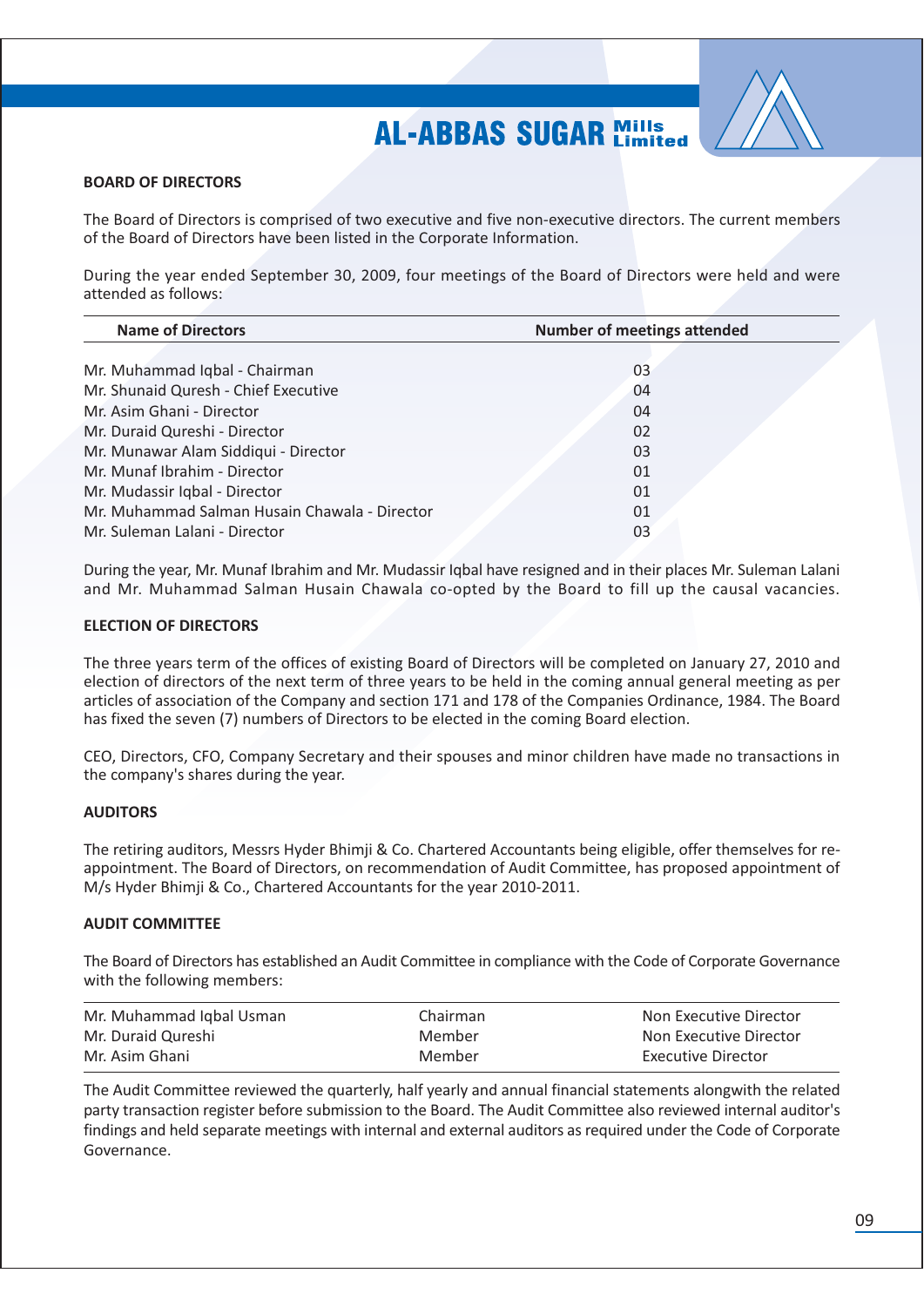

#### PATTERN OF SHAREHOLDING

Pattern of shareholding as on September 30, 2009 in accordance with the requirements of the Code of Corporate Governance and a statement reflecting distribution of shareholding is annexed to this report.

#### **CORPORATE GOVERNANCE**

The Directors are pleased to state that your Company has complied with the provisions of the Code of Corporate Governance as required by SECP which formed part of Karachi Stock Exchange's listing regulations.

#### COMPLIANCE WITH THE CODE OF CORPORATE GOVERNANCE

- The financial statements prepared by the Management, present fairly its state of affairs, the result of its a) operations, cash flows and changes in equity.
- The Company has maintained proper books of accounts.  $b)$
- Appropriate accounting policies have been consistently applied in the preparation of financial statements  $\mathsf{c}$ and accounting estimates are based on reasonable and prudent judgment.
- $d)$ International Accounting Standards as applicable in Pakistan have been followed in preparation of financial statements.
- The system of internal control is sound in design and has been effectively implemented and monitored.  $e)$
- There are no doubts upon the Company's ability to continue as a going concern.  $f$ )
- The Key financial data for the last six years is annexed with this report. g)
- h) There has been no material departure from the best practices of Corporate Governance, as detailed in the listing regulations.
- $\mathsf{i}$ The Company has not made payment against market committee fee since inception as it has been challenged in Honorable High Court of Sindh. However full provision has been made in the accounts for such liability.
- $j)$ The Company maintains Gratuity Fund for its employees. The value of fund is Rs. 29.576 million in the shape of investment as on September 30, 2009.

#### **ACKNOWLEDGEMENT**

The Company strongly believes that its success is driven by the commitment and dedication of its employees. We acknowledge the contribution of each and every staff member of the Company for significant contribution in delivering such a strong performance. We would also like to express our thanks to the customers for their trust in our products and look forward to their continued patronage. We also thank our shareholders, banks and financial institutions for their support, guidance and confidence reposed in our enterprise and stand committed to do our best to ensure full reward of their investment in the coming years. May Allah bless us in our efforts. Ameen!

On Behalf of the Board

**SHUNAID QURESHI Chief Executive** 

Karachi: January 5, 2010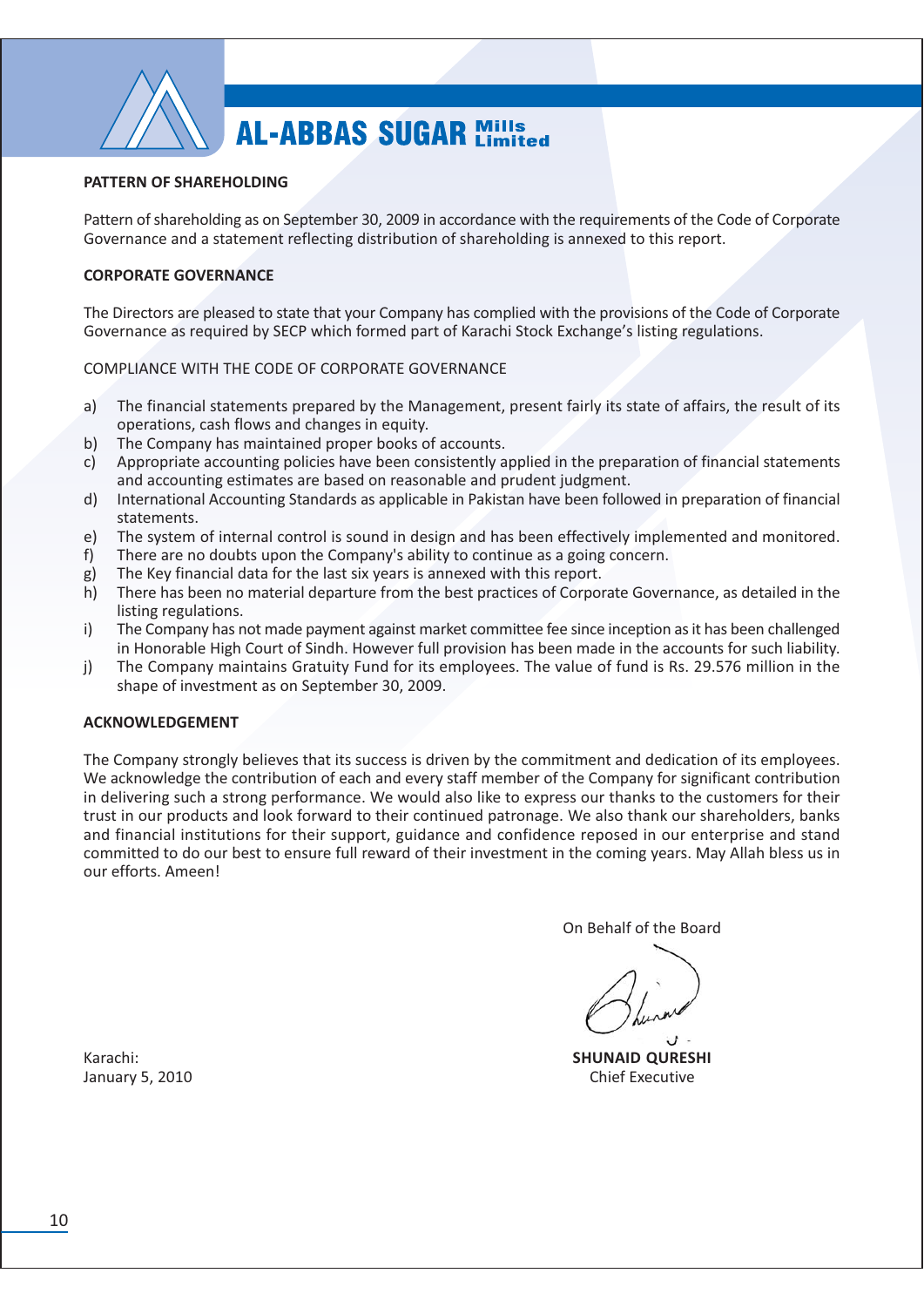

### **PATTERN OF SHAREHOLDING**

AS ON SEPTEMBER 30, 2009

| <b>Number of</b>    | Shareholding | <b>Total Number of</b> |                    |
|---------------------|--------------|------------------------|--------------------|
| <b>Shareholders</b> | From         | To                     | <b>Shares Held</b> |
| 97                  | 1            | 100                    | 8,016              |
| 579                 | 101          | 500                    | 277,299            |
| 50                  | 501          | 1,000                  | 47,706             |
| 35                  | 1,001        | 5,000                  | 88,300             |
| 10                  | 5,001        | 10,000                 | 73,295             |
| 3                   | 10,001       | 15,000                 | 36,784             |
| 1                   | 15,001       | 20,000                 | 20,000             |
| 3                   | 20,001       | 25,000                 | 69,000             |
| 5                   | 25,001       | 30,000                 | 134,700            |
| 1                   | 30,001       | 45,000                 | 42,400             |
| 1                   | 45,001       | 60,000                 | 56,800             |
| 1                   | 60,001       | 65,000                 | 62,500             |
| $\mathbf{1}$        | 65,001       | 85,000                 | 82,500             |
| 2                   | 85,001       | 100,000                | 194,700            |
| 1                   | 100,001      | 175,000                | 171,500            |
| 1                   | 175,001      | 335,000                | 335,000            |
| 1                   | 335,001      | 850,000                | 847,232            |
| 1                   | 850,001      | 980,000                | 976,182            |
| 1                   | 980,001      | 1,400,000              | 1,399,668          |
| 1                   | 1,400,001    | 1,415,000              | 1,414,500          |
| 1                   | 1,415,001    | 1,850,000              | 1,847,168          |
| 1                   | 1,850,001    | 1,873,250              | 1,873,250          |
| 1                   | 1,873,251    | 2,897,300              | 2,897,300          |
|                     | 2,897,301    | 4,410,000              | 4,406,500          |
| 799                 |              |                        | 17,362,300         |

### **CATEGORIES OF SHAREHOLDERS**

AS ON SEPTEMBER 30, 2009

| <b>Categories of Shareholders</b>                         | Number of<br><b>Shares Held</b> | Percentage |
|-----------------------------------------------------------|---------------------------------|------------|
| Directors, Chief Executive Officer, and their spouses and |                                 |            |
| minor children.                                           | 1,464,668                       | 8.4359     |
| Associated Companies, undertaking and related parties     | 11,786,332                      | 67.8846    |
| NIT and ICP                                               | 500                             | 0.0029     |
| Banks Development Financial Institutions, Non Banking     |                                 |            |
| <b>Financial Institutions.</b>                            | 2,897,500                       | 16.6885    |
| <b>Insurance Companies</b>                                | <b>NIL</b>                      | <b>NIL</b> |
| Modarabas and Mutual Fund                                 | 3,200                           | 0.0184     |
| Share holders holding 10%                                 | 11,024,218                      | 63.4951    |
| <b>General Public</b>                                     |                                 |            |
| a. Local                                                  | 978,800                         | 5.6375     |
| b. Foreign                                                | 26,600                          | 0.1532     |
| <b>Others</b>                                             | 204.700                         | 1.1790     |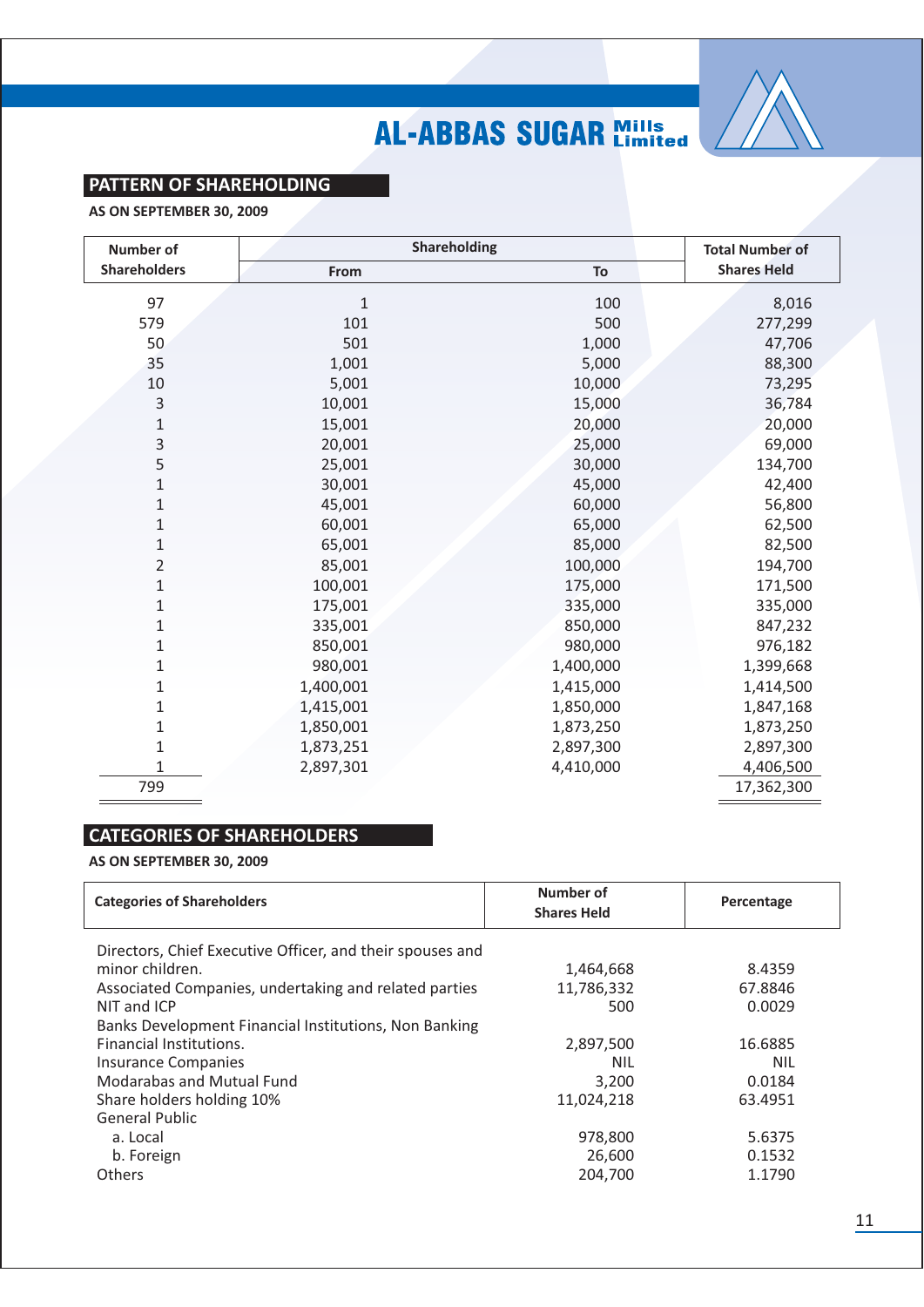

### **DETAIL OF SHAREHOLDERS CATEGORIES**

| 1              | <b>Associated Companies, Undertakings and Related Parties</b>                                                                   | <b>No. of Shares</b> | Percentage |
|----------------|---------------------------------------------------------------------------------------------------------------------------------|----------------------|------------|
|                | Mavesh & Jehangir Siddiqui Foundation                                                                                           | 1,414,500            | 8.1470     |
|                | Jahangir Siddiqui Securities Services Ltd                                                                                       | 82,500               | 0.4752     |
|                | Trustee Al-Abbas Sugar Mills Ltd                                                                                                | 4,000                | 0.0230     |
|                | JS Value Fund Limited                                                                                                           | 335,000              | 1.9295     |
|                | Haji Abdul Ghani                                                                                                                | 4,406,500            | 25.3797    |
|                | Muhammad Ayub Younus Adhi                                                                                                       | 1,873,250            | 10.7892    |
|                | Ali Jehangir Siddiqui                                                                                                           | 1,847,168            | 10.6390    |
|                | Jahangir Siddiqui                                                                                                               | 976,182              | 5.6224     |
|                | Noor Jahan Hajiani                                                                                                              | 847,232              | 4.8797     |
|                |                                                                                                                                 | 11,786,332           | 67.8846    |
| $\overline{2}$ | <b>NIT and ICP</b>                                                                                                              |                      |            |
|                | <b>Investment Corporation of Pakistan</b>                                                                                       | 500                  | 0.0029     |
|                |                                                                                                                                 | 500                  | 0.0029     |
| 3              | Directors, CEO and their spouses and minor children                                                                             |                      |            |
|                | Muhammad Iqbal Usman                                                                                                            | 500                  | 0.0029     |
|                | Shunaid Qureshi                                                                                                                 | 1,399,668            | 8.0615     |
|                | Asim Ghani                                                                                                                      | 62,500               | 0.3600     |
|                | Duraid Qureshi                                                                                                                  | 1,000                | 0.0058     |
|                | Munawar Alam Siddiqui                                                                                                           | 1,000                | 0.0058     |
|                |                                                                                                                                 | 1,464,668            | 8.4359     |
| 4              | <b>Public sector companies and corporation</b>                                                                                  |                      |            |
|                |                                                                                                                                 | <b>NIL</b>           | <b>NIL</b> |
| 5              | Banks, Development Financial Institutions, Non-Banking Financial<br>Institution, Insurance Companies, Modarabas and Mutual Fund | <b>No. of Shares</b> | Percentage |
|                | National Bank of Pakistan, Trustee Deptt                                                                                        | 2,897,300            | 16.6873    |
|                | Bank of Khyber                                                                                                                  | 200                  | 0.0012     |
|                | <b>Prudential Stocks Fund Limited</b>                                                                                           | 600                  | 0.0035     |
|                | CDC-Trustee JS Large Cap. Fund                                                                                                  | 2,600                | 0.0150     |
|                |                                                                                                                                 | 2,900,700            | 16.7069    |
| 6              | Shareholders holding ten percent or more voting interest in the Company                                                         |                      |            |
|                | Haji Abdul Ghani                                                                                                                | 4,406,500            | 25.3797    |
|                | Muhammad Ayub Younus Adhi                                                                                                       | 1,873,250            | 10.7892    |
|                | Ali Jehangir Siddiqui                                                                                                           | 1,847,168            | 10.6390    |
|                | National Bank of Pakistan-Trustee Department                                                                                    | 2,897,300            | 16.6873    |
|                |                                                                                                                                 | 11,024,218           | 63.4951    |
|                |                                                                                                                                 |                      |            |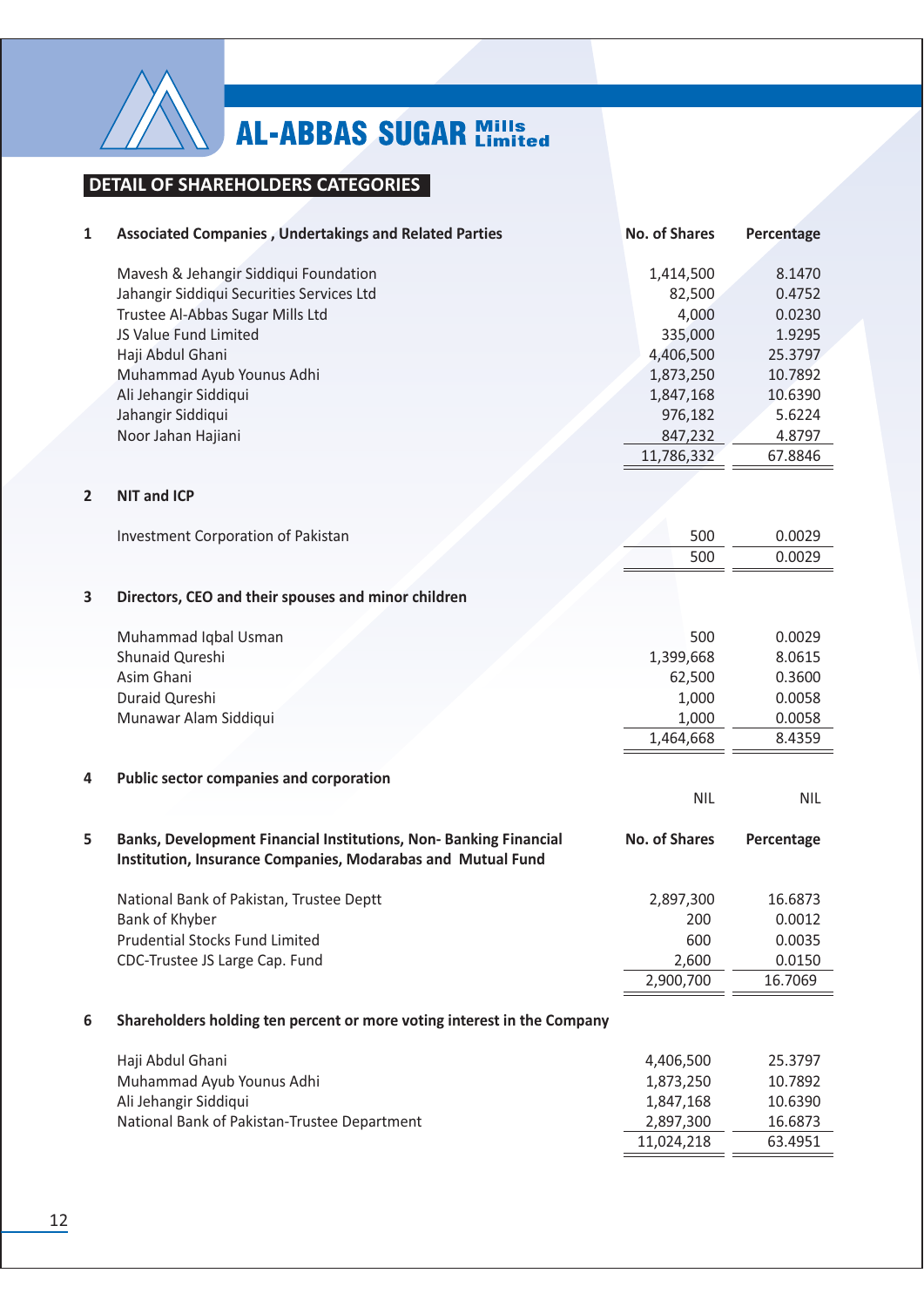

### **KEY FINANCIAL DATA**

|                                      |                                   | 2009      | 2008    | 2007      | 2006      | 2005      | 2004      |
|--------------------------------------|-----------------------------------|-----------|---------|-----------|-----------|-----------|-----------|
| <b>Investment Measure</b>            |                                   |           |         |           |           |           |           |
| <b>Ordinary Share Capital</b>        | Rs. in '000'                      | 173,623   | 173,623 | 173,623   | 173,623   | 173,623   | 173,623   |
| Reserves                             | Rs. in '000'                      | 952,003   | 696,167 | 628,305   | 478,784   | 526,007   | 462,576   |
| <b>Ordinary Shareholder's Equity</b> | Rs. in '000'                      | 1,125,626 | 869,790 | 801,928   | 652,407   | 699,630   | 636,199   |
| Dividend on Ordinary Shares          | Rs. in '000'                      | 69,449    | 26,043  |           |           | 52,087    | 60,768    |
| Dividend per Ordinary Share          | Rs.                               | 4.00      | 1.50    |           |           | 3.00      | 3.50      |
| Profit Before Taxation               | Rs. in '000'                      | 337,120   | 96,427  | 104,333   | 31,655    | 70,492    | 211,390   |
| Profit After Taxation                | Rs. in '000'                      | 282,432   | 75,045  | 149,521   | 4,864     | 63,431    | 233,518   |
| Earnings per share of Rs. 10         | Rs.                               | 16.27     | 4.32    | 8.61      | 0.28      | 3.65      | 13.45     |
| <b>Measure of Financial Status</b>   |                                   |           |         |           |           |           |           |
| <b>Current Ratio</b>                 | x:1                               | 1.00      | 1.18    | 0.92      | 1.09      | 1.16      | 1.08      |
| Debt Equity Ratio                    | x:1                               | 0.96      | 1.35    | 0.97      | 0.26      | 0.32      | 0.46      |
| <b>Total Debt Ratio</b>              | x:1                               | 0.42      | 0.46    | 0.39      | 0.37      | 0.18      | 0.16      |
| Number of Days Stock                 | In days                           | 100       | 120     | 72        | 100       | 130       | 175       |
| <b>Measure of Performance</b>        |                                   |           |         |           |           |           |           |
| Sales                                | Rs. in '000 ' 4,166,922 2,757,639 |           |         | 2,726,337 | 2,338,670 | 1,723,522 | 1,308,263 |
| Cost of Goods Sold as % of Sales     | %                                 | 81.15     | 78.07   | 92.28     | 91.4      | 88.7      | 74.5      |
| Profit Before Taxation as % of Sales | $\%$                              | 8.09      | 3.50    | 3.83      | 1.35      | 4.09      | 16.16     |
| Profit After Taxation as % of Sales  | $\%$                              | 6.78      | 2.72    | 5.48      | 0.21      | 3.68      | 17.85     |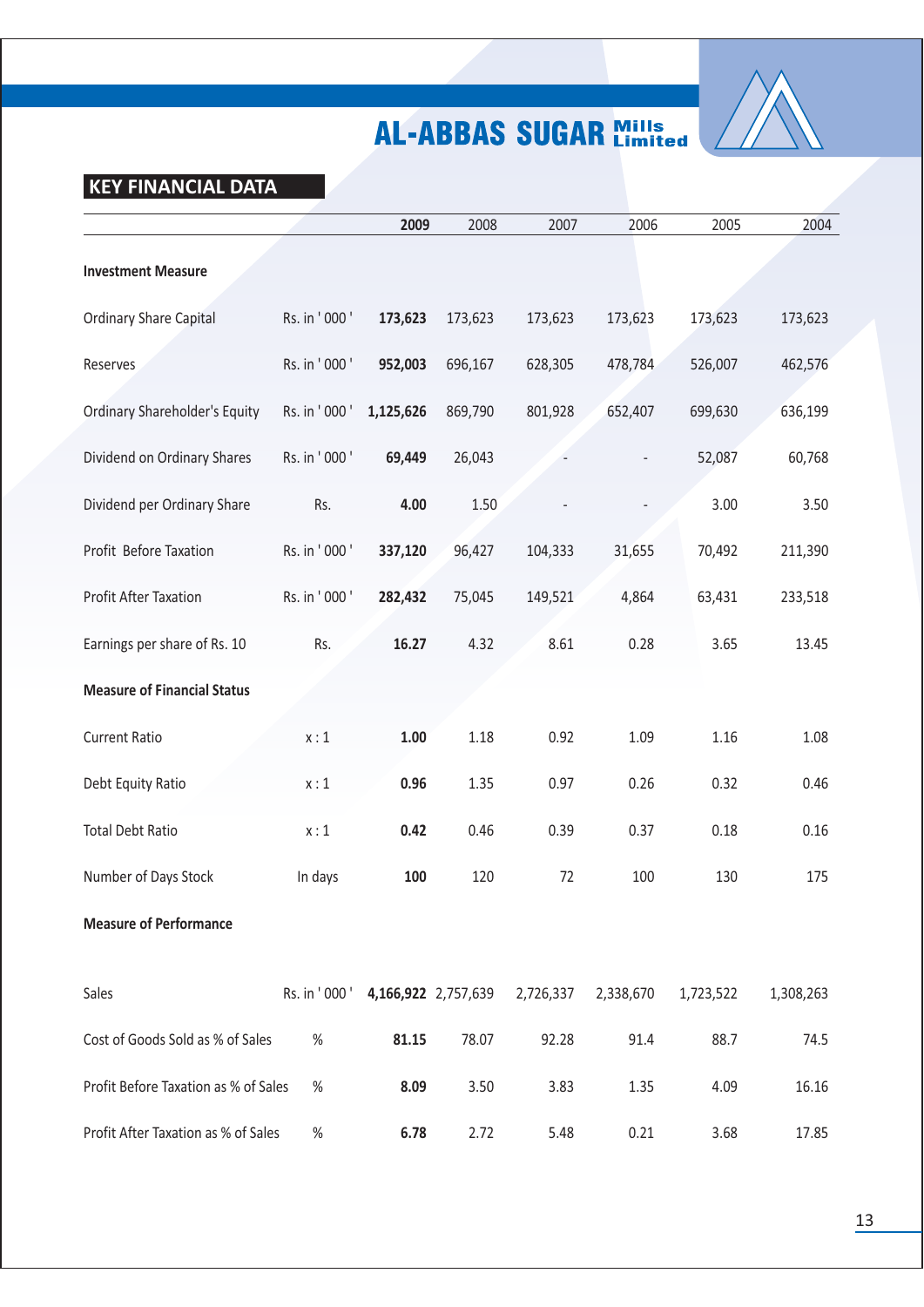

### **REVIEW REPORT TO THE MEMBERS ON STATEMENT OF COMPLIANCE** WITH THE BEST PRACTICES OF CODE OF CORPORATE GOVERNANCE

We have reviewed the statement of Compliance with the best practices contained in the Code of Corporate Governance (the Code) prepared by the Board of Directors of AL-ABBAS SUGAR MILLS LIMITED ("the Company") to comply with the Listing Regulation No. 35 (previously regulation No. 37) of the Karachi Stock Exchange (Guarantee) Limited where the Company is listed.

The responsibility for compliance with the Code of Corporate Governance is that of the Board of Directors of the Company. Our responsibility is to review, to the extent where such compliance can be objectively verified. whether the Statement of Compliance reflects the status of the Company's compliance with the provisions of the Code and report if it does not. A review is limited primarily to inquiries of the Company's personnel and review of various documents prepared by the Company to comply with the Code.

As part of our audit of financial statements, we are required to obtain an understanding of the accounting and internal control systems sufficient to plan the audit and develop an effective audit approach. We have not carried out any special review of the internal control system to enable us to express an opinion as to whether the Board's statement on internal control covers all controls and the effectiveness of such internal controls.

Further, Sub-Regulation (xiiia) of Listing Regulation No. 35 (previously regulation No. 37) notified by the Karachi Stock Exchange (Guarantee) Limited vide circular KSE/N-269 dated January 19, 2009 requires the Company to place before the Board of Directors for their consideration and approval related party transactions distinguishing between transactions carried out on terms equivalent to those that prevail in arm's length transactions and transactions which are not executed at arm's length price recording proper justification for using such alternate pricing mechanism. Further, all such transactions are also required to be separately placed before the audit committee. We are only required and have ensured compliance of requirement to the extent of approval of related party transactions by the Board of Directors and placement of such transactions before the audit committee. We have not carried out any procedures to determine whether the related party transactions were undertaken at arm's length price or not.

Based on our review, nothing has come to our attention which causes us to believe that the Statement of Compliance does not appropriately reflect the Company's compliance, in all material respects, with the best practices contained in the Code effective for the year ended September 30, 2009.

theles Dewey fle

**HYDER BHIMJI & CO. CHARTERED ACCOUNTANTS Engagement Partner.** Mohammad Hanif Razzak

Karachi<sup>.</sup> January 05, 2010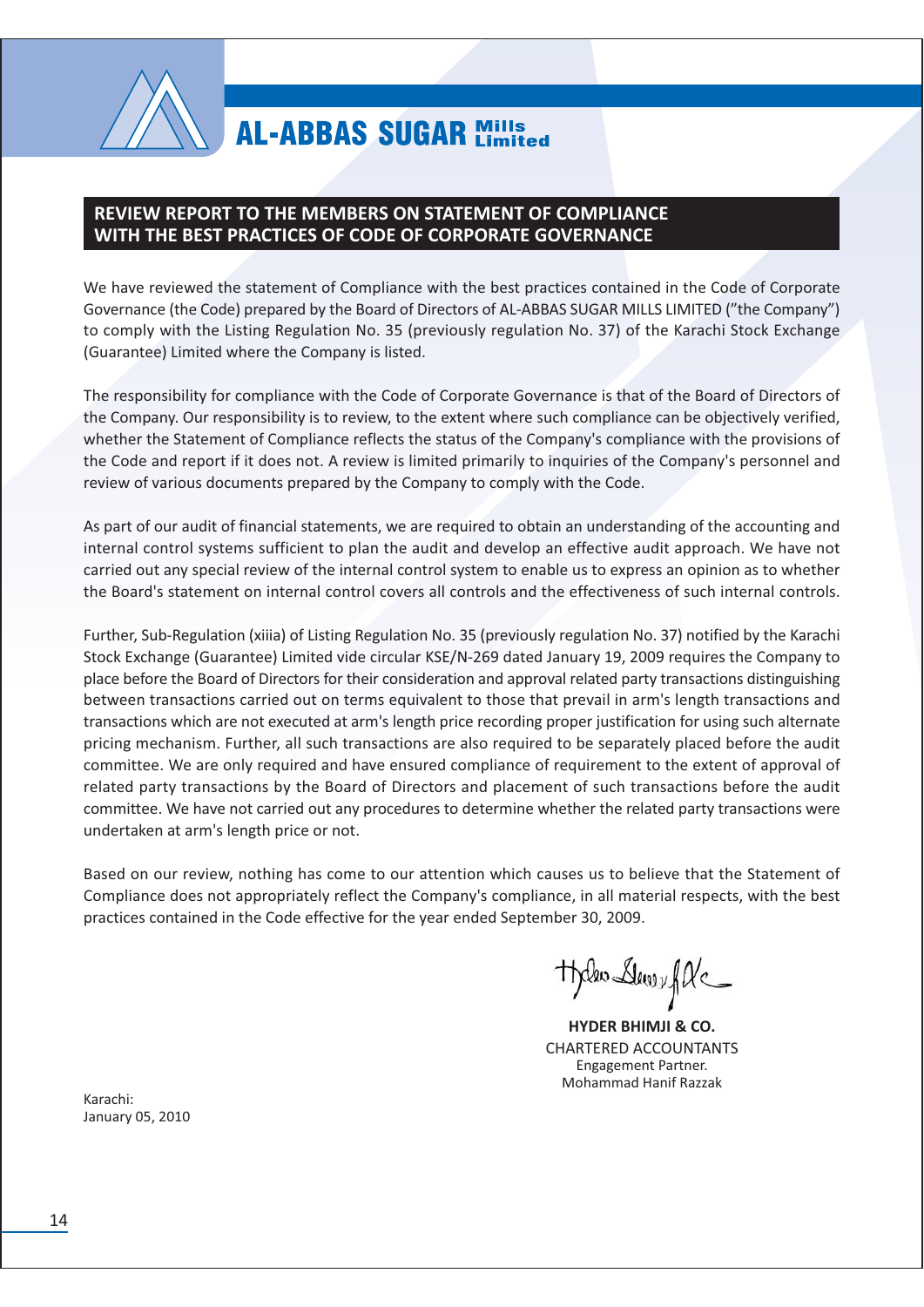

### STATEMENT OF COMPLIANCE WITH THE CODE OF **CORRPORATE GOVERNANCE**

This statement is being presented to comply with the Code of Corporate Governance contained in Listing Regulations No. 35 of The Karachi Stock Exchange (Guarantee) Limited for the purpose of establishing a framework of good governance, whereby a listed company is managed in compliance with the best practices of Corporate Governance.

- The Board comprises of seven Directors including two Executive Directors. The Company encourages the  $\mathbf{1}$ . representation of independent non-executive Directors on its Board. There are five non-executive Directors.
- $2.$ The Directors have confirmed that none of them is serving as a director in more than ten listed companies, including Al-Abbas Sugar Mills Limited.
- All the resident directors of the company are registered as taxpayers and none of them has defaulted in 3. payment of any loan to a banking company, DFI or NBFI or, being a member of a Stock Exchange, has been declared as a defaulter by that Stock Exchange.
- $4.$ Causal vacancies arose in the Board of Directors which was duly filled within 30 days.
- 5. The Company has prepared a 'Statement of Ethics and Business Practices', which has been signed by all the directors and employees of the Company.
- The Board has developed a vision/mission statement, overall corporate strategy and significant policies 6. of the Company. A complete record of particulars of significant policies along with the dates on which they were approved or amended has been maintained.
- All the powers of the Board have been duly exercised and decisions on material transactions, including 7. appointment and determination of remuneration and terms and conditions of employment of the CEO and other executive directors, have been taken by the Board.
- 8. The meetings of the Board were presided over by the Chairman. The Board met at least once in every quarter. Written notices of the Board meetings, along with agenda and working papers, were circulated at least seven days before the meeting. The minutes of the meetings were appropriately recorded and circulated.
- All the directors on the Board are fully conversant with their duties and responsibilities as directors of 9. corporate bodies. The Company has also distributed to the Board Members copies of "Role of Directors under the Companies Ordinance, 1984 And The Code Of Corporate Governance" issued by the Institute of Chartered Accountants of Pakistan.
- 10. The Board has approved appointment of Company Secretary, Chief Financial Officer, and Head of Internal Auditors including their remuneration and terms and conditions of employment, as determined by the CEO.
- 11. The Directors' Report for this year has been prepared in compliance with the requirements of the Code and fully describes the salient matters required to be disclosed.
- 12. The financial statements of the Company were duly endorsed by CEO and CFO before approval of the Board.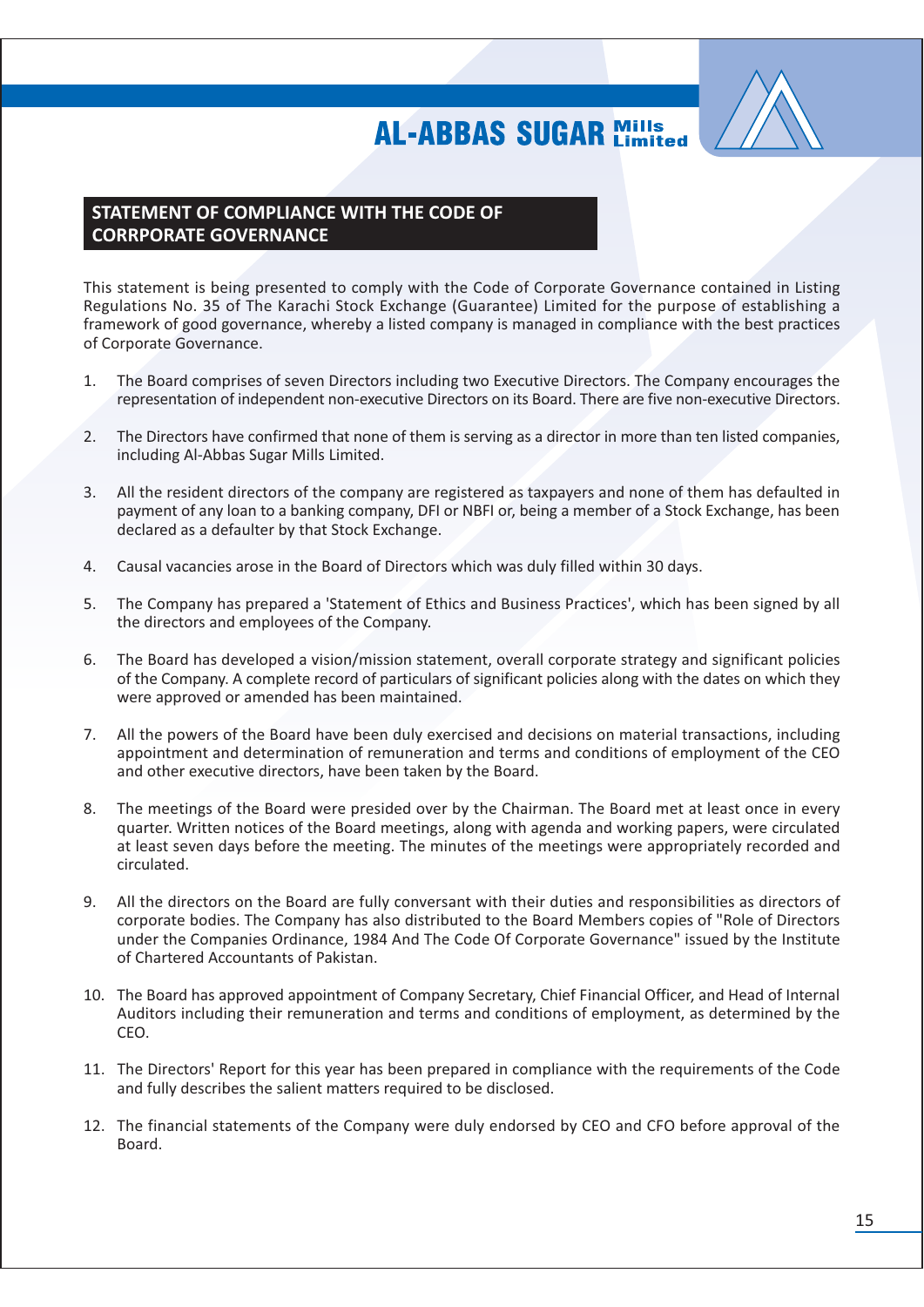

- 13. The directors, CEO and executives do not hold any interest in the shares of the Company other than that disclosed in the pattern of shareholding.
- 14. The Company has complied with all the corporate and financial reporting requirements of the Code.
- 15. The Board has formed an Audit Committee. It comprises of three members, of whom two are non-executive directors. The Chairman is an independent non-executive director.
- 16. The meetings of the Audit Committee were held at least once every quarter prior to approval of interim and final results of the Company. The terms of reference of the Committee have been formed and advised to the Committee for compliance.
- 17. The Board has set-up an effective Internal Audit function. This function is being performed by Head of Internal Audit and M/s. Shekha & Mufti, Chartered Accountants, who are considered suitably qualified and experienced for the purpose and are conversant with the policies and procedures of the Company.
- 18. The statutory Auditors of the Company have confirmed that they have been given a satisfactory rating under the quality control review program of the Institute of Chartered Accountants of Pakistan, that they or any of the partners of the firm, their spouses and minor children do not hold share of the Company and that the firm and all its partners are in compliance with International Federation of Accountants (IFAC) guidelines on Code of Ethics as adopted by Institute of Chartered Accountants of Pakistan.
- 19. The statutory Auditors or the persons associated with them have not been appointed to provide other services except in accordance with the listing regulations and the Auditors have confirmed that they have observed IFAC guidelines in this regard.
- 20. The related party transactions have been placed before the audit committee and approved by the Board of Directors with necessary justification for non arm's length transactions and pricing methods for transactions that were made on terms equivalent to those that prevail in the arm's length transactions only if such terms can be substantiated.
- 21. We confirm that all other material principles contained in the Code have been complied with.

**SHUNAID QURESHI Chief Executive** 

Karachi: January 05, 2009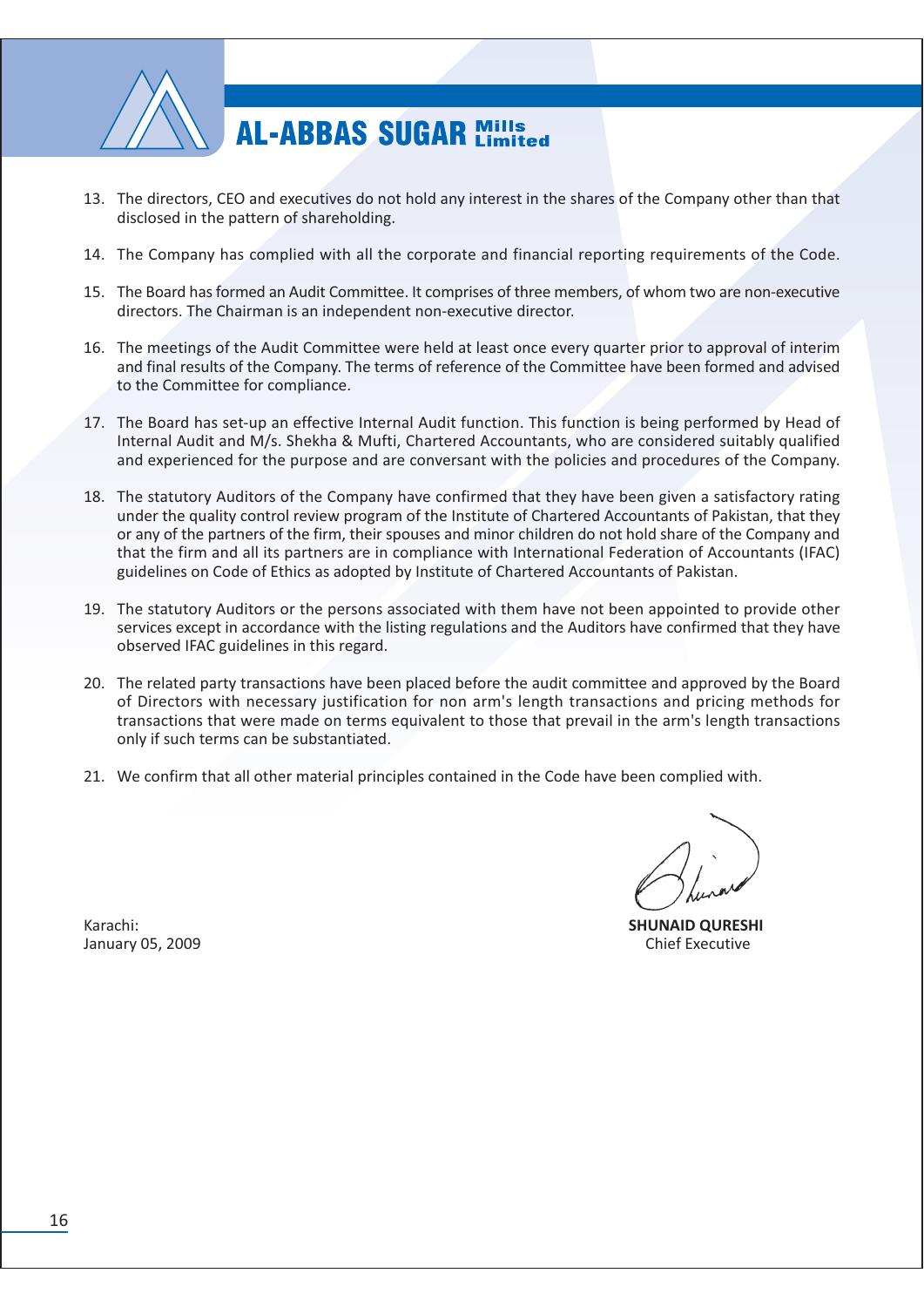

### **AUDITOR'S REPORT TO THE MEMBERS**

We have audited the annexed Balance Sheet of AL-ABBAS SUGAR MILLS LIMITED ("The Company") as at September 30, 2009 and the related profit and loss account, cash flow statement and statement of changes in equity together with the notes forming part thereof, for the year then ended and we state that we have obtained all the information and explanations which, to the best of our knowledge and belief, were necessary for the purposes of our audit.

It is the responsibility of the company's management to establish and maintain a system of internal control, and prepare and present the above said statements in conformity with the approved accounting standards and the requirements of the Companies Ordinance, 1984. Our responsibility is to express an opinion on these statements based on our audit.

We conducted our audit in accordance with the auditing standards as applicable in Pakistan. These standards require that we plan and perform the audit to obtain reasonable assurance about whether the above said statements are free of any material misstatement. An audit includes examining, on test basis evidence supporting the amounts and disclosures in the above said statements. An audit also includes assessing the accounting policies and significant estimates made by management, as well as, evaluating the overall presentation of the above said statements. We believe that our audit provides a reasonable basis for our opinion and, after due verification, we report that:

- in our opinion, proper books of accounts have been kept by the Company as required by the Companies Ordinance,  $\lambda$ 1984;
- $b)$ in our opinion:
	- the balance sheet and profit and loss account together with the notes thereon have been drawn up in conformity  $i)$ with the Companies Ordinance, 1984 and are in agreement with the books of account and are further in accordance with the accounting policies consistently applied;
	- the expenditure incurred during the year was for the purpose of the Company's business; and ii)
	- iii) the business conducted, investments made and the expenditure incurred during the vear were in accordance with the objects of the Company;
- $\mathsf{C}$ in our opinion and to the best of our information and according to the explanations given to us, the balance sheet, profit and loss account, cash flow statement and statement of changes in equity together with the notes forming part thereof conform with approved accounting standards as applicable in Pakistan, and, give the information required by the Companies Ordinance, 1984, in the manner so required and respectively give a true and fair view of the state of the Company's affairs as at September 30, 2009 and of the profit, its cash flows and changes in equity for the year then ended; and
- in our opinion Zakat deductible at source under the Zakat and Ushr Ordinance, 1980 (XVIII of 1980), was deducted  $d)$ by the company and deposited in the Central Zakat Fund established under Section 7 of that Ordinance.

theles Dewey fle

**HYDER BHIMJI & CO. CHARTERED ACCOUNTANTS Engagement Partner. Mohammad Hanif Razzak** 

Karachi: January 05, 2010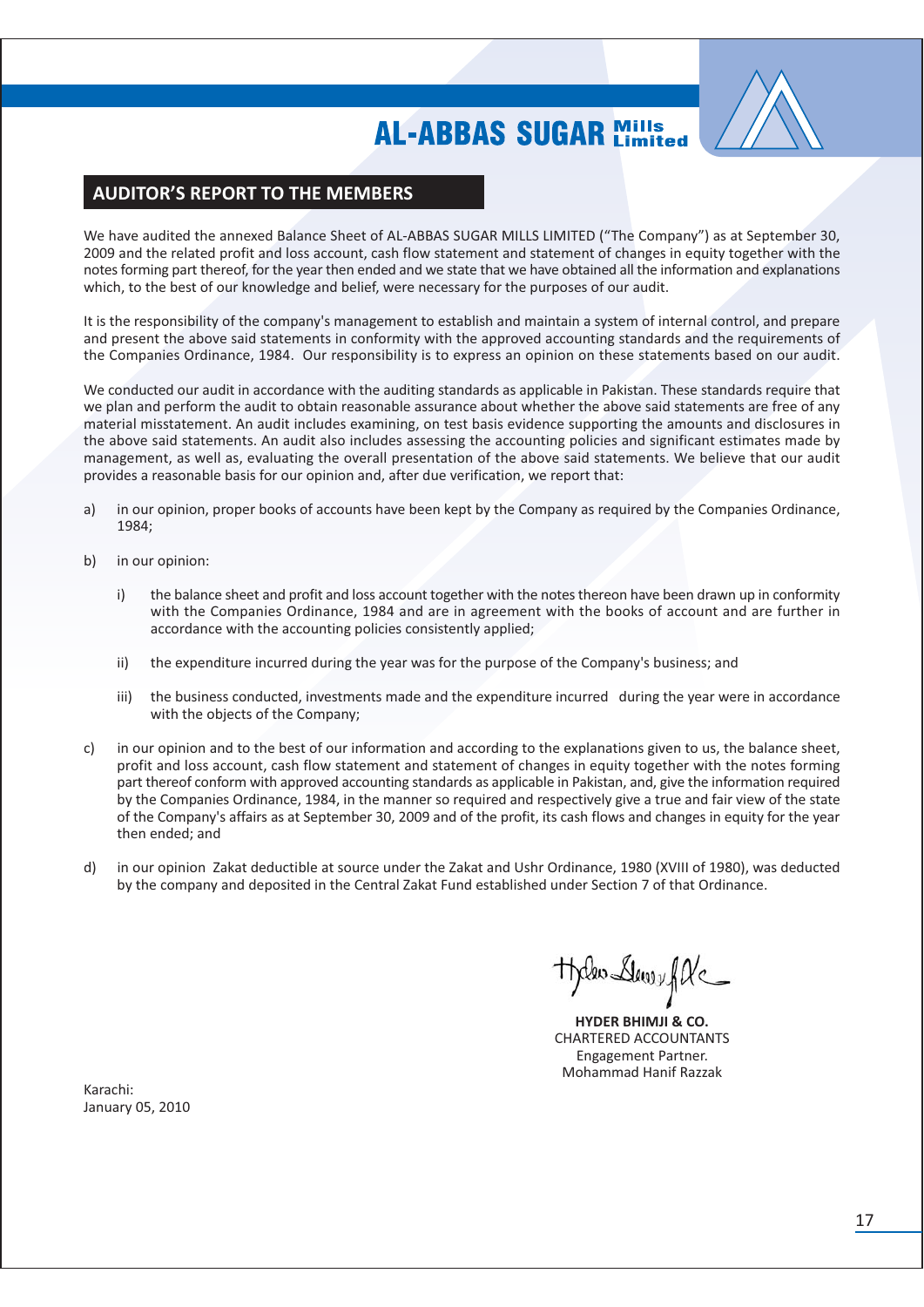

**BALANCE SHEET** 

| AS AT SEPTEMBER 30, 2009                                    | <b>Note</b> | 2009                 | 2008      |
|-------------------------------------------------------------|-------------|----------------------|-----------|
|                                                             |             | (Rupees in thousand) |           |
| <b>ASSETS</b>                                               |             |                      |           |
| <b>Non-current assets</b>                                   |             |                      |           |
| Property, plant and equipment                               | 4           | 2,315,634            | 2,103,735 |
| Intangible asset                                            | 5           | 16,358               |           |
| Long term loans and advances                                | 6           | 4,899                | 3,103     |
| Long term deposits                                          |             | 11,031               | 11,026    |
| Long term investments                                       | 7           | 28,629               | 29,182    |
|                                                             |             | 2,376,551            | 2,147,046 |
| <b>Current assets</b>                                       |             |                      |           |
| Stores, spare parts and loose tools                         | 8           | 201,760              | 209,401   |
| Stock-in-trade                                              | 9           | 813,761              | 1,036,195 |
| Trade debts                                                 | 10          | 208,254              | 37,997    |
| Loans and advances                                          | 11          | 75,440               | 249,701   |
| Trade deposits, short term prepayments and other receivable | 12          | 9,329                | 5,448     |
| Short term investment                                       | 13          | 19,500               | 17,250    |
| Accrued mark-up                                             |             | 196                  | 128       |
| Tax refund due from government                              |             | 15,280               | 17,129    |
| Cash and bank balances                                      | 14          | 12,504               | 48,417    |
|                                                             |             | 1,356,024            | 1,621,666 |
| <b>Total assets</b>                                         |             | 3,732,575            | 3,768,712 |
| <b>EQUITY AND LIABILITIES</b>                               |             |                      |           |
|                                                             |             |                      |           |
| <b>Share capital and reserves</b>                           |             |                      |           |
| Authorized capital                                          |             |                      |           |
| 17,500,000 Ordinary shares of Rs. 10/each                   |             | 175,000              | 175,000   |
| Issued, subscribed and paid-up capital                      | 15          | 173,623              | 173,623   |
| Reserves                                                    | 16          | 952,003              | 696,167   |
| <b>Shareholders' equity</b>                                 |             | 1,125,626            | 869,790   |
| <b>Non-current liabilities</b>                              |             |                      |           |
| Long term financing                                         | 17          | 873,335              | 1,075,000 |
| Long term loan from related parties                         | 18          | 301,346              | 395,070   |
| Liabilities against assets subject to finance lease         | 19          | 1,639                | 3,295     |
| Deferred liabilities                                        | 20          | 74,460               | 38,186    |
|                                                             |             |                      |           |
| <b>Current liabilities</b>                                  |             |                      |           |
| Trade and other payables                                    | 21          | 595,044              | 656,959   |
| Accrued mark-up                                             | 22          | 60,239               | 63,958    |
| Short term borrowings                                       | 23          | 484,852              | 558,526   |
| Current maturity of non-current liabilities                 | 24          | 203,183              | 95,077    |
| Provision for taxation                                      |             | 12,851               | 12,851    |
|                                                             |             | 1,356,169            | 1,387,371 |
| <b>CONTINGENCIES AND COMMITMENT</b>                         | 25          |                      |           |
| <b>Total equity and liabilities</b>                         |             | 3,732,575            | 3,768,712 |
|                                                             |             |                      |           |

Shunaid Qureshi **Chief Executive** 

Asm Chani Director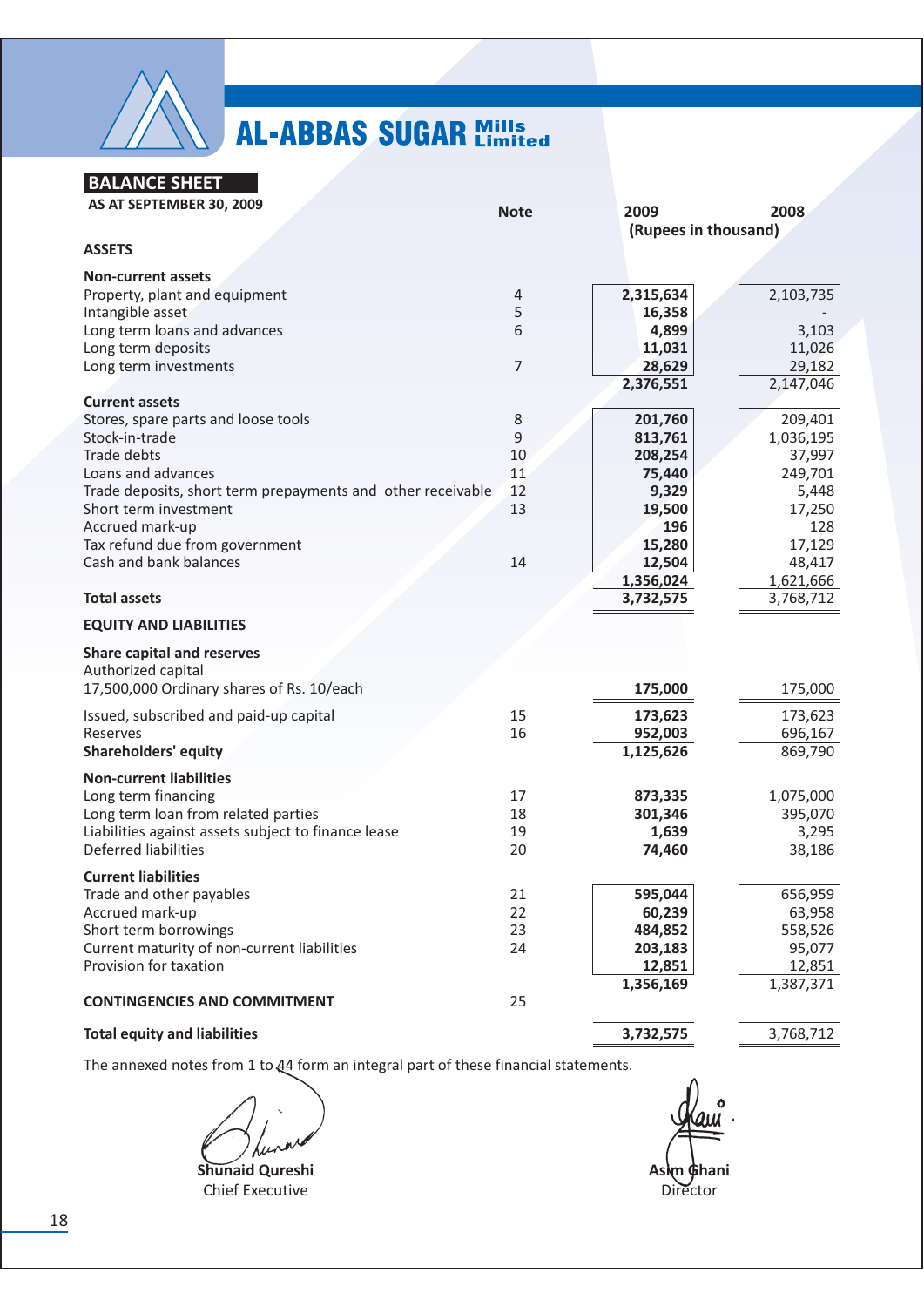

### **PROFIT AND LOSS ACCOUNT**

FOR THE YEAR ENDED SEPTEMBER 30, 2009

|                                                  | <b>Note</b> | 2009                 | 2008          |
|--------------------------------------------------|-------------|----------------------|---------------|
|                                                  |             | (Rupees in thousand) |               |
| Turnover                                         | 26          | 4,166,922            | 2,757,639     |
| Cost of sales                                    | 27          | (3,381,353)          | (2, 152, 783) |
| <b>Gross profit</b>                              |             | 785,569              | 604,856       |
| Distribution cost                                | 28          | (86, 486)            | (129, 488)    |
| Administrative expenses                          | 29          | (98, 564)            | (79, 116)     |
| Other operating expenses                         | 30          | (26, 972)            | (159, 458)    |
|                                                  |             | (212, 022)           | (368,062)     |
| <b>Operating profit</b>                          |             | 573,547              | 236,794       |
| Finance cost                                     | 31          | (271, 735)           | (180, 697)    |
| Other operating income                           | 32          | 35,308               | 40,330        |
| <b>Profit before taxation</b>                    |             | 337,120              | 96,427        |
| Taxation                                         | 33          | (54, 688)            | (21,382)      |
| <b>Profit after taxation</b>                     |             | 282,432              | 75,045        |
|                                                  |             |                      |               |
| Earnings per share - basic and diluted in Rupees | 34          | 16.27                | 4.32          |

**Shunaid Qureshi** Chief Executive

**Asim Ghani** Director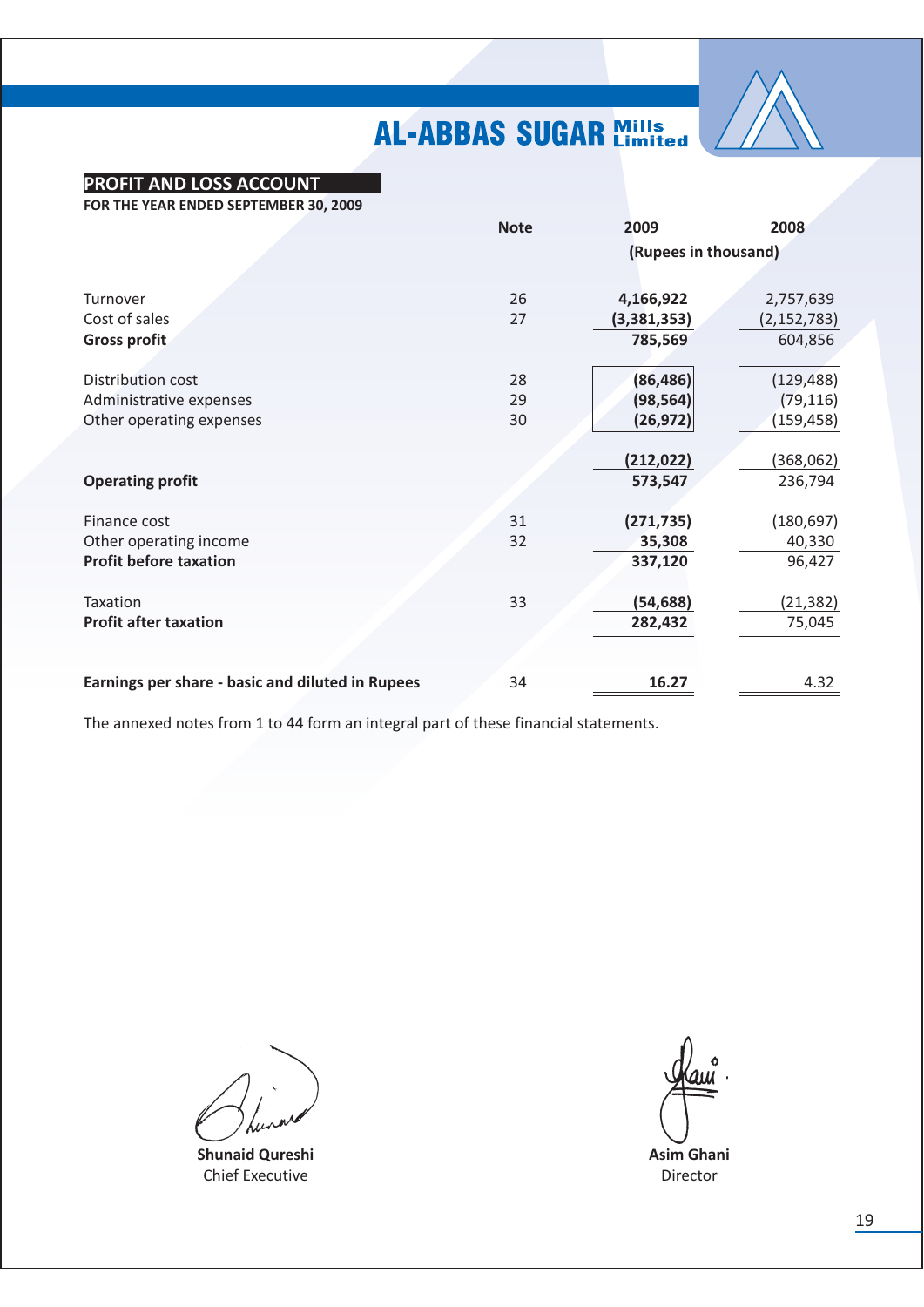

### **CASH FLOW STATEMENT**

FOR THE YEAR ENDED SEPTEMBER 30, 2009

|                                                          | <b>Note</b> | 2009                 | 2008                     |
|----------------------------------------------------------|-------------|----------------------|--------------------------|
|                                                          |             | (Rupees in thousand) |                          |
| <b>Cash flows from operating activities</b>              |             |                      |                          |
| Cash generated from / (used in) operations               | 40          | 922,277              |                          |
| Finance cost paid                                        |             | (275, 454)           | (125, 112)<br>(146, 752) |
| Taxes paid                                               |             | (19, 134)            | (32, 852)                |
| Net cash generated from / (used in) operations           |             | 627,689              | (304, 716)               |
| <b>Cash flows from investing activities</b>              |             |                      |                          |
| Capital expenditure on property, plant and equipment     |             | (359, 272)           | (342, 759)               |
| Addition to intangible asset                             |             | (20, 447)            |                          |
| Proceeds from disposal of property, plant and equipment  |             | 3,185                | 1,210                    |
| Interest received                                        |             | 1,385                | 4,339                    |
| Dividend received                                        |             | 2,005                |                          |
| Long term investments                                    |             |                      | (36, 365)                |
| Decrease / (Increase) in long term loans and advances    |             | (1,797)              | 2,223                    |
| Increase in long term deposits                           |             | (5)                  | (1,008)                  |
| Net cash used in investing activities                    |             | (374, 946)           | (372, 360)               |
| <b>Cash flows from financing activities</b>              |             |                      |                          |
| Repayment of long term loans                             |             | (93, 559)            | (757, 807)               |
| Proceeds from long term loans                            |             |                      | 1,150,000                |
| Repayment of lease liabilities                           |             | (1,656)              | (599)                    |
| Short term financing                                     |             | (73, 674)            | 279,522                  |
| Repayments of / proceeds from long term loans from       |             |                      |                          |
| related parties                                          |             | (93, 724)            | 15,245                   |
| Dividend paid                                            |             | (26, 043)            | (10)                     |
| Net cash (used in) / generated from financing activities |             | (288, 656)           | 686,351                  |
| Net (decrease) / increase in cash and cash equivalents   |             | (35, 913)            | 9,275                    |
| Cash and cash equivalents at beginning of the year       |             | 48,417               | 39,142                   |
| Cash and cash equivalents at end of the year             | 14          | 12,504               | 48,417                   |

**Shunaid Qureshi Chief Executive** 

**Asim Ghani** Director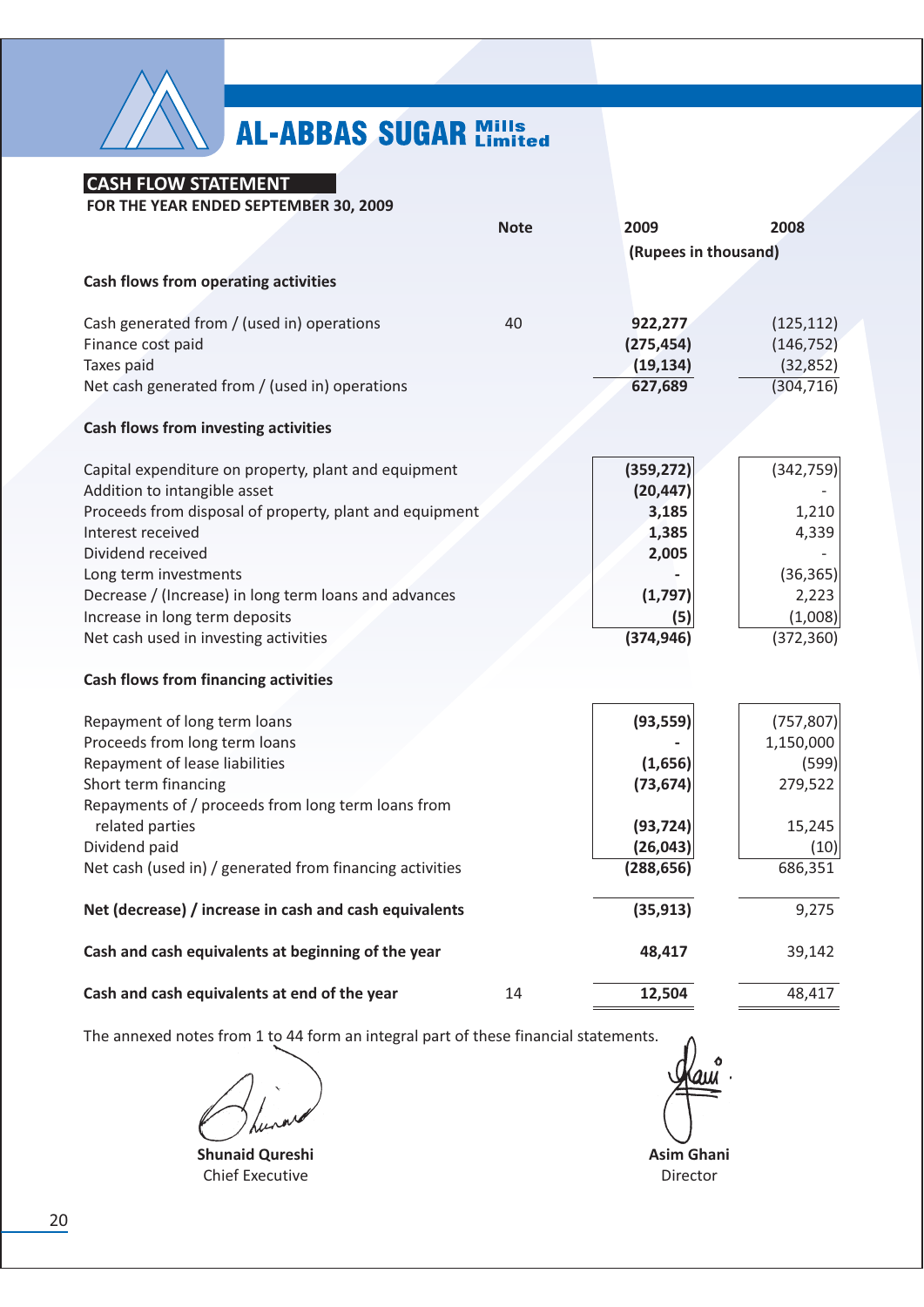

### **STATEMENT OF CHANGES IN EQUITY**

FOR THE YEAR ENDED SEPTEMBER 30, 2009

|                                                                | Issued,             | <b>RESERVES</b> |                |                      |                                  |              |              |  |
|----------------------------------------------------------------|---------------------|-----------------|----------------|----------------------|----------------------------------|--------------|--------------|--|
|                                                                | subscribed          |                 | <b>Revenue</b> |                      | Fair value reserve               |              |              |  |
|                                                                | and paid<br>General |                 | <b>Unappr-</b> | <b>Total</b>         | on remeasurement<br>of available | <b>Total</b> | <b>Total</b> |  |
|                                                                | up capital          | <b>Reserves</b> | opriated       | <b>Revenue</b>       | for sale                         | reserves     |              |  |
|                                                                |                     |                 | profit         | <b>Reserves</b>      | investments                      |              |              |  |
|                                                                |                     |                 |                | (Rupees in thousand) |                                  |              |              |  |
| Balance as at October 01, 2007                                 | 173,623             | 458,000         | 170,305        | 628,305              |                                  | 628,305      | 801,928      |  |
| Changes in equity for the year<br>ended September 30, 2008     |                     |                 |                |                      |                                  |              |              |  |
| Unrealized loss on available for                               |                     |                 |                |                      |                                  |              |              |  |
| sale investments                                               |                     |                 |                |                      | (7, 183)                         | (7, 183)     | (7, 183)     |  |
| Profit for the year                                            |                     |                 | 75,045         | 75,045               |                                  | 75,045       | 75,045       |  |
| Balance as at September 30, 2008                               | 173,623             | 458,000         | 245,350        | 703,350              | (7, 183)                         | 696,167      | 869,790      |  |
| Changes in equity for the year<br>ended September 30, 2009     |                     |                 |                |                      |                                  |              |              |  |
| Final cash dividend for the year<br>ended September 30, 2008 - |                     |                 |                |                      |                                  |              |              |  |
| Re. 1.5 per share                                              |                     |                 | (26, 043)      | (26, 043)            |                                  | (26, 043)    | (26, 043)    |  |
| Unrealized loss on available for                               |                     |                 |                |                      |                                  |              |              |  |
| sale investments                                               |                     |                 |                |                      | (553)                            | (553)        | (553)        |  |
| Profit for the year                                            |                     |                 | 282,432        | 282,432              |                                  | 282,432      | 282,432      |  |
| Balance as at September 30, 2009                               | 173,623             | 458,000         | 501,739        | 959,739              | (7, 736)                         | 952,003      | 1,125,626    |  |

**Shunaid Qureshi Chief Executive** 

Asim Ghani Director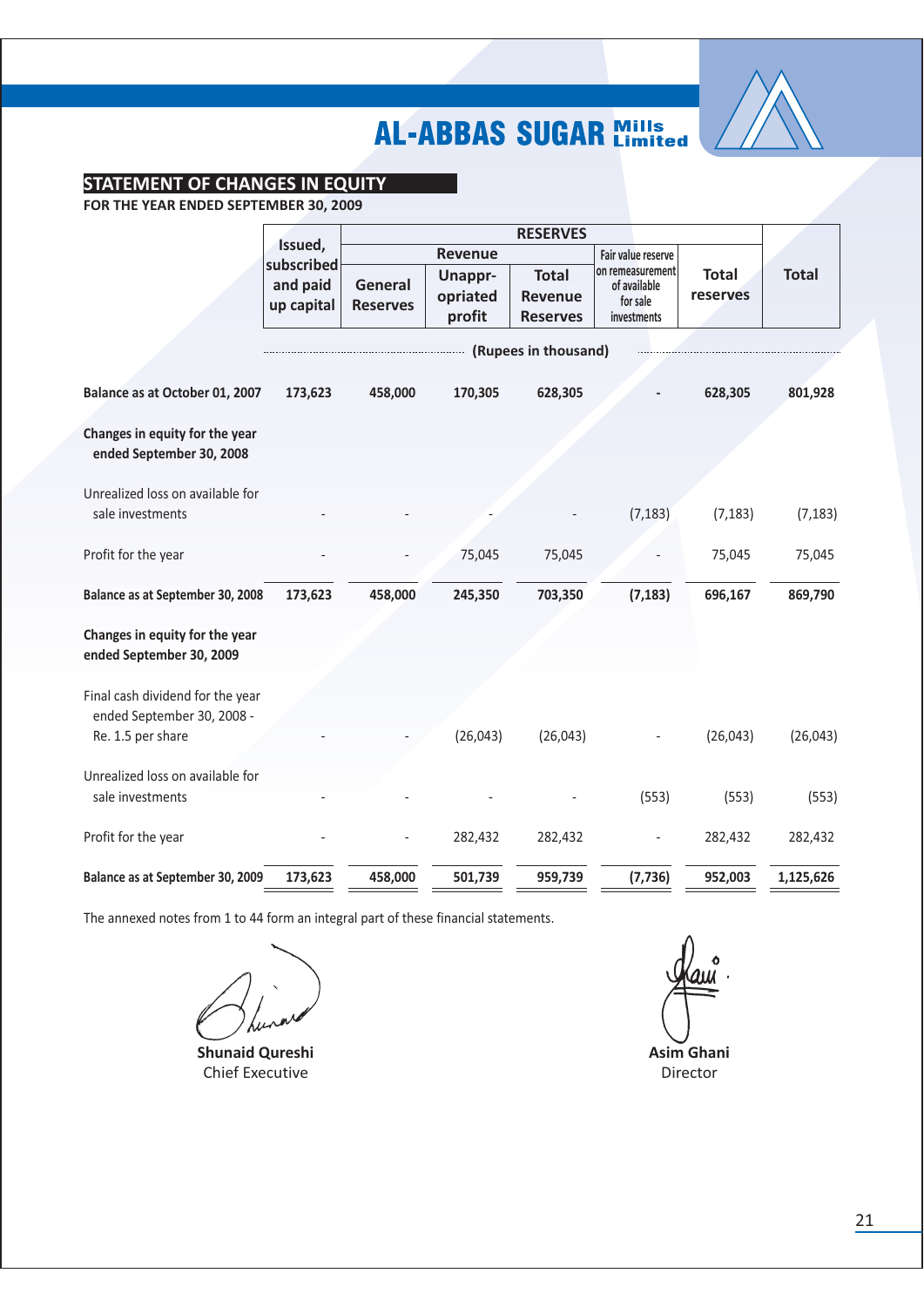

### **NOTES TO THE FINANCIAL STATEMENTS**

FOR THE YEAR ENDED SEPTEMBER 30, 2009

#### $\mathbf{1}$ THE COMPANY AND ITS OPERATIONS

Al-Abbas Sugar Mills Limited - AASML ("the Company") was incorporated in Pakistan on May 2, 1991 as a public limited company under the Companies Ordinance, 1984. The Company is listed on the Karachi Stock Exchange. The registered office of the Company is situated at Pardesi House, Survey No. 2/1, R.Y.16. Old Queens Road, Karachi, Pakistan. The principal activities of the Company under following business segments / divisions comprises of :

| S. No          | <b>Division</b>                             | <b>Principal</b><br><b>Activities</b>                                | <b>Location of</b><br>undertaking  | <b>Commencement of</b><br>commercial production      |
|----------------|---------------------------------------------|----------------------------------------------------------------------|------------------------------------|------------------------------------------------------|
|                | Sugar                                       | Manufacturing and sale<br>of sugar                                   | Mirwah.<br>Gorchani,<br>Mirpurkhas | December 15, 1993                                    |
| $\mathcal{P}$  | Distillery                                  | Processing and sale of<br>industrial alcohol                         | Mirwah<br>Gorchani,<br>Mirpurkhas  | Unit I: August 20, 2000<br>Unit II: January 23, 2004 |
| 3              | Calcium Carbide<br>and allied<br>products   | Manufacturing and sales<br>of calcium carbide and<br>allied products | Dhabeji, Thatta.                   | November 1, 2006                                     |
| $\overline{4}$ | <b>Medium Density</b><br><b>Fiber Board</b> | Manufacturing and sales<br>of Medium Density Fiber<br>Board.         | Dhabeji, Thatta.                   | April 1, 2007                                        |

#### $\overline{2}$ **BASIS OF PREPARATION**

#### 2.1 Statement of Compliance

These financial statements have been prepared in accordance with approved accounting standards as applicable in Pakistan. Approved accounting standards comprise of such International Financial Reporting Standards (IFRS) issued by the International Accounting Standards Board as are notified under the Companies Ordinance, 1984, provisions of and directives issued under the Companies Ordinance, 1984. In case requirements differ, the provisions or directives of the Companies Ordinance, 1984 shall prevail.

#### 2.2 Accounting convention

These financial statements have been prepared under the historical cost convention without any adjustments for the effect of inflation or current values, except for financial assets and liabilities which are carried at their fair values, certain employee benefits are based on actuarial valuation, impairment of assets, capitalization of borrowing cost, stock in trade which is valued at net realizable value, if it is less than the cost and property, plant and equipment of former Al-Abbas Industries Limited at fair value.

#### 2.3 Standards, Interpretations and amendments to published approved accounting standards effective in 2008

IFRS 7 - Financial Instruments: Disclosures (effective for annual periods beginning on or after April 28, 2008) supersedes IAS 30 - Disclosures in the Financial Statements of Banks and Similar Financial Institutions and the disclosure requirements of IAS 32 - Financial Instruments: Disclosure and Presentation. The application of the standard did not have significant impact on the Company's financial statements other than increase in disclosures.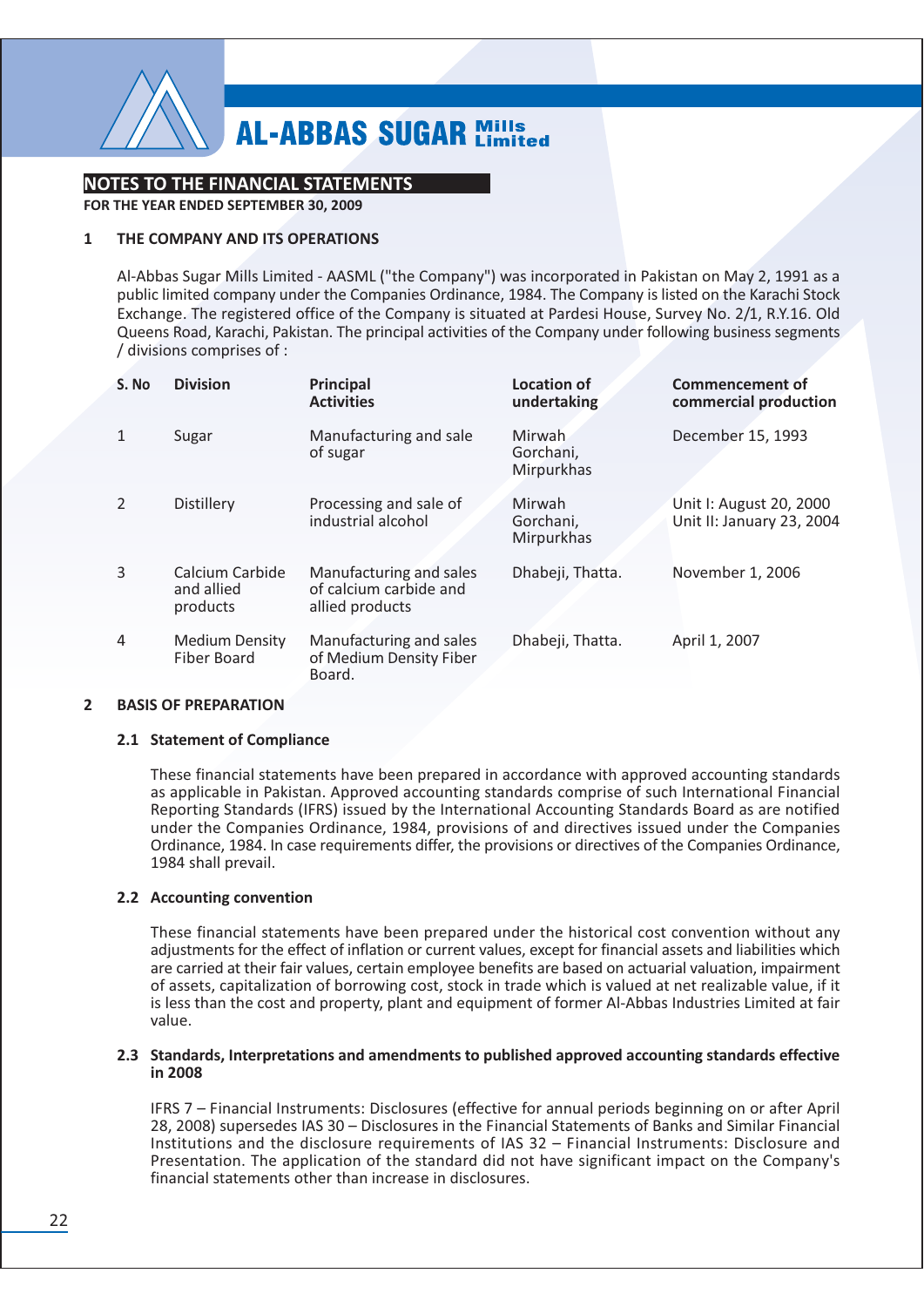

 $Effortiva data$ 

IAS 29 – Financial Reporting in Hyperinflationary Economies (effective for annual periods beginning on or after April 28, 2008). The Company does not have any operations in Hyperinflationary Economies and therefore the application of the standard did not affect the Company's financial statements.

IFRIC 13 – Customer Lovalty Programmes (effective for annual periods beginning on or after July 01, 2008) addresses the accounting by entities that operate or otherwise participate in customer loyalty programmes under which the customer can redeem credits for awards such as free or discounted goods or services. The application of IFRIC 13 did not affect the Company's financial statements.

IFRIC 14 – IAS 19- The Limit on Defined Benefit Asset. Minimum Funding Requirements and their interaction (effective for annual periods beginning on or after January 01, 2008) clarifies when refunds or reductions in future contributions in relation to defined benefit assets should be regarded as available and provides guidance on minimum funding requirements for such asset.

Other new standards, amendments and interpretations that are mandatory for accounting period beginning on or after October 1, 2008 are not considered relevant or do not have any significant effect on the Company's operations.

#### 2.4 Standards, Interpretations and amendments to published approved accounting standards that are not vet effective

The following standards, amendments and interpretations of approved accounting standards are effective for accounting periods beginning from the dates specified below are either not relevant to Company or are not expected to have significant impact on Company's financial statements other than increased disclosures in certain cases.

| <b>Standards or Interpretation</b>                                      | LIICLLIVE UQLE<br>(accounting periods<br>beginning on or after) |  |  |  |
|-------------------------------------------------------------------------|-----------------------------------------------------------------|--|--|--|
| Revised IAS 1 - Presentation of financial statements                    | January 01, 2009                                                |  |  |  |
| Revised IAS 23 - Borrowing costs                                        | January 01, 2009                                                |  |  |  |
| Amended IAS 27 - Consolidated and Separate Financial Statements         | July 01, 2009                                                   |  |  |  |
| IAS 27 - Consolidated and separate financial statements                 | January 01, 2009                                                |  |  |  |
| Amendments to IAS 32 - Financial instruments: Presentation and          |                                                                 |  |  |  |
| IAS 1 - Presentation of Financial Statements                            | July 01, 2009                                                   |  |  |  |
| Amendments to IAS 39 - Financial Instruments: Recognition and           |                                                                 |  |  |  |
| Measurement - Eligible hedged Items                                     | January 01, 2009                                                |  |  |  |
| Amendment to IFRS 2 - Share-based Payment - Vesting Conditions and      |                                                                 |  |  |  |
| Cancellations                                                           | January 01, 2010                                                |  |  |  |
| <b>Revised IFRS 3 - Business Combinations</b>                           | July 01, 2009                                                   |  |  |  |
| <b>IFRS 4 - Insurance Contracts</b>                                     | January 01, 2009                                                |  |  |  |
| Amendment to IFRS 7 - Improving disclosures about Financial Instruments | January 01, 2009                                                |  |  |  |
| <b>IFRS 8 - Operating Segments</b>                                      | January 01, 2009                                                |  |  |  |
| IFRIC 15 - Agreement for the Construction of Real Estate                | October 01, 2009                                                |  |  |  |
| <b>IFRIC 17 - Distributions of Non-cash Assets to Owners</b>            | July 01, 2009                                                   |  |  |  |
| <b>IFRIC 18 - Transfers of Assets from Customers</b>                    | July 01, 2009                                                   |  |  |  |
|                                                                         |                                                                 |  |  |  |

The International Accounting Standards Board made certain amendments to existing standards as part of its first annual improvements project. The effective dates for these amendments vary by standard and most will be applicable to the Company's 2010 financial statements.

The International Accounting Standards Board made certain amendments to existing standards as part of its Second annual improvements project. The effective dates for these amendments vary by standard and most will be applicable to the Company's 2010 financial statements.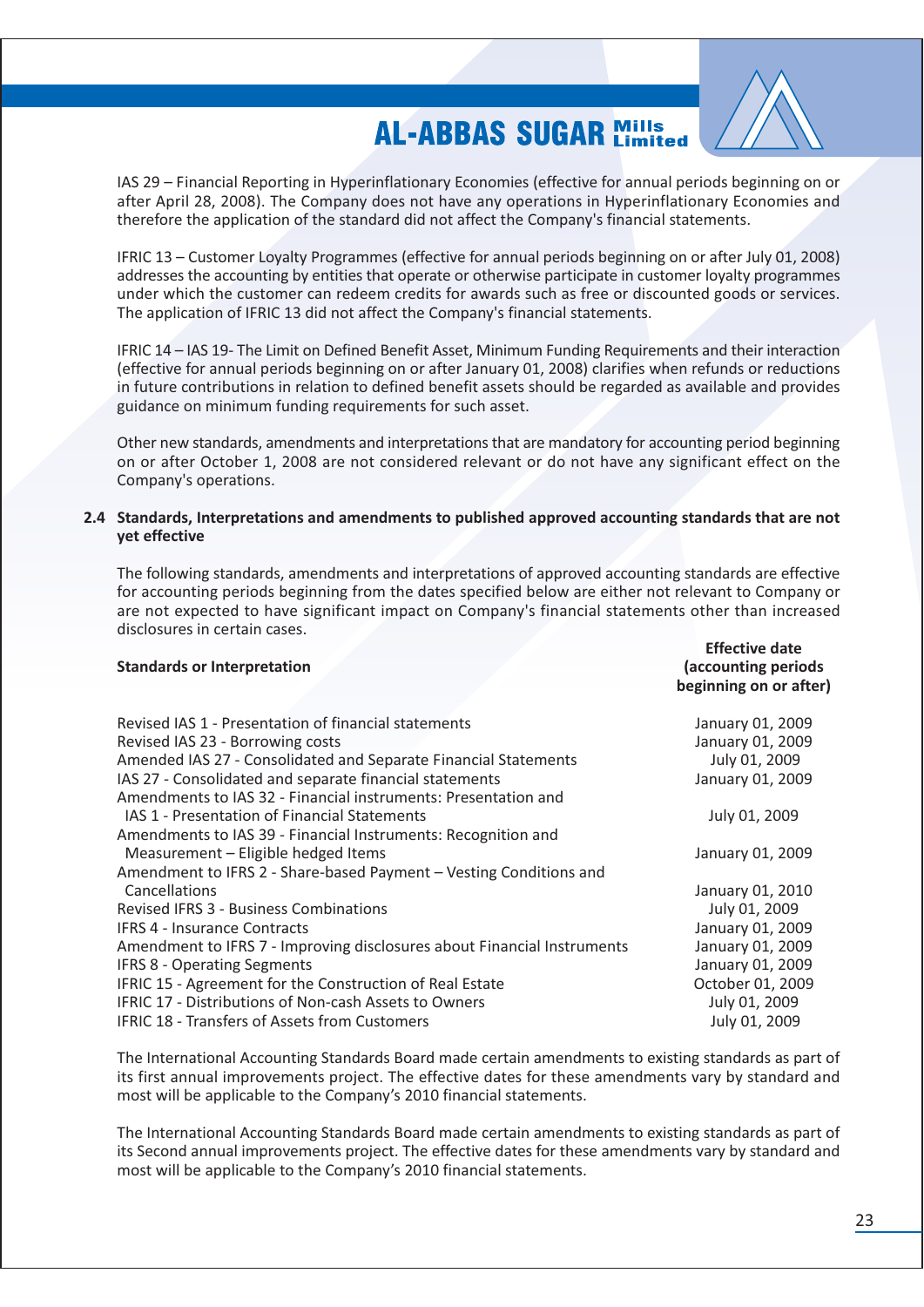

#### 2.5 Critical Accounting Estimates and Judgments

The preparation of financial statements in conformity with approved accounting standards requires the use of certain critical accounting estimates. It also requires the management to exercise its judgment in the process of applying the Company's accounting policies. Estimates and judgments are continually evaluated and are based on historical experience, including expectations of future events that are believed to be reasonable under the circumstances. The areas where various assumptions and estimates are significant to the Company's financial statements or where judgment was exercised in application of accounting policies are as follows:

Property, plant and equipment Note -3.1 Intangible Asset Note -3.2 Estimation of Net Realizable value for stock in trade Note -3.5 Income taxes Note -3.8 Staff retirement benefit Note -3.9 Loans and advances Note -11.2

#### 2.6 Functional and presentation currency

These financial statements are presented in Pakistan Rupees which is also the Company's functional currency. All financial information presented in Pakistan rupees has been rounded to the nearest thousand.

#### SIGNIFICANT ACCOUNTING POLICIES  $\overline{\mathbf{3}}$

#### 3.1 Property, plant and equipment

#### a) Operating fixed assets - owned

These are stated at cost less accumulated depreciation and accumulated impairment except for land, which is stated at cost.

Depreciation is charged, on a systematic basis over the useful life of the asset, on reducing balance method, which reflects the patterns in which the asset's economic benefits are consumed by the Company, at the rates specified in the relevant note. Assets residual value and useful lives are reviewed and adjusted appropriately at each financial year end. Depreciation on additions is charged from the month in which the assets are put to use while no depreciation is charged in the month in which the assets are disposed off.

Maintenance and normal repairs are charged to income as and when incurred. Major renewals and improvements are capitalized.

Gains or losses on disposals, if any, are included in income currently.

#### b) Accounting for leases

Finance leases, which transfer to the Company substantially all the risks and benefits incidental to ownership of the leased assets, are capitalized at the inception of the lease at the fair value of the leased assets or, if lower, at the present value of the minimum lease payments. Lease payments are apportioned between the finance charges and reduction of the lease liability so as to achieve a constant rate of interest on the remaining balance of the liability. Finance charges are charged directly against income.

Depreciation is charged at rates and method used for similar assets, so as to depreciate the assets over their estimated useful life in view of ownership of the assets at the end of the lease term.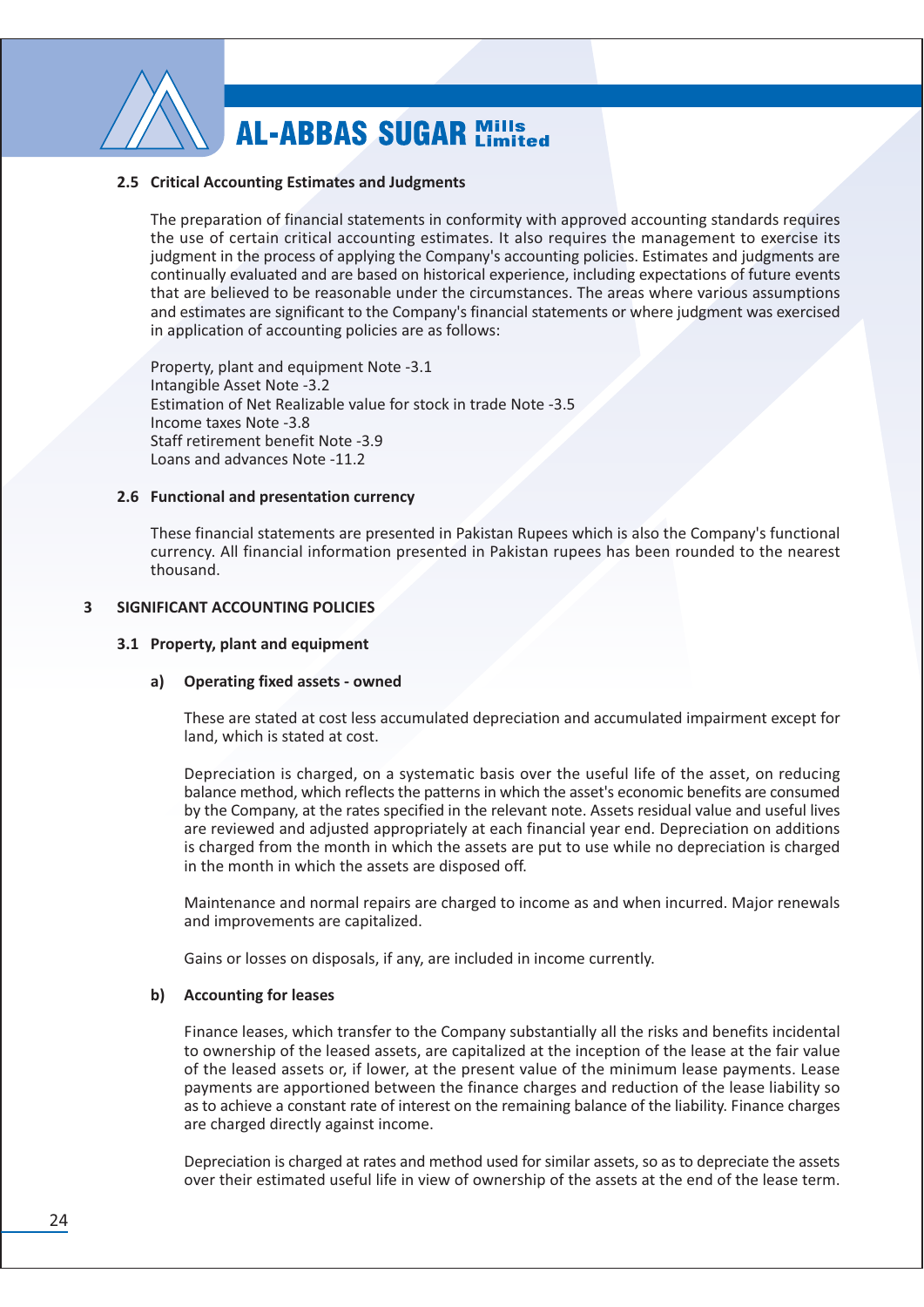

#### Capital work in progress - owned  $c$ )

Capital work in progress represents expenditures on fixed assets in the course of construction and installation. Transfers are made to relevant fixed assets category as and when assets are available for use. Capital work in progress is stated at cost.

#### 3.2 Intangible asset

Intangible asset acquired by the Company are stated at cost less accumulated amortization and impairment losses, if any.

#### Subsequent expenditures

Subsequent expenditures on intangible asset are capitalized only when it increases the future economic benefits embodied in the specific asset to which it relates. All other expenditure are expensed as incurred.

#### Amortization

Amortization is charged to the income statement on a straight line basis over the estimated useful life of intangible assets unless such life is indefinite. All intangible asset with an indefinite useful life are systematically tested for impairment at each balance sheet date. Amortization on addition to intangible asset is charged from the month in which an item is acquired or capitalized while no amortization is charged for the month in which the item is disposed off.

#### **Impairment**

Where the carrying amount of asset exceeds its estimated recoverable amount it is written down immediately to its recoverable amount.

#### 3.3 Investments

#### Long term investments a)

Investments intended to be held for less than twelve months from the balance sheet date or to be sold to raise operating capital, are included in current assets, all other investments are classified as non-current. Management determines the appropriate classification of its investments at the time of the purchase and re-evaluates such designation on a regular basis.

#### b) Investments in equity instruments of associated companies - Available for sale

Investments which the management intends to hold for an indefinite period, but may be sold in response to the need for liquidity are classified as available for sale.

All investments in equity instruments of associated companies are initially recognized at cost, being the fair value of the consideration given including transaction cost associated with the investments. After initial recognition, investment classified as available for sale are remeasured at fair value.

Gain or losses on devaluation of available for sale investment are recognized in equity untill the investment is sold or otherwise dispose off, or untill the investment is determined to be impaired, at which time the cumulative gain or loss previously reported in equity is included in income.

### c) At fair value through profit or loss

Investments are stated at fair value through profit or loss which are designated as such upon initial recognition. Subsequent to initial recognition, these investments are marked to market using the closing market rates and are carried on the balance sheet at fair value. Net gains and losses arising on changes in fair values of these investments are taken to the profit and loss account in the period in which these arise.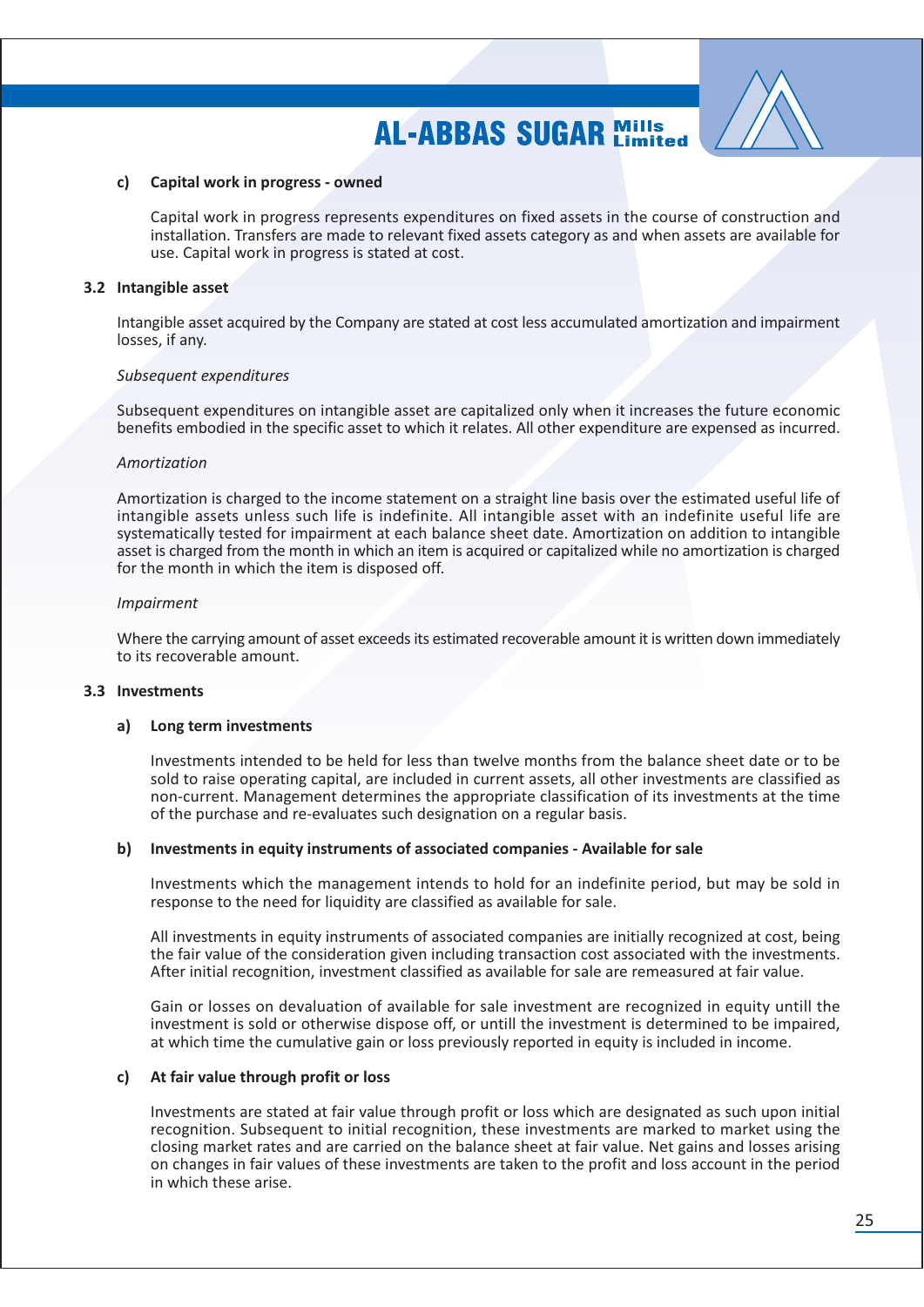

#### 3.4 Stores, spare parts and loose tools

Stores and spare parts are valued at moving average cost while loose tools are recognised on actual cost. Items in transit are valued at cost comprising invoice value plus other directly attributable charges incurred thereon. Value of items is reviewed at each balance sheet date to record any provision for slow moving items and obsolescence.

#### 3.5 Stock-in-trade

These are stated at the lower of weighted average cost and net realizable value.

Cost in relation to semi finished and finished goods represents cost of raw material and an appropriate portion of manufacturing overheads. Cost in respect of semi finished goods is adjusted to an appropriate stage of completion of process whereas cost of baggasse is taken equivalent to net realizable value.

Cost in relation to stock of molasses held by distillery acquired from outside sugar mills is valued at weighted average cost whereas the molasses transferred by the sugar division to distillery division are valued on the basis mentioned in the relevant note.

Net realizable value signifies the estimated selling price in the ordinary course of business less the estimated cost of completion and the estimated costs necessary to make the sale.

#### 3.6 Trade debts

Trade debts originated by the Company are recognized and carried at original invoice amount less an allowance for any uncollectible amounts. An estimate for doubtful debts is made when collection of the amount is no longer probable. Bad debts are written off as incurred.

#### 3.7 Cash and cash equivalents

For the purpose of the cash flow statement, cash and cash equivalents comprise of cash and bank balances. The cash and cash equivalents are subject to insignificant risk of changes in value.

#### 3.8 Taxation

#### **Current** a)

The Company falls under the final tax regime under Sections 154 and 169 of the Income Tax Ordinance, 2001, to the extent of direct export sales. Provision for tax on other income and local sales is based on taxable income at the rates applicable for the current tax year, after considering the rebates and tax credits available, if any.

#### b) Deferred

Deferred tax is provided by using the liability method, on all temporary differences at the balance sheet date between the tax base of assets and liabilities and their carrying values for financial reporting purposes. Deferred tax assets are recognized only to the extent that it is probable that future profit will be available against which the assets can be utilized.

#### 3.9 Staff retirement benefits

#### a) Defined benefit gratuity scheme

The Company operates an approved funded gratuity scheme (defined benefit plan) for all its employees who have completed the qualifying period under the scheme. Contributions are made to the fund in accordance with the actuarial recommendations. The most recent valuation in this regard was carried out as at September 30, 2009, using the Projected Unit Credit Method for valuation of the scheme. Actuarial gains/ losses exceeding 10 percent of the higher of projected benefit obligation and fair value of plan assets, at the beginning of the year, are amortized over average future service of the employees.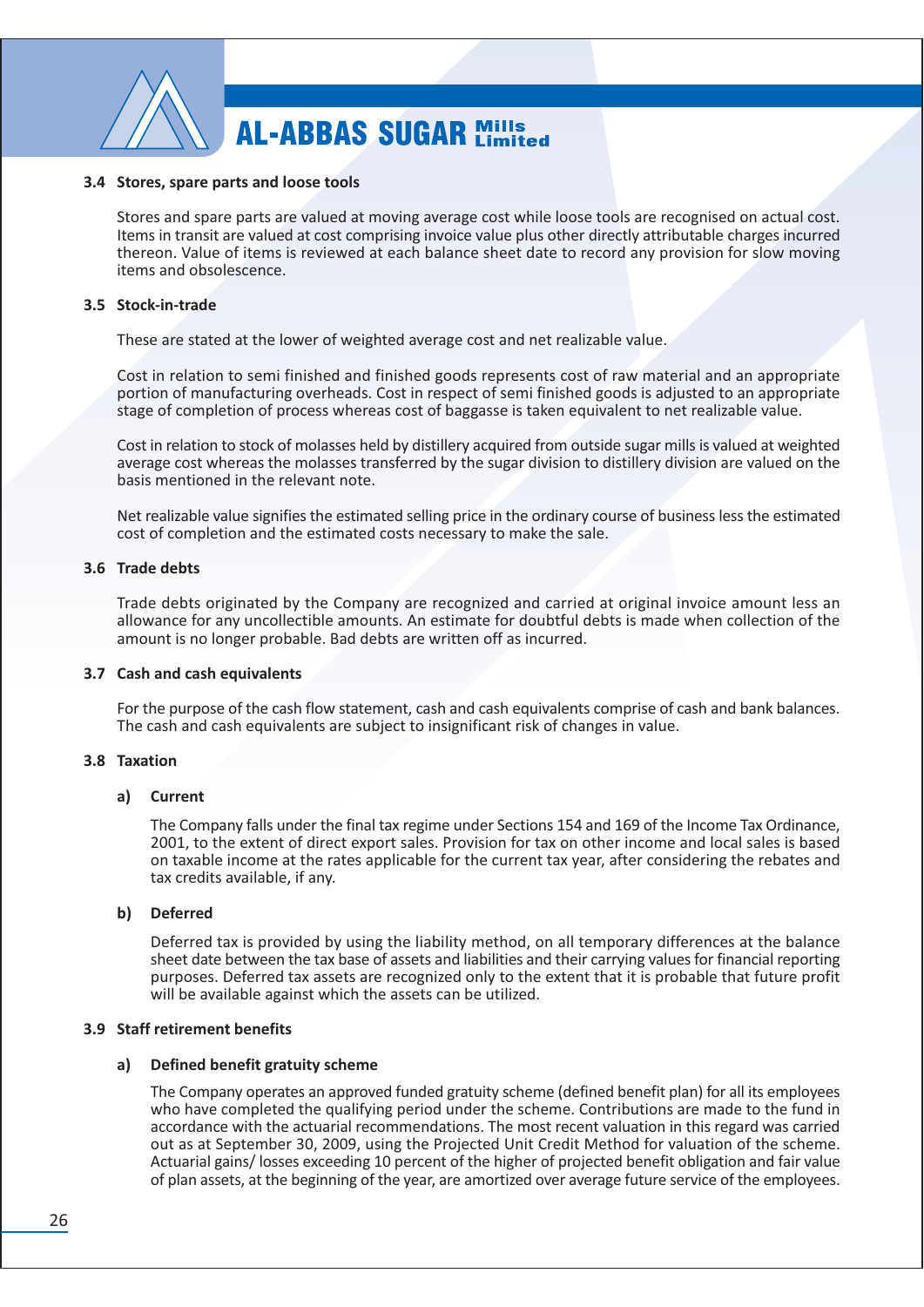

#### b) Employees compensated absences

The Company accounts for liability in respect of unavailed compensated absences for all its permanent employees, in the period of absence. Provision for liabilities towards compensated absences is made on the basis of last drawn basic salary.

#### 3.10 Trade and other payables

Trade and other amounts payable are recognized initially at fair value and subsequently carried at amortized cost.

### 3.11 Foreign currency transaction

Transactions in foreign currencies are translated into reporting currency at the rates of exchange prevailing on the dates of transactions. Monetary assets and liabilities denominated in foreign currencies are translated at the rates ruling on the balance sheet date. Non-monetary assets and liabilities are translated using exchange rates that existed when the values were determined. Exchange differences on foreign currency translations are included in profit and loss account.

#### **3.12 Financial instruments**

#### Recognition a)

All the financial assets and financial liabilities are recognized at the time when the company becomes a party to the contractual provisions of the instrument. Any gains or losses on derecognizing of the financial assets and financial liabilities is taken to profit and loss account.

### b) Offsetting

A financial asset and a financial liability is offset and the net amount is reported in the balance sheet if the Company has a legally enforceable right to set-off the recognized amounts and intends either to settle on a net basis or to realize the asset and settle the liability simultaneously.

#### c) **Derivative financial instruments**

The Company use derivative financial instruments such as interest rate swap and cross currency swap to hedge its risk associated with interest and exchange rate fluctuations. Such derivative financial instruments are initially recognized at fair value on the date on which a derivative contract is entered into and are subsequently re-measured at fair value. Derivatives are carried as assets when the fair value is positive and as liabilities when the fair value is negative.

Any gains or losses arising from change in fair value of derivatives that do not qualify for hedge accounting are taken directly to profit and loss account.

#### 3.13 Borrowing costs

Borrowing costs incurred on finance obtained for the construction of qualifying assets are capitalized up to date the respective assets are available for the intended use. All other mark-up, interest and other related charges are taken to the profit and loss account currently.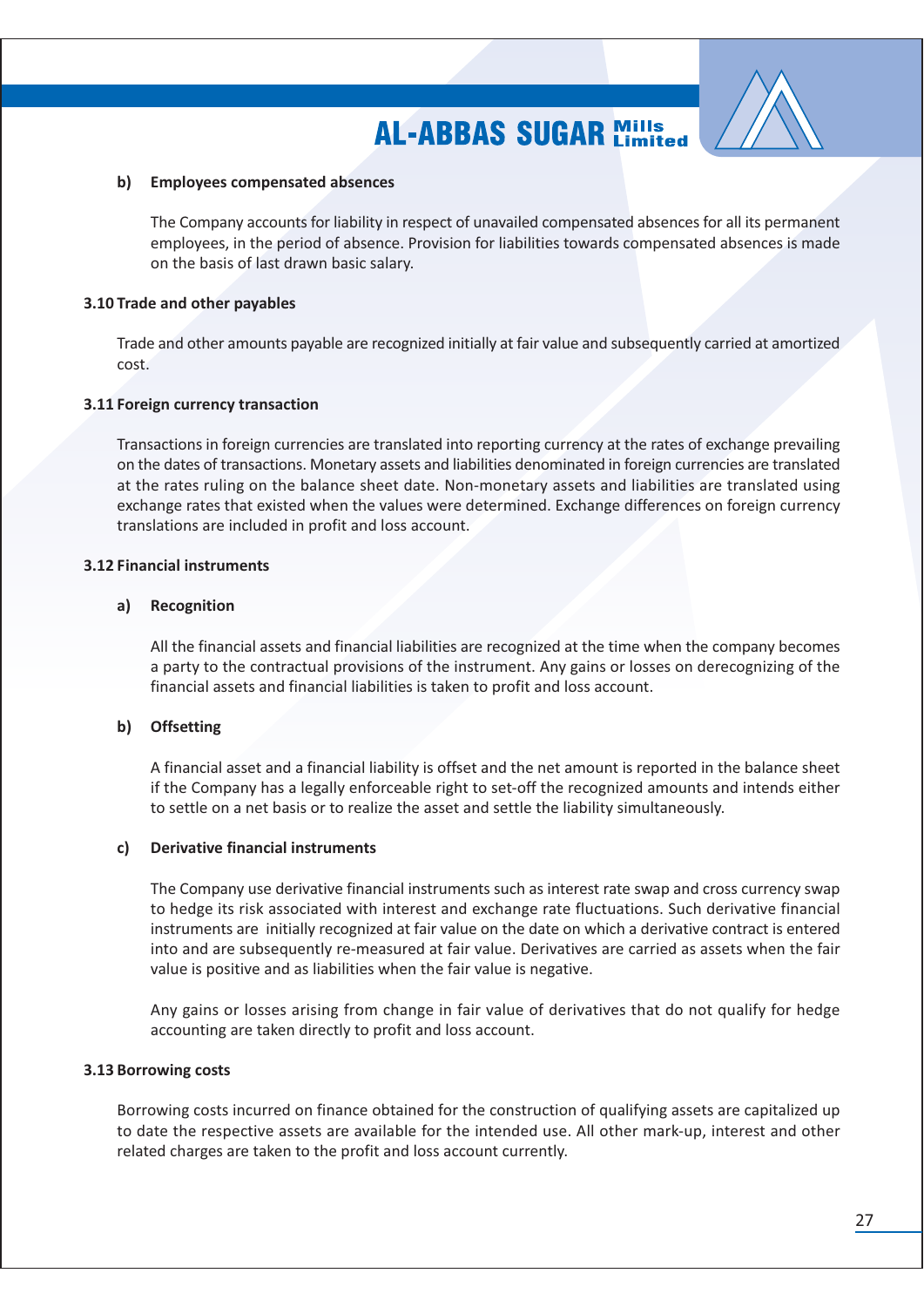

### **3.14 Provisions**

A provision is recognized in the balance sheet when the Company has a legal or constructive obligation as a result of past event, it is probable that an outflow of resources embodying economic benefits will be required to settle the obligation and a reliable estimate can be made of the amount of obligation.

#### 3.15 Related party transactions

Transactions in relation to sales, purchases and services with related parties are made at arms length prices determined in accordance with the comparable uncontrolled price method except for the allocation of expenses such as electricity, gas, water, repair and maintenance relating to the head office, shared with associated companies, which are based on the advices received. The related parties comprise of entities over which the directors are able to exercise significant influence, entities with common directors, major shareholders, directors and key management employees.

#### 3.16 Inter segment pricing

Transfer between business segment are recorded at net realizable value.

#### 3.17 Revenue recognition

Revenue is recognized to the extent it is probable that the economic benefits will flow to the Company and the revenue can be measured reliably. Revenue is measured at the fair value of the consideration received or receivable, excluding discounts, rebates and government levies. The following recognition criteria must be met before revenue is recognized.

- Revenue from sale of goods is recognized when the significant risks and rewards of ownership of the a) goods have passed to the buyer, usually on dispatch of the goods to customers.
- b) Return on bank deposits is recognized on a time proportion basis on the principal amount outstanding and the rate applicable.
- $\mathsf{C}$ Mark-up on grower loan is accounted for in line with the recovery of the respective loan due to exigencies involved in such matters.

#### 3.18 Dividend and appropriation to reserves

Dividend and appropriation to reserves are recognized in the financial statements in the period in which these are approved.

#### 3.19 Segment reporting

A business segment is a distinguishable component within a Company that is engaged in providing products or services that are subject to risks and returns that are different from those of other business segments. A geographical segment is engaged in providing products or services within a particular economic environment that are subject to risks and returns that are different from those of segments operating in other economic environments. The Company's primary format for segment reporting is based on business segments. In order to comply with the requirements of International Accounting Standard 14 "Segment Reporting" the activities of Company have been grouped into four segments of related products and services.

#### 3.20 Impairment

The carrying amounts of the financial and non - financial assets are reviewed at each financial year end to determine whether there is any indication of impairment of any asset or a group of assets. If any such indication exists, the recoverable amount of that asset is estimated and impairment losses are recognized in the profit and loss account.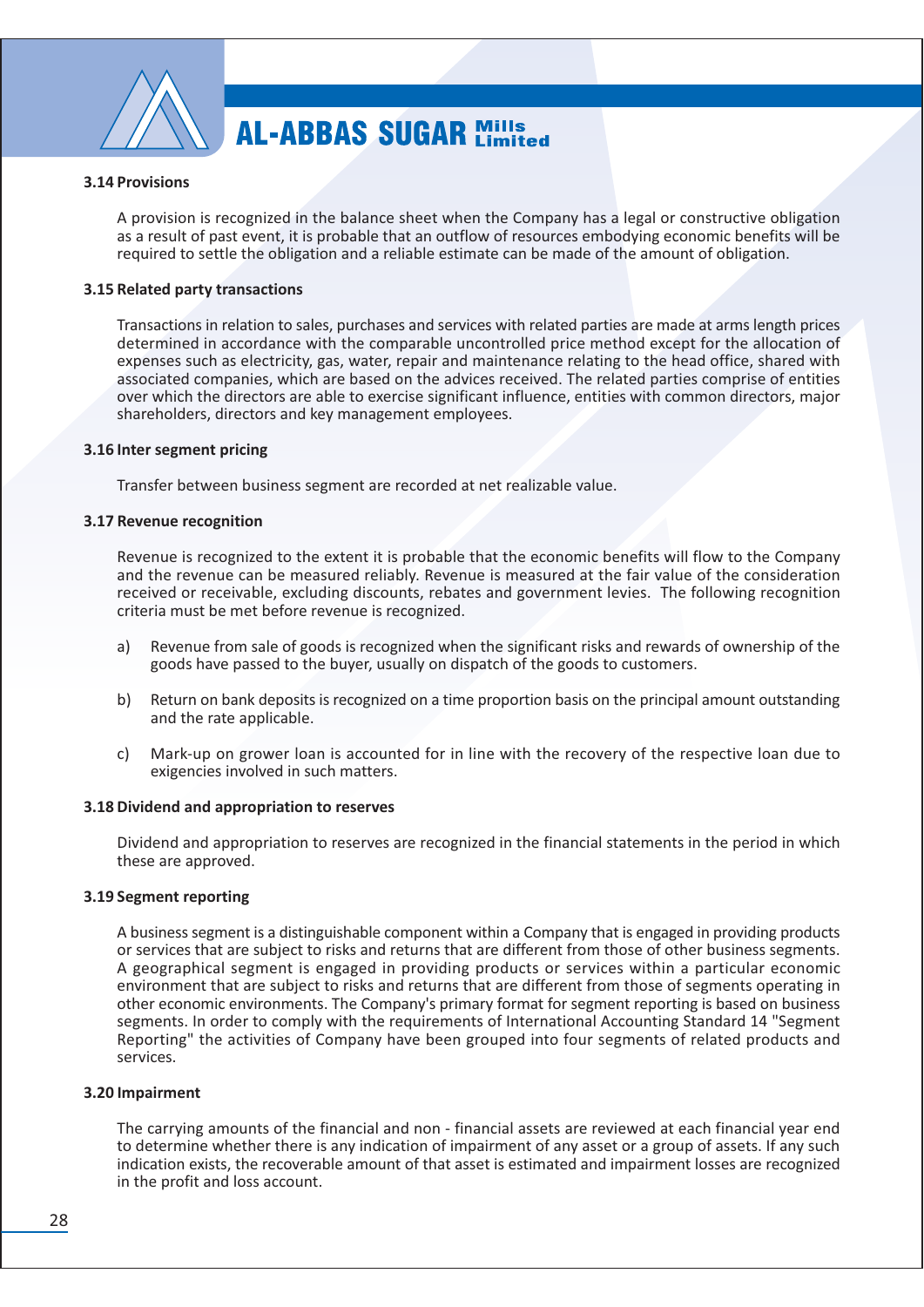

| 4 | PROPERTY, PLANT AND EQUIPMENT   | <b>Note</b> | 2009<br>(Rupees in thousand) | 2008      |
|---|---------------------------------|-------------|------------------------------|-----------|
|   | Operating fixed assets          | 4.1         | 2,249,724                    | 1,756,340 |
|   | Capital work in progress - CWIP | 4.2         | 65,910                       | 347,395   |
|   |                                 |             | 2,315,634                    | 2,103,735 |
|   |                                 |             |                              |           |

### 4.1 Operating fixed assets

|                                         |                     |                            |                                            |                     | <b>LUUJ</b>          |                          |                     |                                           |                              |
|-----------------------------------------|---------------------|----------------------------|--------------------------------------------|---------------------|----------------------|--------------------------|---------------------|-------------------------------------------|------------------------------|
|                                         |                     | COST                       |                                            |                     |                      | ACCUMULATED DEPRECIATION |                     | Written down                              | Rate of                      |
|                                         | As at<br>01-10-2008 | Additions /<br>(Deletions) | <b>Transferred</b><br>from CWIP            | As at<br>30-09-2009 | As at<br>01-10-2008  | Charge for<br>the year   | As at<br>30-09-2009 | value as at<br>30-09-2009                 | depreciation<br>%            |
| Owned                                   |                     |                            |                                            |                     | (Rupees in thousand) |                          |                     |                                           |                              |
| Free-hold land<br>Lease-hold land       | 26,557<br>51,000    |                            |                                            | 26,557<br>51,000    |                      |                          |                     | 26,557<br>51,000                          |                              |
| Main factory building on free-hold land | 346,252             |                            | 36,726                                     | 382,978             | 115,412              | 23,891                   | 139,303             | 243,675                                   | 10                           |
| Non-factory building                    | 153,216             | $\overline{a}$             |                                            | 153,216             | 61,568               | 8,756                    | 70,324              | 82,892                                    | 10                           |
| Plant and machinery                     | 1,859,832           | 18,751                     | 577,150                                    | 2,455,733           | 553,458              | 104,105                  | 657,563             | 1,798,170                                 | 5 to 10                      |
| Furniture and fittings                  | 6,615               | 368                        |                                            | 6,983               | 3,075                | 364                      | 3,439               | 3,544                                     | 10                           |
| Motor vehicles                          | 44,567              | 6,077                      |                                            | 45,030              | 24,178               | 4,357                    | 25,061              | 19,969                                    | 20                           |
|                                         |                     | (5,614)                    |                                            |                     |                      | (3, 474)                 |                     |                                           |                              |
| Office equipment                        | 28,869              | 291                        | $\overline{a}$                             | 29,160              | 11,174               | 1,705                    | 12,879              | 16,281                                    | 10                           |
| Computers                               | 2,186               | 1,394                      |                                            | 3,580               | 305                  | 795                      | 1,100               | 2,480                                     | 10                           |
| Tools and tackles                       | 4,268               | $\overline{\phantom{a}}$   |                                            | 4,268               | 2,906                | 249                      | 3,155               | 1,113                                     | 10 to 20                     |
|                                         | 2,523,362           | 26,881                     | 613,876                                    | 3,158,505           | 772,076              | 144,222                  | 912,824             | 2,245,681                                 |                              |
| Leased                                  |                     |                            |                                            |                     |                      |                          |                     |                                           |                              |
| Vehicles                                | 5,405               | ÷,                         |                                            | 5,405               | 351                  | 1,011                    | 1,362               | 4,043                                     | 20                           |
|                                         | 2,528,767           | 26,881<br>(5,614)          | 613,876                                    | 3,163,910           | 772,427              | 145,233<br>(3, 474)      | 914,186             | 2,249,724                                 |                              |
|                                         |                     |                            |                                            |                     | 2008                 |                          |                     |                                           |                              |
|                                         |                     | COST                       |                                            |                     |                      | ACCUMULATED DEPRECIATION |                     |                                           |                              |
|                                         | As at<br>01-10-2007 | Additions /<br>(Deletions) | <b>Transferred</b><br>from CWIP            | As at<br>30-09-2008 | As at<br>01-10-2007  | Charge for<br>the year   | As at<br>30-09-2008 | Written down<br>value as at<br>30-09-2008 | Rate of<br>depreciation<br>% |
| Owned                                   |                     |                            |                                            |                     | (Rupees in thousand) |                          |                     |                                           |                              |
|                                         |                     |                            |                                            |                     |                      |                          |                     |                                           |                              |
| Free-hold land                          | 27,129              | (572)                      | $\overline{a}$                             | 26,557              |                      |                          |                     | 26,557                                    |                              |
| Lease-hold land                         | 51,000              | $\overline{a}$             |                                            | 51,000              |                      |                          |                     | 51,000                                    |                              |
| Main factory building on free-hold land | 336,208             | 10,044                     |                                            | 346,252             | 90,483               | 24,929                   | 115,412             | 230,840                                   | 10                           |
| Non-factory building                    | 152,959             | 257                        | $\overline{a}$                             | 153,216             | 55,554               | 6,014                    | 61,568              | 91,648                                    | 10                           |
| Plant and machinery                     | 1,845,880           | 13,952                     |                                            | 1,859,832           | 470,950              | 82,508                   | 553,458             | 1,306,374                                 | 5 to 10                      |
| Furniture and fittings                  | 6,191               | 424                        |                                            | 6,615               | 2,697                | 378                      | 3,075               | 3,540                                     | 10                           |
| Motor vehicles                          | 38,464              | 6,103                      | $\overline{\phantom{a}}$                   | 44,567              | 19,879               | 4,299                    | 24,178              | 20,389                                    | 20                           |
| Office equipment                        | 24,548              | 4,321                      | $\overline{a}$                             | 28,869              | 9,611                | 1,563                    | 11,174              | 17,695                                    | 10                           |
| Computers                               | 1,420               | 766                        | l,                                         | 2,186               | 170                  | 135                      | 305                 | 1,881                                     | 10                           |
| Tools and tackles                       | 4.268<br>2,488,067  | $\overline{a}$<br>35,867   | $\overline{\phantom{a}}$<br>$\overline{a}$ | 4,268               | 2,566<br>651,910     | 340<br>120,166           | 2,906<br>772,076    | 1,362<br>1,751,286                        | 10 to 20                     |
| Leased                                  |                     |                            |                                            | 2,523,362           |                      |                          |                     |                                           |                              |
|                                         |                     |                            |                                            |                     |                      |                          |                     |                                           |                              |
| Vehicles                                |                     | 5,405                      |                                            | 5,405               |                      | 351                      | 351                 | 5,054                                     | 20                           |
|                                         | 2,488,067           | 41,272<br>(572)            |                                            | 2,528,767           | 651,910              | 120,517                  | 772,427             | 1,756,340                                 |                              |
|                                         |                     |                            |                                            |                     |                      |                          |                     |                                           |                              |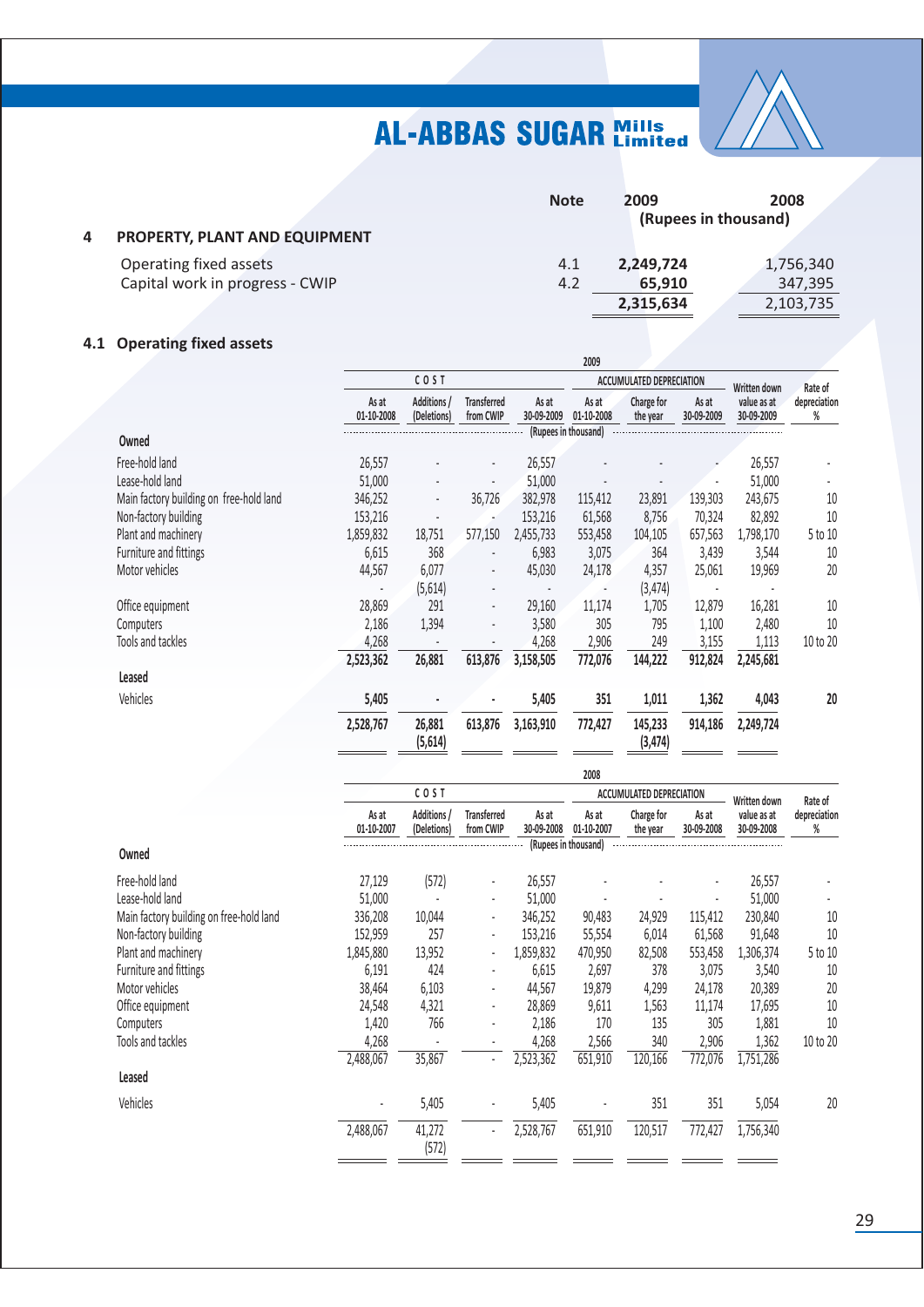

### 4.1.1 Reconciliation of carrying amount of operating fixed assets

|                                         |                                         |                  | 2009                            |                 |                                                  |                                         |
|-----------------------------------------|-----------------------------------------|------------------|---------------------------------|-----------------|--------------------------------------------------|-----------------------------------------|
| <b>Description</b>                      | <b>Opening</b><br>written<br>down value | <b>Additions</b> | <b>Transferred</b><br>from CWIP | <b>Deletion</b> | Depreciation<br>charge                           | <b>Closing</b><br>written<br>down value |
|                                         |                                         |                  |                                 |                 | - (Rupees in thousand) ------------------------- |                                         |
| Owned                                   |                                         |                  |                                 |                 |                                                  |                                         |
| Free-hold land                          | 26,557                                  |                  |                                 |                 |                                                  | 26,557                                  |
| Lease-hold land                         | 51,000                                  |                  |                                 |                 |                                                  | 51,000                                  |
| Main factory building on free-hold land | 230,840                                 |                  | 36,726                          |                 | 23,891                                           | 243,675                                 |
| Non-factory building                    | 91,648                                  |                  |                                 |                 | 8,756                                            | 82,892                                  |
| Plant and machinery                     | 1,306,374                               | 18,751           | 577,150                         |                 | 104,105                                          | 1,798,170                               |
| <b>Furniture and fittings</b>           | 3,540                                   | 368              |                                 |                 | 364                                              | 3,544                                   |
| Motor vehicles                          | 20,389                                  | 6,077            |                                 | 2,140           | 4,357                                            | 19,969                                  |
| Office equipment                        | 17,695                                  | 291              |                                 |                 | 1,705                                            | 16,281                                  |
| Computers                               | 1,881                                   | 1,394            |                                 |                 | 795                                              | 2,480                                   |
| <b>Tools and tackles</b>                | 1,362                                   |                  |                                 |                 | 249                                              | 1,113                                   |
| Leased                                  |                                         |                  |                                 |                 |                                                  |                                         |
| Vehicles                                | 5,054                                   |                  |                                 |                 | 1,011                                            | 4,043                                   |
|                                         | 1,756,340                               | 26,881           | 613,876                         | 2,410           | 145,233                                          | 2,249,724                               |
|                                         |                                         |                  |                                 |                 |                                                  |                                         |

| <b>Description</b>                      |                                  |                  | 2008                            |                 |                                                    |                                  |
|-----------------------------------------|----------------------------------|------------------|---------------------------------|-----------------|----------------------------------------------------|----------------------------------|
|                                         | Opening<br>written<br>down value | <b>Additions</b> | <b>Transferred</b><br>from CWIP | <b>Deletion</b> | Depreciation<br>charge                             | Closing<br>written<br>down value |
|                                         |                                  |                  |                                 |                 | -- (Rupees in thousand) -------------------------- |                                  |
| Owned                                   |                                  |                  |                                 |                 |                                                    |                                  |
| Free-hold land                          | 27,129                           |                  |                                 | 572             |                                                    | 26,557                           |
| Lease-hold land                         | 51,000                           |                  |                                 |                 |                                                    | 51,000                           |
| Main factory building on free-hold land | 245,725                          | 10,044           |                                 |                 | 24,929                                             | 230,840                          |
| Non-factory building                    | 97,405                           | 257              |                                 |                 | 6,014                                              | 91,648                           |
| Plant and machinery                     | 1,374,930                        | 13,952           |                                 |                 | 82,508                                             | 1,306,374                        |
| Furniture and fittings                  | 3,494                            | 424              |                                 |                 | 378                                                | 3,540                            |
| Motor vehicles                          | 18,585                           | 6,103            |                                 |                 | 4,299                                              | 20,389                           |
| Office equipment                        | 14,937                           | 4,321            | $\overline{\phantom{a}}$        |                 | 1,563                                              | 17,695                           |
| Computers                               | 1,250                            | 766              |                                 |                 | 135                                                | 1,881                            |
| Tools and tackles                       | 1,702                            |                  |                                 |                 | 340                                                | 1,362                            |
| Leased                                  |                                  |                  |                                 |                 |                                                    |                                  |
| Vehicles                                |                                  | 5,405            |                                 |                 | 351                                                | 5,054                            |
|                                         | 1,836,157                        | 41,272           |                                 | 572             | 120,517                                            | 1,756,340                        |
|                                         |                                  |                  | <b>Note</b>                     | 2009            |                                                    | 2008                             |

(Rupees in thousand)

### 4.1.2 The depreciation charged for the year has been allocated as follows:

| Cost of sales           |           | 123.151 | 95.450  |
|-------------------------|-----------|---------|---------|
| Water, fuel and power   | 27 & 27.1 | 13.601  | 18,565  |
| Administrative expenses | 29        | 8.481   | 6.502   |
|                         |           | 145,233 | 120.517 |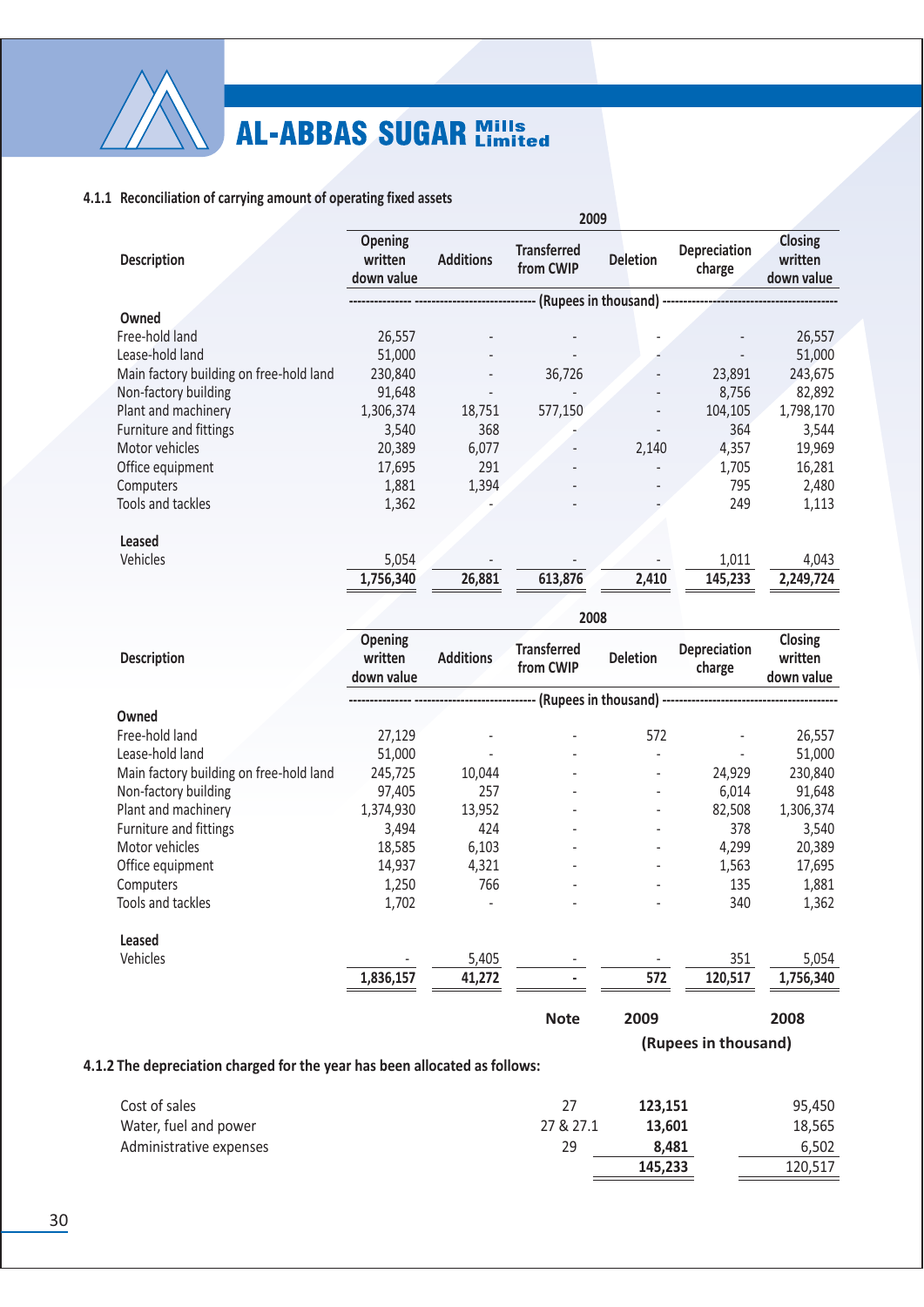

### 4.1.3 The following assets were disposed off during the year:

| <b>Description</b> | Cost  | Accumulated<br>depreciation | Witten<br>down value | Sale<br>Proceeds     | Gain/<br>(Loss) | Mode of<br><b>Disposal</b> | Particular of Buyers                 |
|--------------------|-------|-----------------------------|----------------------|----------------------|-----------------|----------------------------|--------------------------------------|
|                    |       |                             |                      | (Rupees in thousand) |                 |                            |                                      |
| Suzuki Bolan       | 369   | 221                         | 148                  | 225                  | 77              | Claim                      | <b>FFU General Insurance Limited</b> |
| Suzuki Cultus      | 608   | 373                         | 235                  | 475                  | 240             | Claim                      | <b>EFU General Insurance Limited</b> |
| Suzuki Cultus      | 590   | 362                         | 228                  | 400                  | 172             | Claim                      | EFU General Insurance Limited        |
| Suzuki Baleno      | 703   | 445                         | 258                  | 400                  | 142             | Claim                      | EFU General Insurance Limited        |
| Hyundai Shehzore   | 576   | 357                         | 219                  | 350                  | 131             | <b>Negotiations</b>        | Owais Siddiqui - employee            |
| Toyota Mark        | 2,693 | 1,667                       | 1,026                | 1,300                | 274             | Claim                      | <b>EFU General Insurance Limited</b> |
| Motorcycle         | 35    | 23                          | 12                   | 25                   | 13              | <b>Negotiations</b>        | Ghulam Mustafa - employee            |
| Jailing Bike       | 40    | 25                          | 15                   | 10                   | (5)             | <b>Negotiations</b>        | Ali Mohammad - employee              |
| Total              | 5,614 | 3,473                       | 2.141                | 3,185                | 1,044           |                            |                                      |

#### $4.2$ **CAPITAL WORK IN PROGRESS - CWIP**

| As at<br>01.10.2008 | <b>Addition</b> | <b>Transferred to</b><br>fixed operating<br>asset | As at<br>30.09.2009 | As at<br>01.10.2008 | Addition                      | Transferred to<br>fixed operating<br>asset | As at<br>30.09.2009 |
|---------------------|-----------------|---------------------------------------------------|---------------------|---------------------|-------------------------------|--------------------------------------------|---------------------|
|                     |                 |                                                   |                     |                     |                               |                                            |                     |
|                     |                 |                                                   |                     |                     |                               |                                            |                     |
|                     |                 |                                                   |                     |                     |                               |                                            | 41,465              |
| 2,755               | 147             | (2,902)                                           |                     | 1,646               | 1,109                         |                                            | 2,755               |
| 44,220              | 2,844           | (36, 726)                                         | 10,338              | 8,118               | 46,146                        | (10, 044)                                  | 44,220              |
|                     |                 |                                                   |                     |                     |                               |                                            |                     |
| 121,132             | 128,179         | (249, 311)                                        | ۰                   | 8,355               | 112,777                       |                                            | 121,132             |
| 9,145               | 162,194         | (171, 339)                                        |                     | 639                 | 8,506                         | ٠                                          | 9,145               |
| 5,286               | 341             | (5,627)                                           |                     |                     | 5,286                         |                                            | 5,286               |
| 925                 |                 | (925)                                             |                     | 925                 |                               |                                            | 925                 |
| 136,517             |                 | (136, 517)                                        |                     |                     | 136,517                       |                                            | 136,517             |
| 20,900              | 34,672          |                                                   | 55,572              |                     | 20,900                        | ٠                                          | 20,900              |
| 9,270               | 4,161           | (13, 431)                                         |                     | 1,636               | 7,634                         |                                            | 9,270               |
| 303,175             | 329,547         | (577, 150)                                        | 55,572              | 11,555              | 291,620                       | $\overline{a}$                             | 303,175             |
| 347,395             | 332,391         | (613, 876)                                        | 65,910              | 19,673              | 337,766                       | (10,044)                                   | 347,395             |
|                     | 41,465          | 2,697                                             | 2009<br>(33, 824)   | 10,338              | (Rupees in thousand)<br>6,472 | 45,037                                     | 2008<br>(10,044)    |

4.2.1 Average annualized rate of 1.25% (2008: 9%) of borrowing has been used for capitalization of borrowing cost.

#### **INTANGIBLE ASSET**  $5\phantom{a}$

| <b>Description</b> |                     | Cost     |                     |                      | Amortization           |                     | Written down              | Written down              |
|--------------------|---------------------|----------|---------------------|----------------------|------------------------|---------------------|---------------------------|---------------------------|
|                    | As at<br>01.10.2008 | Addition | As on<br>30.09.2009 | As at<br>30.09.2009  | Charge for<br>the year | As on<br>30.09.2009 | value as on<br>30.09.2009 | value as on<br>30.09.2008 |
|                    |                     |          |                     | (Rupees in thousand) |                        |                     |                           |                           |
| <b>ERP System</b>  | $\blacksquare$      | 20.447   | 20.447              |                      | 4.089                  | 4.089               | 16.358                    |                           |

5.1 Intangible asset is amortized at the rate of 20% per annum (2008: Nil)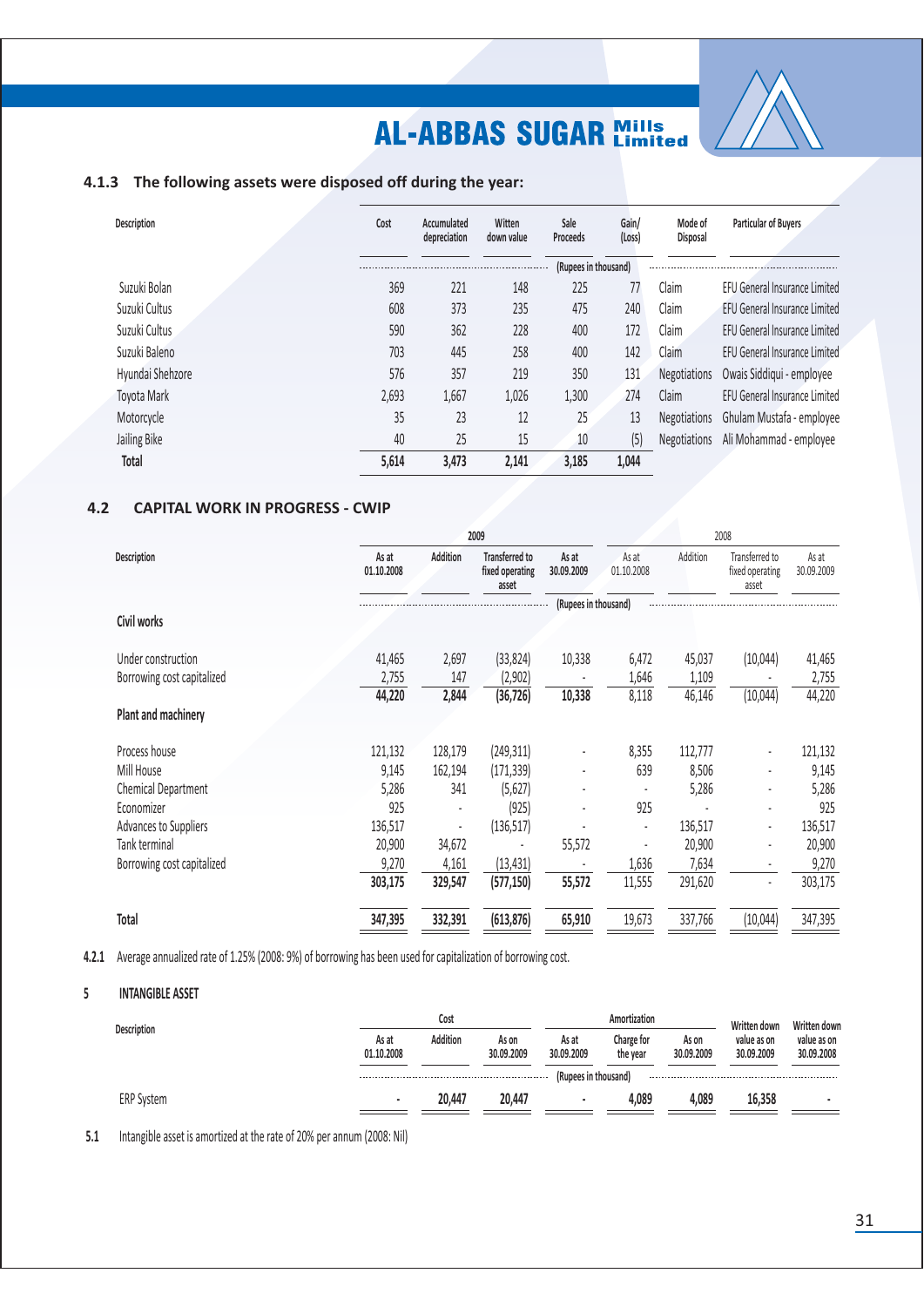

|   |                                                 | <b>Note</b> | 2009                 | 2008     |
|---|-------------------------------------------------|-------------|----------------------|----------|
| 6 | LONG TERM LOANS AND ADVANCES - Considered good  |             | (Rupees in thousand) |          |
|   | <b>Secured</b>                                  |             |                      |          |
|   | To employees - Other than Directors,            |             |                      |          |
|   | <b>Chief Executive and Executive</b>            | 6.1         | 4.134                | 3,688    |
|   | <b>Unsecured</b>                                |             |                      |          |
|   | To executives being key management personnel    |             | 2,160                | 2,600    |
|   |                                                 | 6.2         | 6,294                | 6,288    |
|   | Current portion of long term loans and advances | 11          | (1, 395)             | (3, 185) |
|   |                                                 |             | 4.899                | 3,103    |
|   |                                                 |             |                      |          |

6.1 The maximum aggregate amount of loans outstanding during the year is Rs. 2.6 million (2008: Rs.4.8 million)

|                                      | 2009     | 2008                 |
|--------------------------------------|----------|----------------------|
|                                      |          | (Rupees in thousand) |
| 6.2 Balance at beginning of the year | 6,288    | 6,749                |
| Add: Loans disbursed during the year | 1,359    | 2,689                |
|                                      | 7.647    | 9.438                |
| Less: Recovery during the year       | (1, 353) | (3, 150)             |
| Balance at end of the year           | 6,294    | 6.288                |

6.3 The above loans and advances are interest free and are given for purchase of vehicles and personal use. These loans and advances are secured against the retirement benefits and vehicles (in case of vehicle loan) of the respective employees and are within the limits of such securities.

| 7 | <b>LONG TERM INVESTMENTS</b>                                                                                                                              | <b>Note</b> | 2009<br>(Rupees in thousand)    | 2008                           |
|---|-----------------------------------------------------------------------------------------------------------------------------------------------------------|-------------|---------------------------------|--------------------------------|
|   | <b>Related parties - Associated Companies</b>                                                                                                             |             |                                 |                                |
|   | <b>Available for sale investments</b><br>Al-Abbas Cement Industries Limited (Holding 1.09%)<br>2,000,000 (2008: 2,000,000) ordinary shares of Rs. 10 each |             | 13,980                          | 13,100                         |
|   | Eye Television Network Limited (Holding 0.81%)<br>405,000 (2008: 405,000) ordinary shares of Rs. 10 each                                                  |             | 14,649<br>28,629                | 16,082<br>29,182               |
| 8 | STORES, SPARE PARTS AND LOOSE TOOLS                                                                                                                       |             |                                 |                                |
|   | <b>Stores</b><br>Spare parts<br>Loose tools                                                                                                               |             | 91,810<br>129,421<br>516        | 94,151<br>132,721<br>529       |
|   | Provision for slow moving items and obsolescence                                                                                                          | 8.2         | 221,747<br>(19, 987)<br>201,760 | 227,401<br>(18,000)<br>209,401 |

8.1 During the year, certain dead and slow moving items have been reassessed valuing Rs. 1.987 million (2008: Rs. 2 million) and have been fully provided for.

| 8.2 Balance at beginning of the year | 18.000 | 16.000 |
|--------------------------------------|--------|--------|
| Provision made during the year       | 1.987  | 2.000  |
| Balance at end of the year           | 19.987 | 18.000 |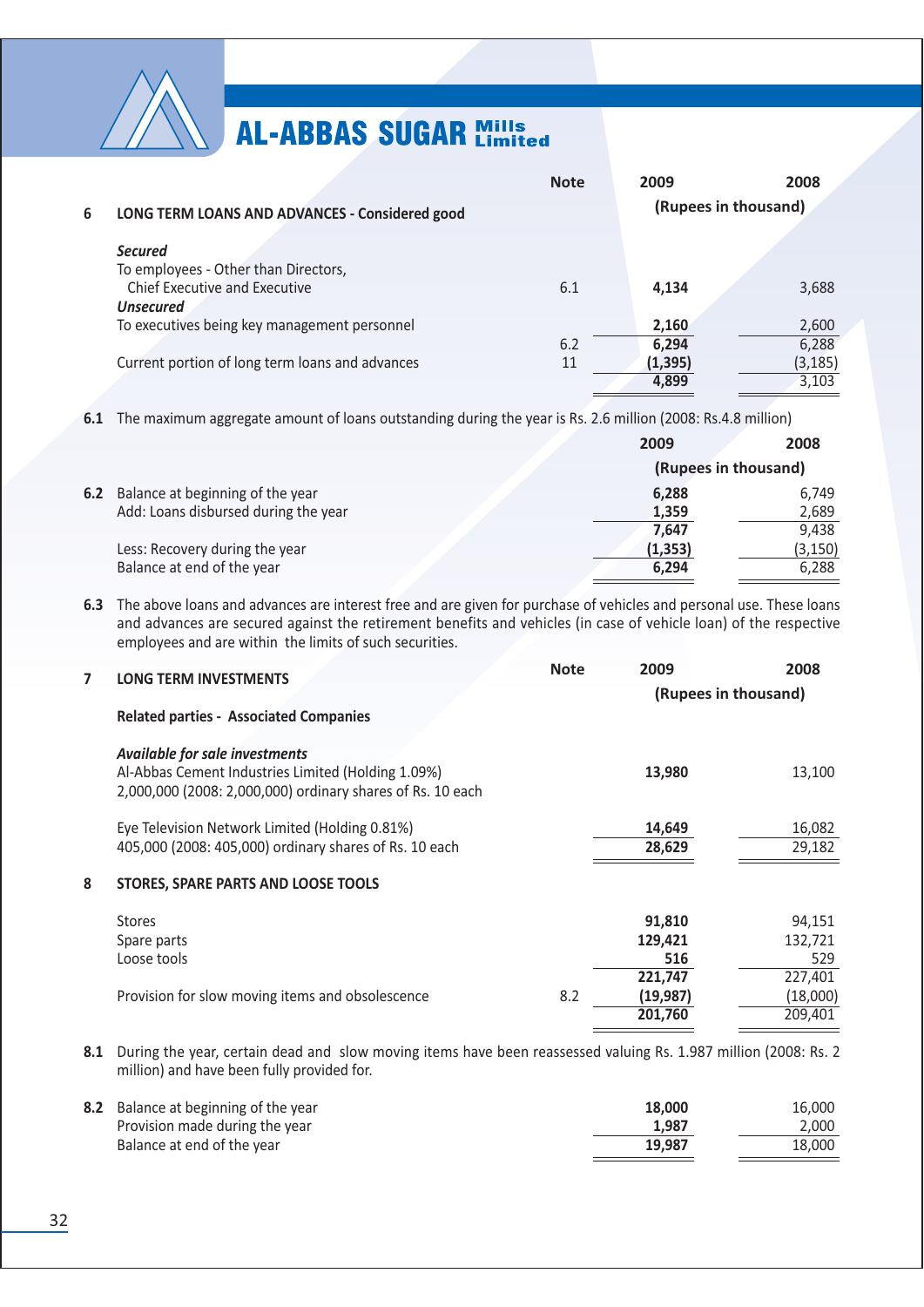

|   |                         | <b>Note</b> | 2009    | 2008                 |
|---|-------------------------|-------------|---------|----------------------|
|   |                         |             |         | (Rupees in thousand) |
| 9 | <b>STOCK-IN-TRADE</b>   |             |         |                      |
|   |                         |             |         |                      |
|   | Raw material            |             |         |                      |
|   | Molasses                | 9.1         | 72,124  | 78,446               |
|   | Calcium carbide         |             | 23,035  | 33,386               |
|   | Ferro alloys            | 9.2         | 98,793  | 100,865              |
|   | <b>MDFB</b>             |             | 3,028   | 4,820                |
|   |                         |             | 196,980 | 217,517              |
|   | Work-in-process - Sugar |             | 1,717   | 1,600                |
|   | Finished goods          |             |         |                      |
|   | Sugar                   | 9.1         | 389,841 | 540,888              |
|   | Rectified spirit        | 9.1         | 171,501 | 143,564              |
|   | Calcium carbide         | 9.3         | 1,317   | 11,461               |
|   | Ferro Silicon           | 9.3         | 52,405  | 97,959               |
|   | <b>MDFB</b>             |             |         | 6,936                |
|   |                         |             | 615,064 | 800,808              |
|   | Others - Baggasse       |             |         | 16,270               |
|   |                         |             | 813,761 | 1,036,195            |

9.1 Value of stock pledged as on the balance sheet date amounts to Rs.179.5 million (2008: Rs.278 million).

9.2 It includes stock in transit amounting to Rs.98.793 million (2008: Rs.79.213 million).

9.3 Stock in trade at September 30, 2009 includes stock items valued at net realizable value (NRV) as follows. The write down to NRV amounting to Rs. 53.060 million has been recognised in cost of goods sold:

|    |                                                                     | Cost                         | <b>NRV</b> |
|----|---------------------------------------------------------------------|------------------------------|------------|
|    |                                                                     | (Rupees in thousand)         |            |
|    | Calcium carbide                                                     | 1,333                        | 1,317      |
|    | Ferro Silicon                                                       | 105,449                      | 52,405     |
|    |                                                                     | 106,782                      | 53,722     |
| 10 | <b>TRADE DEBTS</b>                                                  | 2009<br>(Rupees in thousand) | 2008       |
|    |                                                                     |                              |            |
|    | Considered good                                                     |                              |            |
|    | Secured (against letter of credit)                                  | 167,627                      |            |
|    | Unsecured                                                           | 40,627                       | 37,997     |
|    |                                                                     | 208,254                      | 37,997     |
|    | 10.1 No amount was receivable during the year from related parties. |                              |            |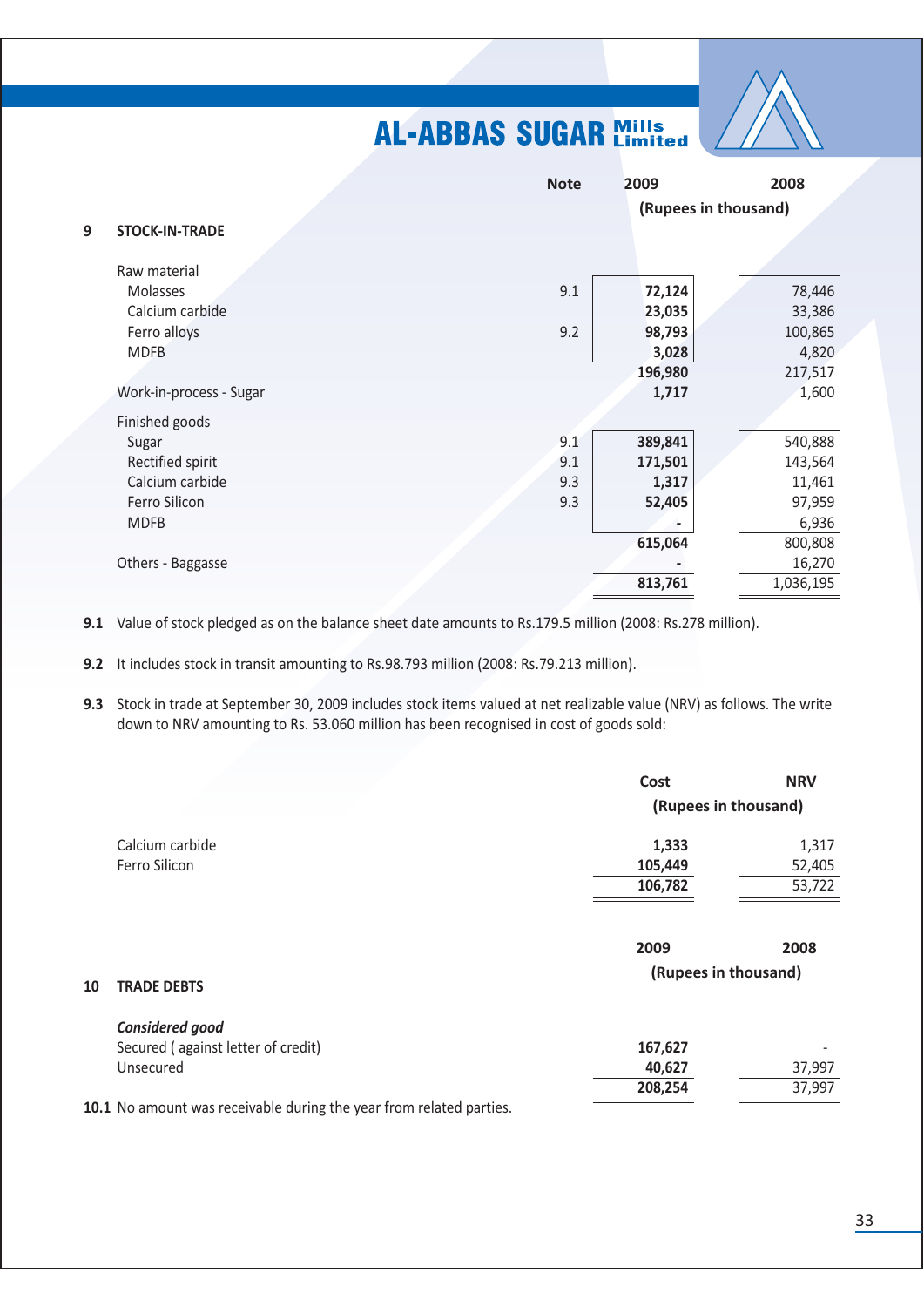

|    |                                                                                                                                                      | <b>Note</b> | 2009<br>(Rupees in thousand)                                 | 2008                                                             |
|----|------------------------------------------------------------------------------------------------------------------------------------------------------|-------------|--------------------------------------------------------------|------------------------------------------------------------------|
| 11 | <b>LOANS AND ADVANCES</b>                                                                                                                            |             |                                                              |                                                                  |
|    | Current portion of long term loans and advances<br>Loan to growers - Unsecured                                                                       | 6<br>11.1   | 1,395                                                        | 3,185                                                            |
|    | Considered good<br>Considered doubtful                                                                                                               |             | 10,671<br>10,245<br>20,916                                   | 25,023<br>10,245<br>35,268                                       |
|    | Provision for loans considered doubtful                                                                                                              | 11.2        | (10, 245)<br>10,671                                          | (10, 245)<br>25,023                                              |
|    | Advances - Unsecured (considered good)                                                                                                               |             |                                                              |                                                                  |
|    | To employees against salary<br>To employees against expense<br>To suppliers and contractors<br>Sales tax and excise duty<br>Against letter of credit | 11.3        | 27<br>1,049<br>28,023<br>29,712<br>4,563<br>63,374<br>75,440 | 201<br>1,066<br>131,529<br>83,591<br>5,106<br>221,493<br>249,701 |
|    |                                                                                                                                                      |             |                                                              |                                                                  |

11.1 The rate of mark-up on such loans ranges up to 15% subject to final settlement with the respective grower.

During the year, Company has provided fertilizers / seeds to the grower which has been provided as advance and the Company has enforceable right to recover the same out of the cane supply from the said growers in the ensuing season. 2009 2008

|                                           |        | (Rupees in thousand) |
|-------------------------------------------|--------|----------------------|
| 11.2 Balance at the beginning of the year | 10.245 | 13.465               |
| Reversal / charge for the year            |        | (3,220)              |
| Balance at the end of the year            | 10.245 | 10.245               |
|                                           |        |                      |

11.3 This represents interest free advances given to employees against current salary.

| 12 | TRADE DEPOSITS, SHORT TERM PREPAYMENTS AND | <b>Note</b> | 2009                 | 2008                     |
|----|--------------------------------------------|-------------|----------------------|--------------------------|
|    | <b>OTHER RECEIVABLE</b>                    |             | (Rupees in thousand) |                          |
|    | Deposit against letter of credit           |             | $\,$                 | 3,782                    |
|    | Prepayments                                |             | 180                  | 1,666                    |
|    | Other receivable                           | 12.1        | 9.149                | $\overline{\phantom{0}}$ |
|    |                                            |             | 9,329                | 5.448                    |
|    |                                            |             |                      |                          |

12.1 It includes receivables in respect of cross currency and interest rate swap agreement amounting to Rs. 8.121 million  $(2008: Nil).$  $\overline{a}$ 

|    |                                                                                         | 2009                 | 2008   |
|----|-----------------------------------------------------------------------------------------|----------------------|--------|
| 13 | <b>SHORT TERM INVESTMENT</b>                                                            | (Rupees in thousand) |        |
|    | Other than related parties                                                              |                      |        |
|    | At fair value through profit or loss - held for trading<br>Fauji Cement Company Limited |                      |        |
|    | 2,500,000 (2008:2,500,000) ordinary shares of Rs. 10 each                               | 19,500               | 17.250 |
|    |                                                                                         |                      |        |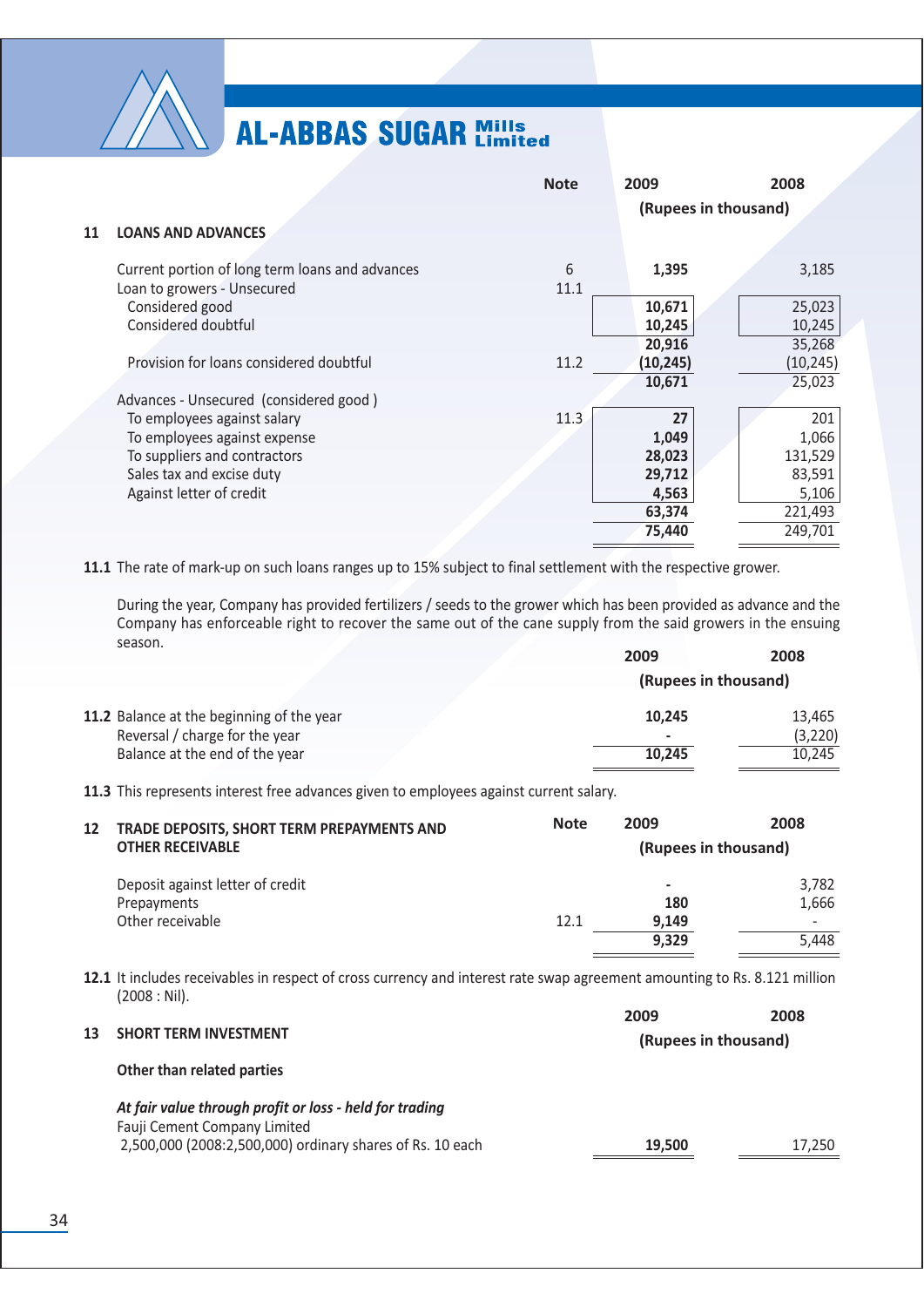

|    |                                                                            | <b>Note</b> | 2009                 | 2008    |
|----|----------------------------------------------------------------------------|-------------|----------------------|---------|
|    |                                                                            |             | (Rupees in thousand) |         |
| 14 | <b>CASH AND BANK BALANCES</b>                                              |             |                      |         |
|    | Cash in hand<br>Cash at bank                                               |             | 678                  | 1,566   |
|    | <b>Current accounts</b>                                                    |             | 4,606                | 1,623   |
|    | Saving accounts                                                            | 14.1        | 7,220                | 45,228  |
|    |                                                                            |             | 11,826               | 46,851  |
|    |                                                                            |             | 12,504               | 48,417  |
|    | <b>14.1</b> These carry mark-up ranging from 6% to 11% (2008: 0.5% to 5%)  |             |                      |         |
| 15 | ISSUED, SUBSCRIBED AND PAID-UP CAPITAL                                     |             |                      |         |
|    | 2009<br>2008                                                               |             | 2009                 | 2008    |
|    | (Number of shares)                                                         |             | (Rupees in thousand) |         |
|    |                                                                            |             |                      |         |
|    | 17,362,300 Ordinary shares of Rs. 10 each fully paid in cash<br>17,362,300 |             | 173,623              | 173,623 |

15.1 Number of shares held by the associates as on the balance sheet date are 1,836,000 (2008: 1,501,000).

#### 16 RESERVES

It includes General Reserve amounting to Rs. 458 million (2008: Rs. 458 million) which represents accumulation made out of profits in past years and is kept in order to meet future exigencies.

| 17 | <b>LONG TERM FINANCING - Secured</b>              |      | 2009                 | 2008      |
|----|---------------------------------------------------|------|----------------------|-----------|
|    |                                                   |      | (Rupees in thousand) |           |
|    | <b>From banking companies</b>                     |      |                      |           |
|    | MCB bank Limited - Demand finance I               | 17.1 |                      | 18,636    |
|    | MCB bank limited - Demand finance II              | 17.2 | 200,000              | 200,000   |
|    | KASB bank limited - Term finance                  | 17.3 | 200,000              | 200,000   |
|    |                                                   |      | 400,000              | 418,636   |
|    | <b>Privately placed term finance certificates</b> | 17.4 |                      |           |
|    | From banking companies and financial institutions |      | 297,018              | 325,000   |
|    | <b>Others</b>                                     |      | 377,832              | 425,000   |
|    |                                                   |      | 674.850              | 750,000   |
|    |                                                   |      | 1,074,850            | 1,168,636 |
|    | Current maturity shown under current liabilities  | 24   | (201, 515)           | (93, 636) |
|    |                                                   |      | 873,335              | 1,075,000 |
|    |                                                   |      |                      |           |

- 17.1 During the year, Company has repaid this long term loan. This represented the Demand Finance I from MCB Bank Limited against sanctioned limit of Rs. 205 million. It was secured against pari passu charge ranking with others on over all present and future fixed assets of the Company. It is repaid in 11 quarterly installments of Rs. 18.636 million each commencing from April 2006. It carried mark-up at the rate of three months KIBOR plus 1.1% (2008: 1.1%) per annum payable quarterly.
- 17.2 This represents the Demand Finance II from MCB Bank Limited against sanctioned limit of Rs 200 million. It is secured against pari passu charge over fixed assets for Rs. 274 million. It is repayable in 22 quarterly installments of Rs. 9.090 million each commencing from June 2010. This carry mark-up at the rate of three months KIBOR plus 1.65% (2008: 1.65%) per annum payable quarterly.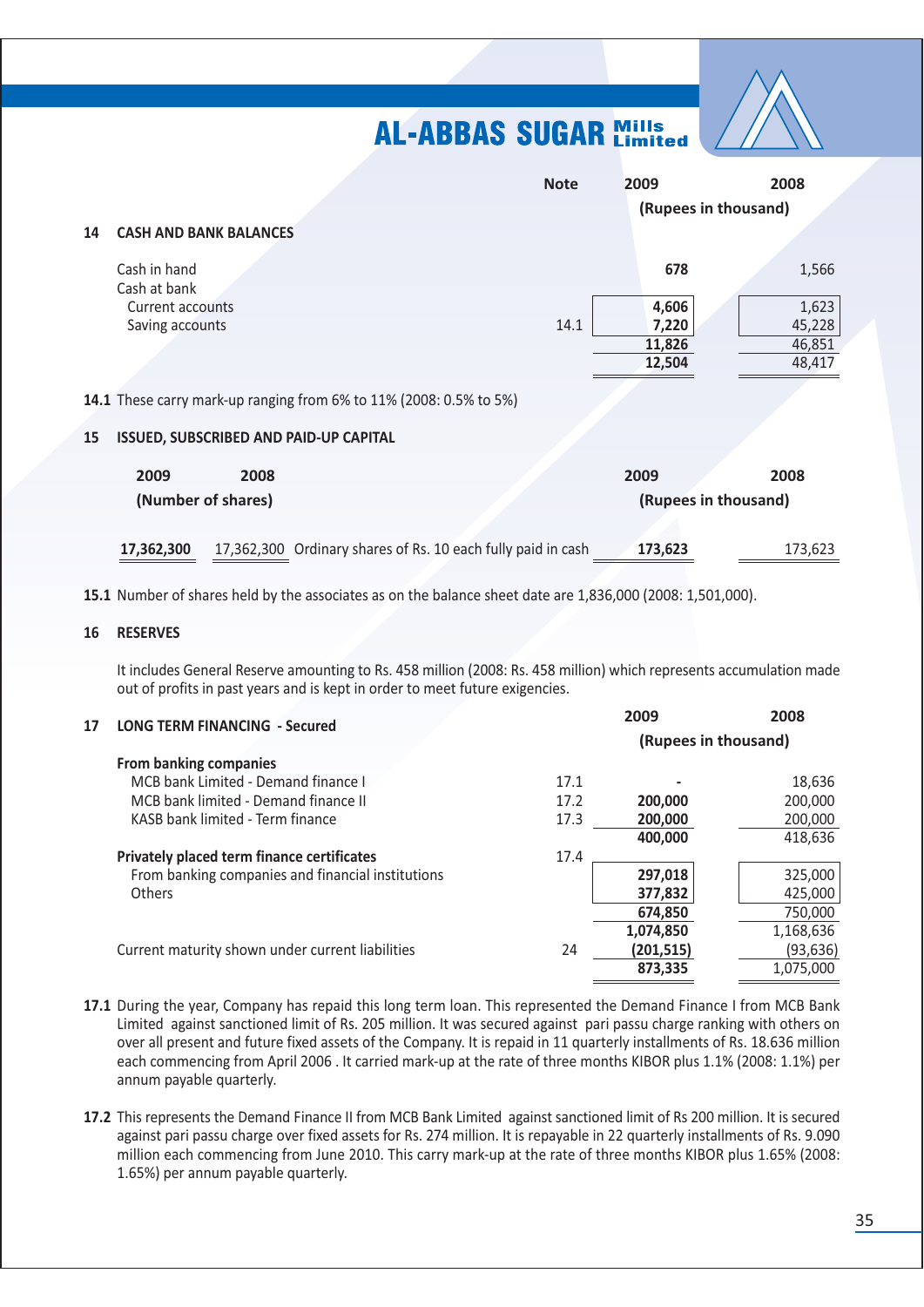

- 17.3 This represent the term finance from KASB Bank Limited against the sanctioned limit of Rs. 200 million for the purpose of enhancement of crushing capacity. It carries mark up at the rate of 3 months KIBOR plus 1.5% (2008:1.5%) per annum payable quarterly. The finance is repayable in 24 equal installments each of Rs. 8.33 million commencing from October 2009 latest by July 2015. It is secured against first pari passu charge over the Company's fixed assets (including land, building and plant and machinery).
- 17.4 This represents 150,000 privately placed Term Finance Certificates (TFCs) having a face value of Rs. 5,000 each issued by the Company through M/s Allied Bank of Pakistan, the arranger. It carries mark up at the base rate of 6 months KIBOR plus 1.75%. It is secured by way of first pari passu hypothecation charge over all present and future fixed assets of the Company. TFCs will be redeemed in 10 equal bi-annual installments of Rs. 75 million each commencing from May 2009. The Company is entitled to exercise a call option by redeeming all or any part of outstanding TFCs before the maturity at least after two years of the issue date.

The Company has entered into cross currency and interest rate swap agreement against the TFCs with bank for notional amount of Rs.687.5 million (2008: Rs.750 million) maturing in March 2011. Under the swap arrangement the principal payable amount of Rs.687.5 million (2008: Rs.750 million) is swapped with US \$ component at Rs. 83.52 (2008: Rs.62.7) making the loan amount to US \$ 8.231 million (2008: US \$ 11.962 million) which will be exchanged at the maturity of the swap agreement. Besides foreign currency component, the Company would receive 6 months KIBOR and pay 6 months LIBOR plus spread of 2.45% per annum, which will be settled semi-annually. As at the balance sheet date, the net fair value of interest rate and cross currency swap were Rs.8.121 million receivable from (2008: Rs. 73.920 million payable to) bank. The Company has the option of unwinding the agreement at any settlement date prior to Septermber 2010.

|                                         | <b>Note</b> | 2009    | 2008                 |
|-----------------------------------------|-------------|---------|----------------------|
|                                         |             |         | (Rupees in thousand) |
| 18 LONG TERM LOANS FROM RELATED PARTIES |             |         |                      |
| From related parties - unsecured        | 18.1        | 301.346 | 395.070              |

18.1 This represents interest free and un-secured loan obtained from related parties, which is repayable at the convenience of the Company.  $2000$  $2008$ 

 $N<sub>of</sub>$ 

|    |                                                     | IVULE | zuuj                 | LUUU     |
|----|-----------------------------------------------------|-------|----------------------|----------|
| 19 | LIABILITIES AGAINST ASSETS SUBJECT TO FINANCE LEASE |       | (Rupees in thousand) |          |
|    | <b>Minimum lease payments</b>                       |       |                      |          |
|    | Not later than one year                             |       | 1,966                | 1,966    |
|    | Later than one year but not later than five years   |       | 1,681                | 3,647    |
|    |                                                     |       | 3,647                | 5,613    |
|    | Mark-up                                             |       |                      |          |
|    | Not later than one year                             |       | 298                  | 525      |
|    | Later than one year but not later than five years   |       | 54                   | 352      |
|    |                                                     |       | 352                  | 877      |
|    | Present value of minimum lease payments             |       |                      |          |
|    | Not later than one year                             |       | 1,668                | 1,441    |
|    | Later than one year but not later than five years   |       | 1,639                | 3,295    |
|    |                                                     |       | 3,307                | 4,736    |
|    | Current maturity shown under current liabilities    | 24    | (1,668)              | (1, 441) |
|    |                                                     |       | 1,639                | 3,295    |
|    |                                                     |       |                      |          |

19.1 The Company (lessee) has entered into finance lease arrangement with the Leasing Company (Lessor). The rate of 14.75% (2008: 14.75%) has been used as discounting factor being the rate implicit in the lease. The amount of future payments includes the amounts at which the Company has the option to purchase the assets. The Company intends to exercise its option to purchase the leased assets at their residual value upon completion of the lease periods.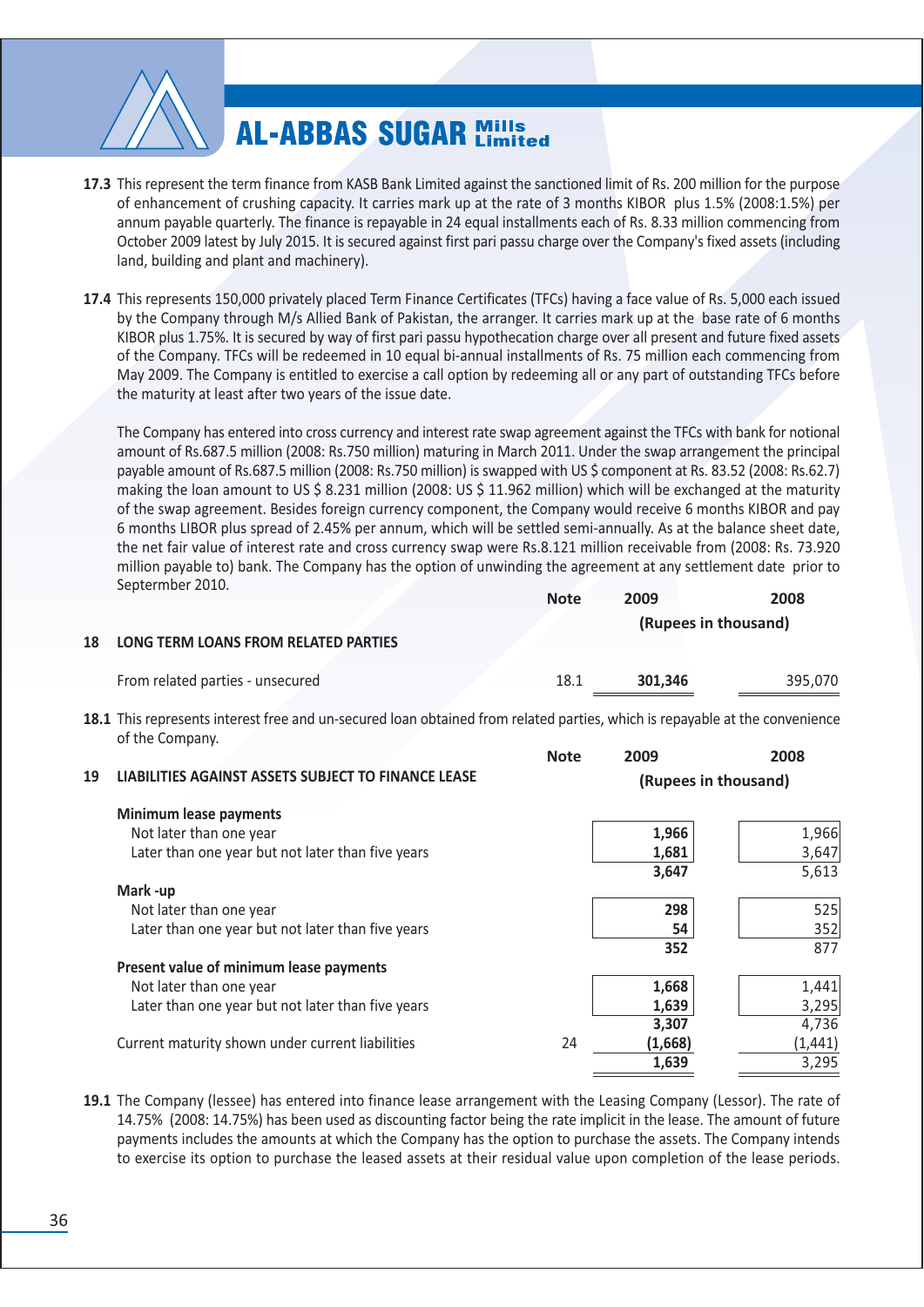

|    |                             | <b>Note</b> | 2009   | 2008<br>(Rupees in thousand) |
|----|-----------------------------|-------------|--------|------------------------------|
| 20 | <b>DEFERRED LIABILITIES</b> |             |        |                              |
|    | Market Committee fee        | 20.1        | 40,755 | 38,186                       |
|    | Deferred taxation           | 20.2        | 33,705 |                              |
|    |                             |             | 74,460 | 38,186                       |

The Company has challenged the levy of market committee fee in the Honorable High Court of Sindh and filed a  $20.1$ constitutional petition and has also obtained a stay order from the Honorable High Court. Pending the outcome of the petition, the Company has accounted for the levy as deferred liability as a matter of prudence.

| 20.2 |                                                                          | <b>Deferred taxation</b>                                                           | <b>Note</b> | 2009                 | 2008       |  |
|------|--------------------------------------------------------------------------|------------------------------------------------------------------------------------|-------------|----------------------|------------|--|
|      |                                                                          | <b>Taxable temporary differences</b>                                               |             | (Rupees in thousand) |            |  |
|      |                                                                          | Accelerated tax depreciation                                                       |             | 329,142              | 204,305    |  |
|      |                                                                          | Lease liabilities                                                                  |             | 258                  | 111        |  |
|      |                                                                          |                                                                                    |             | 329,400              | 204,416    |  |
|      |                                                                          |                                                                                    |             |                      |            |  |
|      |                                                                          | <b>Deductible temporary differences</b>                                            |             |                      |            |  |
|      |                                                                          | Provision for growers                                                              |             | (3,586)              | (3,586)    |  |
|      |                                                                          | Provision for obsolete stock                                                       |             | (6,995)              | (6,300)    |  |
|      |                                                                          | Available tax losses                                                               |             | (285, 114)           | (211,055)  |  |
|      |                                                                          |                                                                                    |             | (295, 695)           | (220, 941) |  |
|      |                                                                          |                                                                                    |             | 33,705               | (16, 525)  |  |
|      |                                                                          | Less: Deferred tax assets not recognized                                           |             |                      | 16,525     |  |
|      |                                                                          |                                                                                    |             | 33,705               |            |  |
| 21   |                                                                          | <b>TRADE AND OTHER PAYABLES</b>                                                    |             |                      |            |  |
|      |                                                                          | Creditors                                                                          |             | 393,549              | 310,630    |  |
|      |                                                                          | <b>Accrued liabilities</b>                                                         |             | 10,313               | 21,865     |  |
|      |                                                                          | Advances from customers                                                            |             | 147,533              | 222,876    |  |
|      |                                                                          | Payable to employees gratuity fund                                                 | 21.1.a      | 10,587               | 16,018     |  |
|      |                                                                          | Workers' profit participation fund                                                 | 21.2        | 18,105               | 3,805      |  |
|      |                                                                          | Workers' welfare fund                                                              |             | 8,326                | 1,446      |  |
|      |                                                                          | Unclaimed dividend                                                                 |             | 1,069                | 1,068      |  |
|      |                                                                          | Retention money                                                                    |             | 1,842                | 1,845      |  |
|      |                                                                          | Payable on cross currency and interest rate swap agreement                         | 17.4        |                      | 73,920     |  |
|      |                                                                          | Others                                                                             |             | 3,720                | 3,486      |  |
|      |                                                                          |                                                                                    |             | 595,044              | 656,959    |  |
| 21.1 |                                                                          | Payable to employees gratuity fund                                                 |             |                      |            |  |
|      | Movements in the (assets) / liabilities recognized in the balance sheet: |                                                                                    |             |                      |            |  |
|      | a)                                                                       |                                                                                    |             |                      |            |  |
|      |                                                                          | Balance at the beginning of year                                                   |             | 16,018               | 4,821      |  |
|      |                                                                          | Charge for the year                                                                |             | 10,166               | 12,697     |  |
|      |                                                                          | Contributions made by the company during the year                                  |             | (15, 597)            | (1,500)    |  |
|      |                                                                          | Balance at the end of year                                                         |             | 10,587               | 16,018     |  |
|      | b)                                                                       | The following amounts have been charged to profit and loss account during the year |             |                      |            |  |
|      |                                                                          | Current service cost                                                               |             | 7,615                | 6,756      |  |
|      |                                                                          | Interest cost                                                                      |             | 9,259                | 5,000      |  |
|      |                                                                          | Expected return on plan assets                                                     |             | (6,708)              | (4, 775)   |  |
|      |                                                                          | Past service cost                                                                  |             |                      | 5,716      |  |
|      |                                                                          |                                                                                    |             | 10,166               | 12,697     |  |
|      |                                                                          |                                                                                    |             |                      |            |  |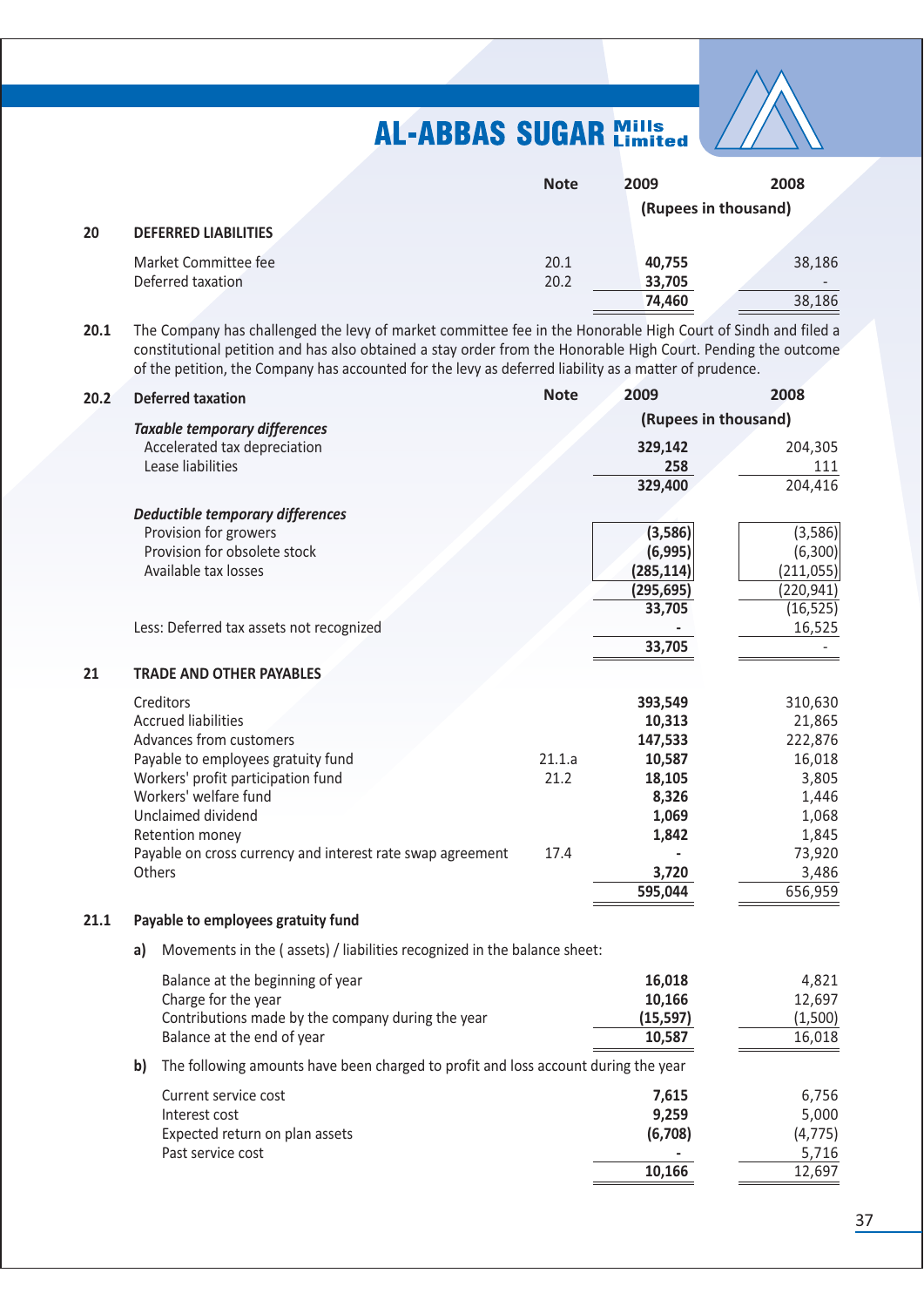

|              |                                                           | 2009                 | 2008      |
|--------------|-----------------------------------------------------------|----------------------|-----------|
|              |                                                           | (Rupees in thousand) |           |
| $\mathbf{c}$ | The amount recognized in the balance sheet is as follows: |                      |           |
|              | Present value of defined benefit obligation               | 62,051               | 66,138    |
|              | Fair value of plan assets                                 | (54, 446)            | (47, 915) |
|              | Unrecognized actuarial gain / (loss)                      | 2,982                | (2,205)   |
|              |                                                           | 10,587               | 16,018    |
| $\mathsf{d}$ | Actual return on plan assets                              |                      |           |
|              | Expected return on plan assets                            | 6,708                | 4,775     |
|              | Actuarial gain / (loss) on plan assets                    | (7,902)              | (1,646)   |
|              | Actual return on plan assets                              | (1, 194)             | 3,129     |

Actuarial valuation of the plan was carried out by Numan Associates as of September 30, 2009 using the projected unit credit method. Principal actuarial assumptions used were as follows:  $e)$ 

 $\overline{a}$  .  $\overline{a}$ 

|                                                        |             | 2009                 | 2008    |
|--------------------------------------------------------|-------------|----------------------|---------|
| Expected rate of salary increase in future years       |             | 11%                  | 13%     |
| Discount rate                                          |             | 12%                  | 14%     |
| Expected rate of return on plan assets during the year |             | 14%                  | 14%     |
| Average expected remaining working life of employee    |             | 7 years              | 7 years |
|                                                        | <b>Note</b> | 2009                 | 2008    |
| Charge for the year has been allocated as under:       |             | (Rupees in thousand) |         |
| Cost of sales                                          | 27          | 7,296                | 11,356  |
| Administrative expense                                 | 29          | 2,870                | 1,341   |
|                                                        |             | 10,166               | 12,697  |

Expected charge for the year 2009-10 is Rs. 10.090 million. g)

 $h)$ Present value of defined benefit obligations and fair value of plan assets.

|    |                                                                                                                | 2009                 | 2008    | 2007                         | 2006   | 2005   |
|----|----------------------------------------------------------------------------------------------------------------|----------------------|---------|------------------------------|--------|--------|
|    |                                                                                                                | (Rupees in thousand) |         |                              |        |        |
|    | Present value of defined obligations at year end                                                               | 62,051               | 66,138  | 55,558                       | 47,995 | 37,506 |
|    | Fair value of plan assets at year end                                                                          | 54,446               | 47,915  | 53,055                       | 43,095 | 29,529 |
|    | Net deficit                                                                                                    | 7,605                | 18,223  | 2,503                        | 4,900  | 7,977  |
| i) | Experience adjustments:                                                                                        | 2009                 | 2008    | 2007<br>(Rupees in thousand) | 2006   | 2005   |
|    | Experience adjustments arising on plan liabilities<br>losses.<br>Experience adjustments arising on plan assets | 13,089               | 558     | N/A                          | 3,156  | 3,904  |
|    | (gains) / losses.                                                                                              | 7,902                | (1,646) | N/A                          | 5,123  | 1,381  |

 $f$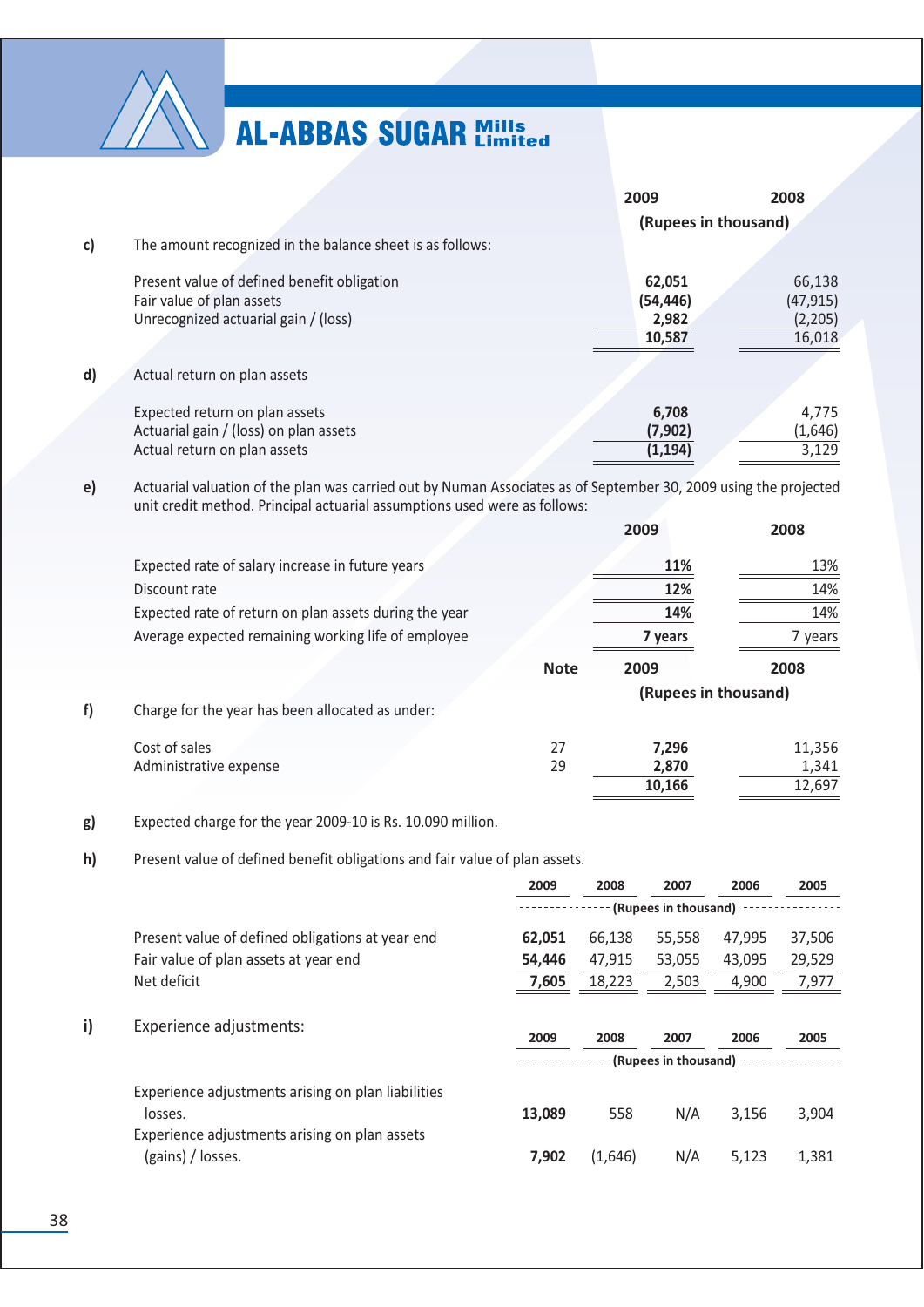

|      |                                                    | <b>Note</b> | 2009                 | 2008     |
|------|----------------------------------------------------|-------------|----------------------|----------|
|      |                                                    |             | (Rupees in thousand) |          |
| 21.2 | Workers' profit participation fund                 |             |                      |          |
|      | Balance at beginning of the year                   |             | 3,805                | 4,555    |
|      | Interest for the year                              | 31          | 203                  | 240      |
|      | Contribution made during the year                  |             | 18,105               | 3,805    |
|      |                                                    |             | 18,308               | 4,045    |
|      |                                                    |             | 22,113               | 8,600    |
|      | Paid during the year                               |             | (4,008)              | (4, 795) |
|      | Balance at end of the year                         |             | 18,105               | 3,805    |
|      |                                                    |             |                      |          |
| 22   | <b>ACCRUED MARK-UP</b>                             |             |                      |          |
|      | Mark-up on                                         |             |                      |          |
|      | Long term financing                                |             | 45,698               | 42,848   |
|      | Short term borrowing                               |             | 14,541               | 21,110   |
|      |                                                    |             | 60,239               | 63,958   |
| 23   | <b>SHORT TERM BORROWINGS</b>                       |             |                      |          |
|      |                                                    |             |                      |          |
|      | From banking companies - secured                   |             |                      |          |
|      | Cash / Running finances under mark-up arrangements | 23.1        | 448,854              | 558,526  |
|      | Export finance under mark-up arrangements          | 23.2        | 35,998               |          |
|      |                                                    |             | 484,852              | 558,526  |

- $23.1$ The aggregate finance facilities amounting to Rs.2.530 billion (2008: Rs. 1.545 billion) which have been arranged from various commercial banks. These are secured against hypothecation of inventories and receivables, pledged of stock and present and future fixed assets of the Company. These carry mark-up ranging from 1 to 3 months KIBOR plus 1% to 2.5% (2008: 1 to 3 months KIBOR plus 0.5% to 1.50%) per annum payable quarterly in arrears. At the year end, facilities amounting to Rs.2.081 billion (2008: Rs. 986 million) remained unutilized.
- $23.2$ The Company has arranged foreign currency finance facility amounting to US\$ 27.530 million (2008: US\$ 6.076 million). Out of total facilities of US \$27.530 million, US \$20.798 million were sublimits of Running and Cash finance (refer note 23.1). As at year end, US \$20.098 million remained unutilized. The facility has been obtained at the rate of 1 month LIBOR plus 1% to 3.5% (2008: 1 month LIBOR plus 3%) per annum payable quarterly.
- The available facilities for opening letters of credit as at September 30, 2009 aggregate to Rs. 636.5 million (2008:  $23.3$ Rs. 445.17 million) of which the amount unutilized as at September 30, 2009 was Rs. 528.152 million (2008: Rs. 323 million).  $\cdots$

|    |                                                    | <b>NOTE</b> | <b>2009</b>          | 2008   |
|----|----------------------------------------------------|-------------|----------------------|--------|
|    |                                                    |             | (Rupees in thousand) |        |
| 24 | <b>CURRENT MATURITY OF NON-CURRENT LIABILITIES</b> |             |                      |        |
|    | Current portion of long term financing             |             | 201.515              | 93.636 |
|    | Current portion of lease liabilities               | 19          | 1,668                | 1.441  |
|    |                                                    |             | 203.183              | 95.077 |
|    |                                                    |             |                      |        |

#### 25 **CONTINGENCIES AND COMMITMENT**

#### $25.1$ **Contingencies**

The Income Tax department has filed appeals before the Honorable Income Tax Appellate Tribunal for the accounting year 1999 and 2001 involving reduction of unabsorbed losses amounting to Rs. 33.350 million whereas departmental appeal in respect of accounting year 2000 has been decided in favor of the Company involving tax loss of Rs. 9.748 million against which the department is in appeal before the Supreme Court of Pakistan. Further, the issue of payment of tax u/s 12 (9A) of the repealed Income Tax Ordinance 1979 for the accounting year 2001 amounting to Rs. 12.846 million has been set aside by the ITAT for denovo proceeding. However, as a matter of prudence, the company has accounted for all liabilities arising from such assessments involving tax impact of Rs. 27.936 million.

During the year, bank guarantees of Rs. 106.5 million have been issued in favor of third parties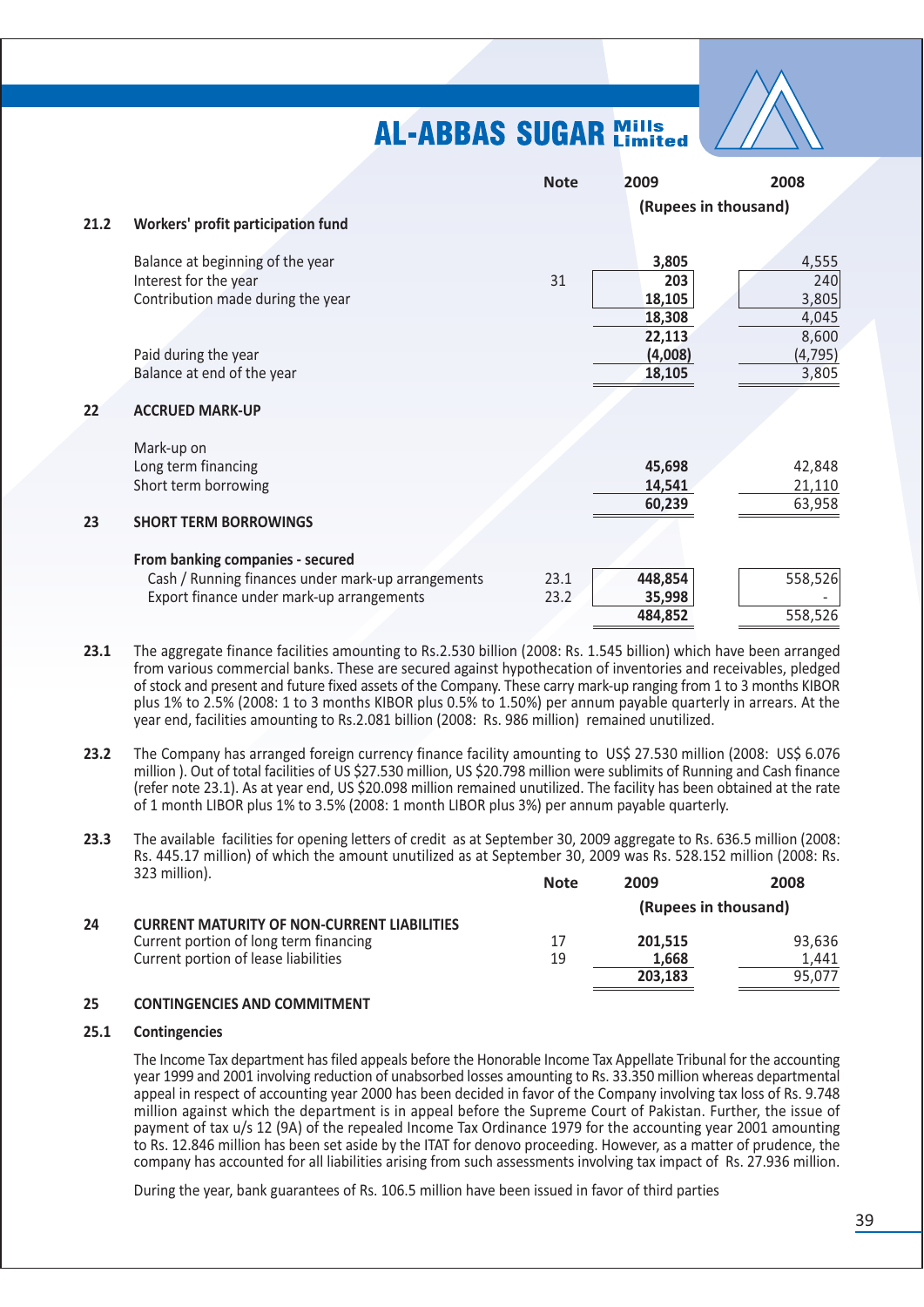

#### $25.2$ Commitment

Commitment in respect of capital expenditure and letters of credit amounts to Rs. 50 million (2008: Rs.130 million) and Rs. 1.848 million (2008: Rs. 122.170 million), respectively.

| 26   | <b>TURNOVER</b>                                                                     | <b>Note</b> | 2009                 | 2008       |
|------|-------------------------------------------------------------------------------------|-------------|----------------------|------------|
|      |                                                                                     |             | (Rupees in thousand) |            |
|      | Gross sales                                                                         |             |                      |            |
|      | Local                                                                               |             | 2,907,345            | 1,045,352  |
|      | Export                                                                              |             | 1,649,262            | 1,863,650  |
|      |                                                                                     |             | 4,556,607            | 2,909,002  |
|      | Less : Sales tax                                                                    |             | (389, 685)           | (151, 363) |
|      |                                                                                     |             | 4,166,922            | 2,757,639  |
| 27   | <b>COST OF SALES</b>                                                                |             |                      |            |
|      | Cost of raw materials consumed                                                      |             | 2,836,928            | 2,292,484  |
|      | Stores and spare parts consumed                                                     |             | 105,276              | 89,282     |
|      | Salaries, wages and other benefits                                                  | 21.1.f      | 154,350              | 119,496    |
|      | Water, fuel and power                                                               | 27.1        | 143,390              | 236,084    |
|      | Packing materials                                                                   |             | 27,398               | 26,243     |
|      | Other manufacturing expenses                                                        | 27.2        | 42,694               | 33,700     |
|      | Repairs and maintenance                                                             |             | 18,407               | 15,204     |
|      | Depreciation                                                                        | 4.1.2       | 123,151              | 95,450     |
|      |                                                                                     |             | 3,451,594            | 2,907,943  |
|      | Work-in-process                                                                     |             |                      |            |
|      | Opening                                                                             |             | 1,600                | 12,585     |
|      | Closing                                                                             |             | (1, 717)             | (1,600)    |
|      |                                                                                     |             | (117)                | 10,985     |
|      | Less:                                                                               |             | 3,451,477            | 2,918,928  |
|      | Transfer price of molasses                                                          |             | (197, 250)           | (143, 460) |
|      | Transfer price of baggasse                                                          |             | (30, 701)            | (50, 886)  |
|      | Sale of baggasse                                                                    |             | (27, 917)            | (5,844)    |
|      |                                                                                     |             | (255, 868)           | (200, 190) |
|      | Cost of goods manufactured                                                          |             | 3,195,609            | 2,718,738  |
|      |                                                                                     |             |                      |            |
|      | Finished goods<br>Opening                                                           |             | 800,808              | 234,853    |
|      | Closing                                                                             |             | (615,064)            | (800, 808) |
|      |                                                                                     |             | 185,744              | (565, 955) |
|      |                                                                                     |             |                      |            |
|      | Cost of sales                                                                       |             | 3,381,353            | 2,152,783  |
| 27.1 | It includes depreciation amounting to Rs.13.601 million (2008: Rs. 18.565 million). |             |                      |            |
| 27.2 | <b>Other manufacturing expenses</b>                                                 |             |                      |            |
|      | Security services                                                                   |             | 8,011                | 8,221      |
|      | Printing and stationery                                                             |             | 204                  | 514        |
|      | Vehicle running expenses                                                            |             | 6,530                | 4,336      |
|      | Insurance expenses                                                                  |             | 14,557               | 11,338     |
|      | Traveling and conveyance                                                            |             | 4,252                | 3,684      |
|      | Communication charges                                                               |             | 1,159                | 902        |
|      | Fees and subscription                                                               |             | 2,139                | 1,070      |
|      | Newspaper and periodicals                                                           |             | 53                   | 51         |
|      | Entertainment                                                                       |             | 3,881                | 2,513      |
|      | Legal and professional charges                                                      |             | 455                  | 397        |
|      | Miscellaneous expenses                                                              |             | 1,453                | 674        |
|      |                                                                                     |             | 42,694               | 33,700     |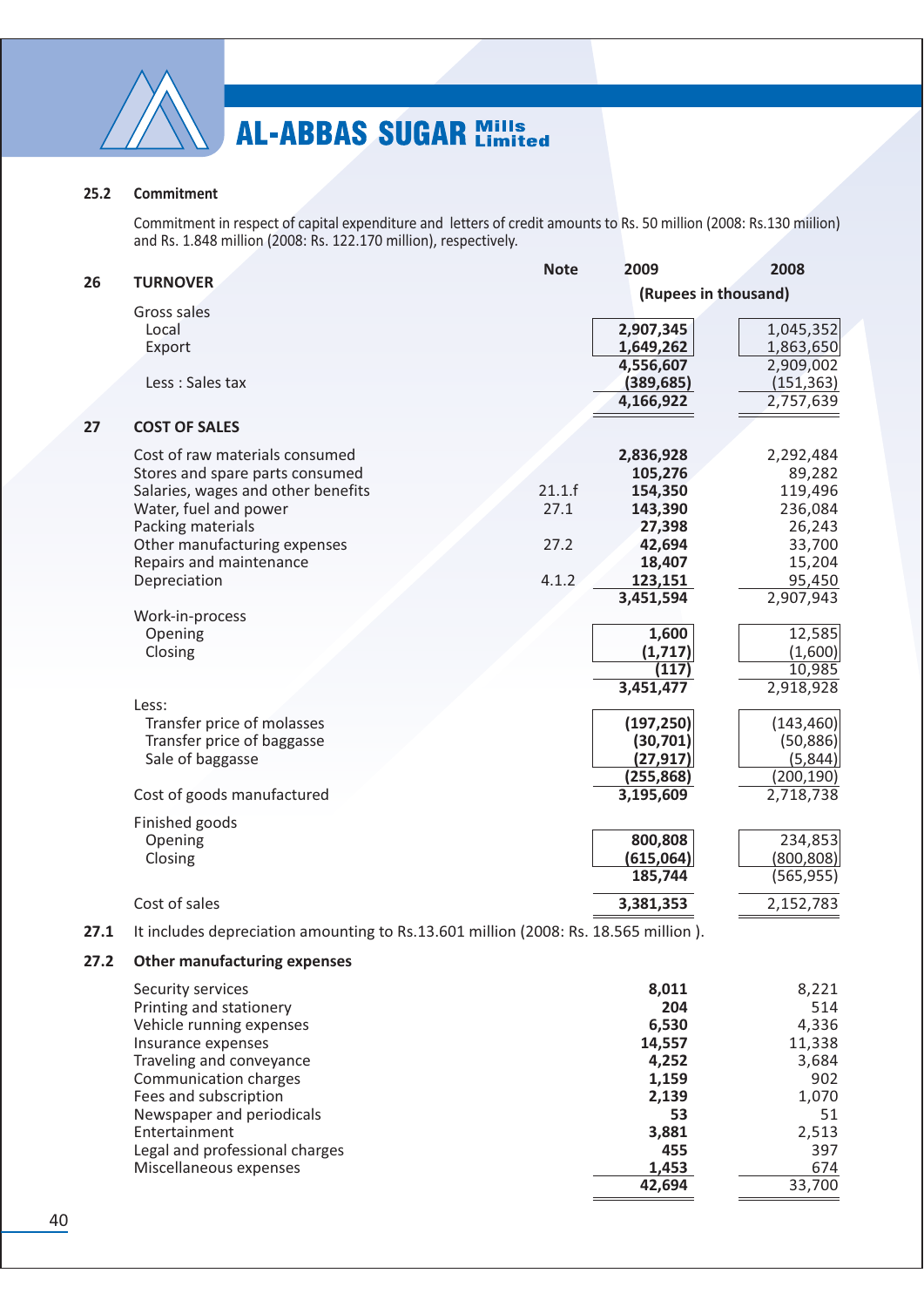

|      |                                           | <b>Note</b> | 2009                 | 2008    |
|------|-------------------------------------------|-------------|----------------------|---------|
|      |                                           |             | (Rupees in thousand) |         |
| 28   | <b>DISTRIBUTION COST</b>                  |             |                      |         |
|      |                                           |             |                      |         |
|      | Sugar bag handling expenses               |             | 2,338                | 2,723   |
|      | <b>Export expenses</b>                    |             | 68,122               | 123,853 |
|      | Sales promotion expenses                  |             | 1,382                | 2,912   |
|      | <b>Marking fees</b>                       |             | 14,644               |         |
|      |                                           |             | 86,486               | 129,488 |
|      |                                           |             |                      |         |
| 29   | <b>ADMINISTRATIVE EXPENSES</b>            |             |                      |         |
|      | Salaries, allowances and other benefits   | 21.1.f      | 48,261               | 36,125  |
|      | Rent, rates and taxes                     |             | 2,742                | 1,971   |
|      | Communication charges                     |             | 3,199                | 2,952   |
|      | Traveling and conveyance                  |             | 4,062                | 2,922   |
|      | Printing and stationery                   |             | 895                  | 2,413   |
|      | Entertainment                             |             | 2,004                | 1,953   |
|      | Consultancy charges                       |             |                      | 1,232   |
|      | Vehicle running expenses                  |             | 10,679               | 9,461   |
|      | Repairs and maintenance                   |             | 2,155                | 1,671   |
|      | Insurance                                 |             | 184                  | 338     |
|      | Fees and subscription                     |             | 2,204                | 1,928   |
|      | Legal and professional charges            |             | 3,945                | 3,081   |
|      | Auditors' remuneration                    | 29.1        | 640                  | 425     |
|      | Charity and donations                     | 29.2        | 263                  | 1,311   |
|      | Newspaper and periodicals                 |             | 71                   | 65      |
|      | <b>Utilities</b>                          |             | 2,735                | 2,831   |
|      | Amortization of intangible assets         |             | 4,089                |         |
|      | Depreciation                              | 4.1.2       | 8,481                | 6,502   |
|      | Miscellaneous expenses                    |             | 1,955                | 1,935   |
|      |                                           |             | 98,564               | 79,116  |
|      |                                           |             |                      |         |
| 29.1 | <b>Auditors' remuneration</b>             |             |                      |         |
|      | Hyder Bhimji and Co. - Statutory Auditors |             |                      |         |
|      | Annual audit fee                          |             | 450                  | 250     |
|      | Half yearly review fee                    |             | 40                   | 40      |
|      | Other certification charges               |             | 50                   | 50      |
|      | Out of pocket expenses                    |             | 10                   | 10      |
|      |                                           |             | 550                  | 350     |
|      | Haroon, Zakaria and Co. - Cost Auditors   |             |                      |         |
|      | Audit fee                                 |             | 80                   | 70      |
|      | Out of pocket expenses                    |             | 10                   | 5       |
|      |                                           |             | 90                   | 75      |
|      |                                           |             | 640                  | 425     |

29.2 None of the directors or their spouses have any interest in any donee's fund.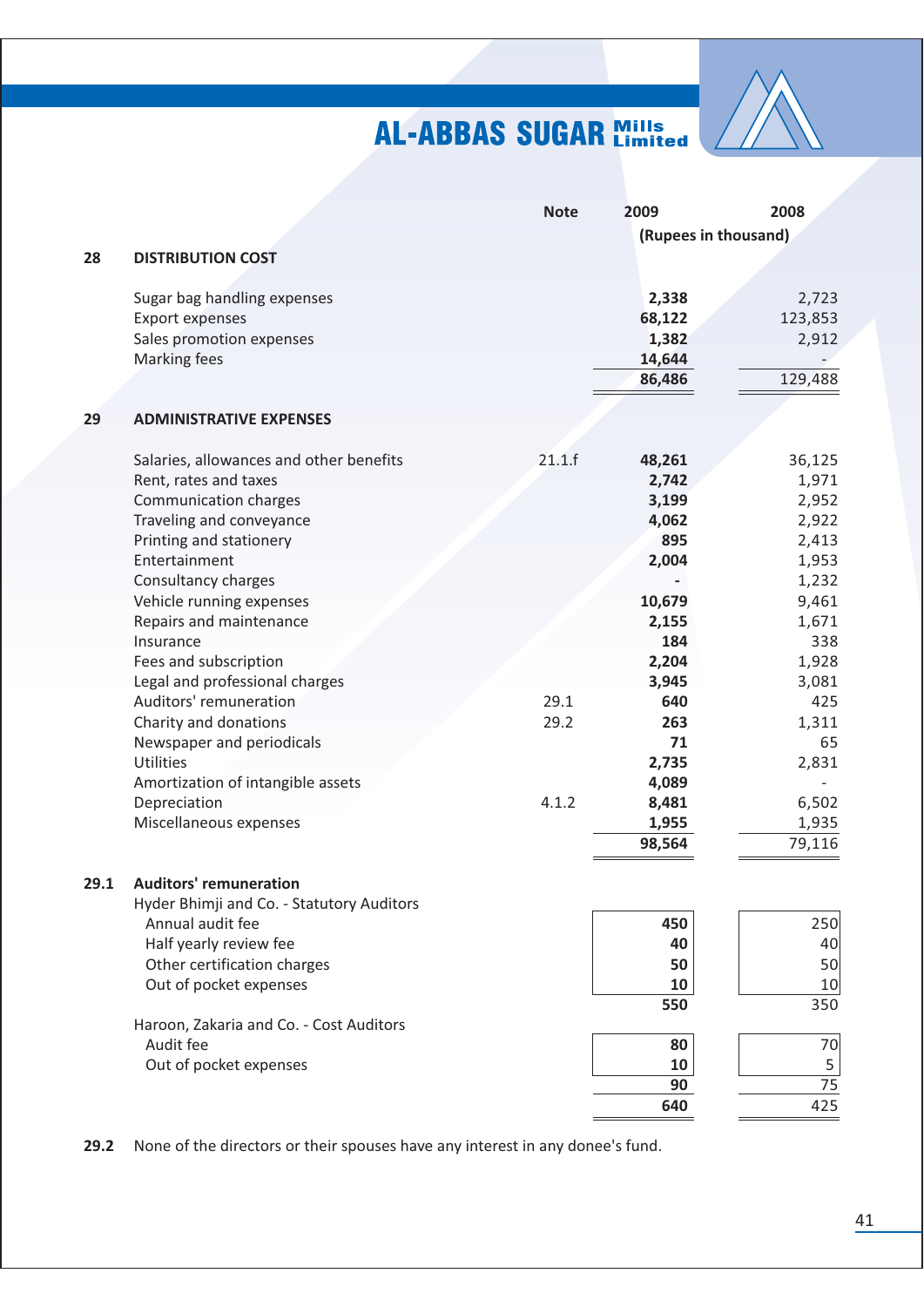

|      |                                                                                                      | <b>Note</b> | 2009 |         | 2008                 |
|------|------------------------------------------------------------------------------------------------------|-------------|------|---------|----------------------|
|      |                                                                                                      |             |      |         | (Rupees in thousand) |
| 30   | <b>OTHER OPERATING EXPENSES</b>                                                                      |             |      |         |                      |
|      |                                                                                                      |             |      |         |                      |
|      | Net loss on interest rate and cross currency swap<br>Net exchange differences on cross currency swap |             |      |         | 174,904              |
|      | Net gain on interest rate swap                                                                       |             |      |         | (25, 572)            |
|      |                                                                                                      |             |      |         | 149,332              |
|      | Workers' profit participation fund                                                                   |             |      | 18,105  | 3,805                |
|      | Workers' welfare fund                                                                                |             |      | 6,880   | 1,446                |
|      | Provision for slow moving items and obsolescence                                                     |             |      | 1,987   | 2,000                |
|      | Net loss on remeasurement of fair value of investments                                               |             |      |         | 2,875                |
|      |                                                                                                      |             |      | 26,972  | 159,458              |
|      |                                                                                                      |             |      |         |                      |
| 31   | <b>FINANCE COST</b>                                                                                  |             |      |         |                      |
|      | Mark up on:                                                                                          |             |      |         |                      |
|      | Long term financing                                                                                  |             |      | 180,376 | 107,856              |
|      | Short term borrowings                                                                                |             |      |         |                      |
|      | Cash / Running finance                                                                               |             |      | 66,573  | 50,061               |
|      | <b>Export finance</b>                                                                                |             |      | 17,286  | 13,399               |
|      |                                                                                                      |             |      | 83,859  | 63,460               |
|      | Liabilities against assets subject to finance leases                                                 |             |      | 594     | 220                  |
|      |                                                                                                      |             |      | 264,829 | 171,536              |
|      | Workers' Profit Participation Fund                                                                   | 21.2        |      | 203     | 240                  |
|      | Bank charges and guarantee commission                                                                |             |      | 6,703   | 8,921                |
|      |                                                                                                      |             |      | 271,735 | 180,697              |
| 32   | <b>OTHER OPERATING INCOME</b>                                                                        |             |      |         |                      |
|      |                                                                                                      |             |      |         |                      |
|      | <b>Income from financial assets</b>                                                                  |             |      |         |                      |
|      | Interest income on loan to growers                                                                   |             |      | 749     | 244                  |
|      | Income on saving accounts                                                                            |             |      |         | 107                  |
|      | Income from TDR                                                                                      |             |      | 704     | 4,020                |
|      | Income from non financial assets                                                                     |             |      | 1,453   | 4,371                |
|      | Gain on disposal of fixed assets                                                                     |             |      | 1,044   | 638                  |
|      | Scrap sales                                                                                          |             |      | 837     | 4,524                |
|      | Exchange gain on exports                                                                             |             |      | 7,755   | 25,936               |
|      | Dividend income                                                                                      |             |      | 2,005   |                      |
|      | Gain on cross currency swap transaction                                                              |             |      | 17,069  |                      |
|      | Gain on remeasurement of investment                                                                  |             |      | 2,250   |                      |
|      | Rental income                                                                                        |             |      | 1,027   |                      |
|      | Sale of fusel oil                                                                                    |             |      | 838     | 208                  |
|      | Income from Farm - net                                                                               | 32.1        |      | 426     | 491                  |
|      | Others                                                                                               |             |      | 604     | 942                  |
|      |                                                                                                      |             |      | 33,855  | 32,739               |
|      | Reversal of provision for loans to growers                                                           |             |      |         | 3,220                |
|      |                                                                                                      |             |      | 35,308  | 40,330               |
| 32.1 | <b>Income from Farm-net</b>                                                                          |             |      |         |                      |
|      |                                                                                                      |             |      |         |                      |
|      | Income from Farm                                                                                     |             |      | 2,454   | 1,860                |
|      | Farm expenses                                                                                        |             |      | (2,028) | (1, 369)             |
|      |                                                                                                      |             |      | 426     | 491                  |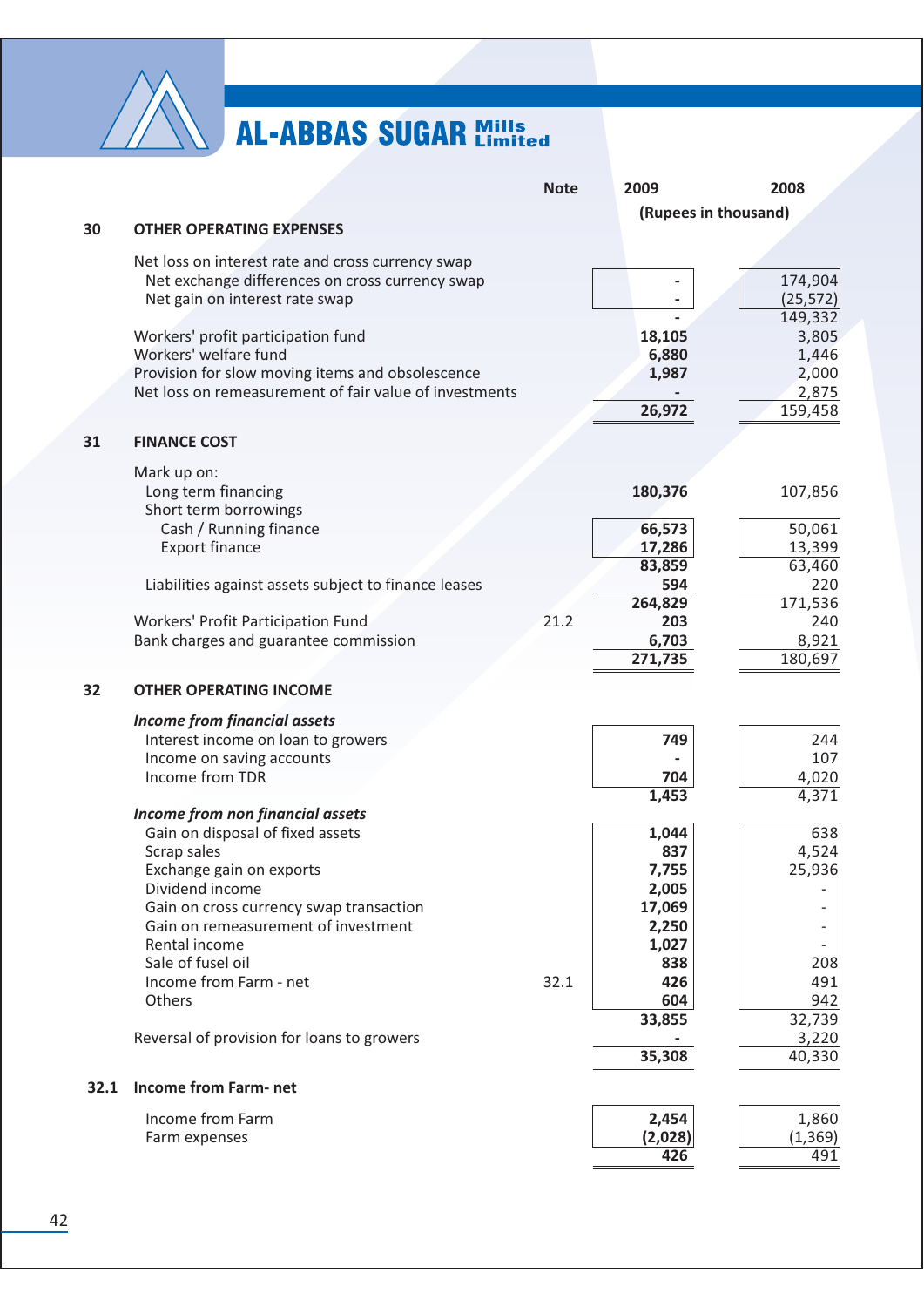

32.2 Farm operation is a distinguishable business segment as per the criteria specified in International Accounting Standard - 14 "Segment reporting", but it is substantially below the threshold mentioned for reportable segments under IAS - 14, therefore, farm operation is not classified as reportable segment.

|      |                                                               | 2009                 | 2008       |
|------|---------------------------------------------------------------|----------------------|------------|
| 33   | <b>TAXATION</b>                                               | (Rupees in thousand) |            |
|      | <b>Current</b>                                                |                      |            |
|      | For the year                                                  | 20,983               | 20,991     |
|      | For prior year                                                |                      | 391        |
|      |                                                               | 20,983               | 21,382     |
|      | Deferred                                                      | 33,705               |            |
|      |                                                               | 54,688               | 21,382     |
| 33.1 | Relationship between tax expense and accounting profit        |                      |            |
|      |                                                               | 2009                 | 2008       |
|      | Tax on income                                                 | 35.00%               | 35.00%     |
|      | Adjustment due to:                                            |                      |            |
|      | - Effect of final tax regime of export sales                  | $-71.45%$            | $-89.70%$  |
|      | - Derecognition of tax losses                                 | 46.45%               | 77.28%     |
|      | - Applicability of minimum taxation                           | 6.22%                |            |
|      | - Effect of prior year taxation                               |                      | $-0.41%$   |
|      | Average effective tax rate charged to profit and loss account | 16.22%               | 22.17%     |
| 34   | <b>EARNINGS PER SHARE - BASIC AND DILUTED</b>                 |                      |            |
|      | Profit after taxation - Rupees in thousand                    | 282,432              | 75,045     |
|      | Number of ordinary shares                                     | 17,362,300           | 17,362,300 |
|      | Basic earnings per share - Rupees                             | 16.27                | 4.32       |

34.1 Diluted earnings per share has not been presented as the Company does not have any convertible instruments in issue as at September 30, 2009 and September 30, 2008 which would have any effect on the earnings per share if the option to convert is exercised.

#### 35 REMUNERATION OF CHIEF EXECUTIVE, DIRECTOR AND EXECUTIVES

|                         | <b>Chief Executive</b> |       | <b>Director</b> |                          | <b>Executives</b> |        |        | <b>Total</b> |
|-------------------------|------------------------|-------|-----------------|--------------------------|-------------------|--------|--------|--------------|
|                         | 2009                   | 2008  | 2009            | 2008                     | 2009              | 2008   | 2009   | 2008         |
|                         |                        |       |                 | (Rupees in thousand)     |                   |        |        |              |
| Managerial remuneration | 5,832                  | 5,832 | 1,944           | 1,944                    | 28,180            | 14,876 | 35,956 | 22.652       |
| Other allowances        | 1,368                  | 1,368 | 456             | 456                      | 3,062             | 1.488  | 4.886  | 3,312        |
| Telephone               | 255                    | 159   | 24              | $\overline{\phantom{a}}$ | 163               | 142    | 442    | 301          |
| Retirement benefits     | 606                    | 600   | 202             | 200                      | 2.969             | 1.364  | 3.777  | 2,164        |
| Total                   | 8,061                  | 7.959 | 2,626           | 2.600                    | 34,374            | 17.870 | 45.061 | 28,429       |
|                         |                        |       |                 |                          |                   |        |        |              |
| No. of persons          |                        |       | 1               |                          | 22                | 15     | 24     | 17           |

 $35.1$ Chief Executive and a director are provided with company maintained cars for the business and personal use and are also provided with mobile phone facility for the business and personal use.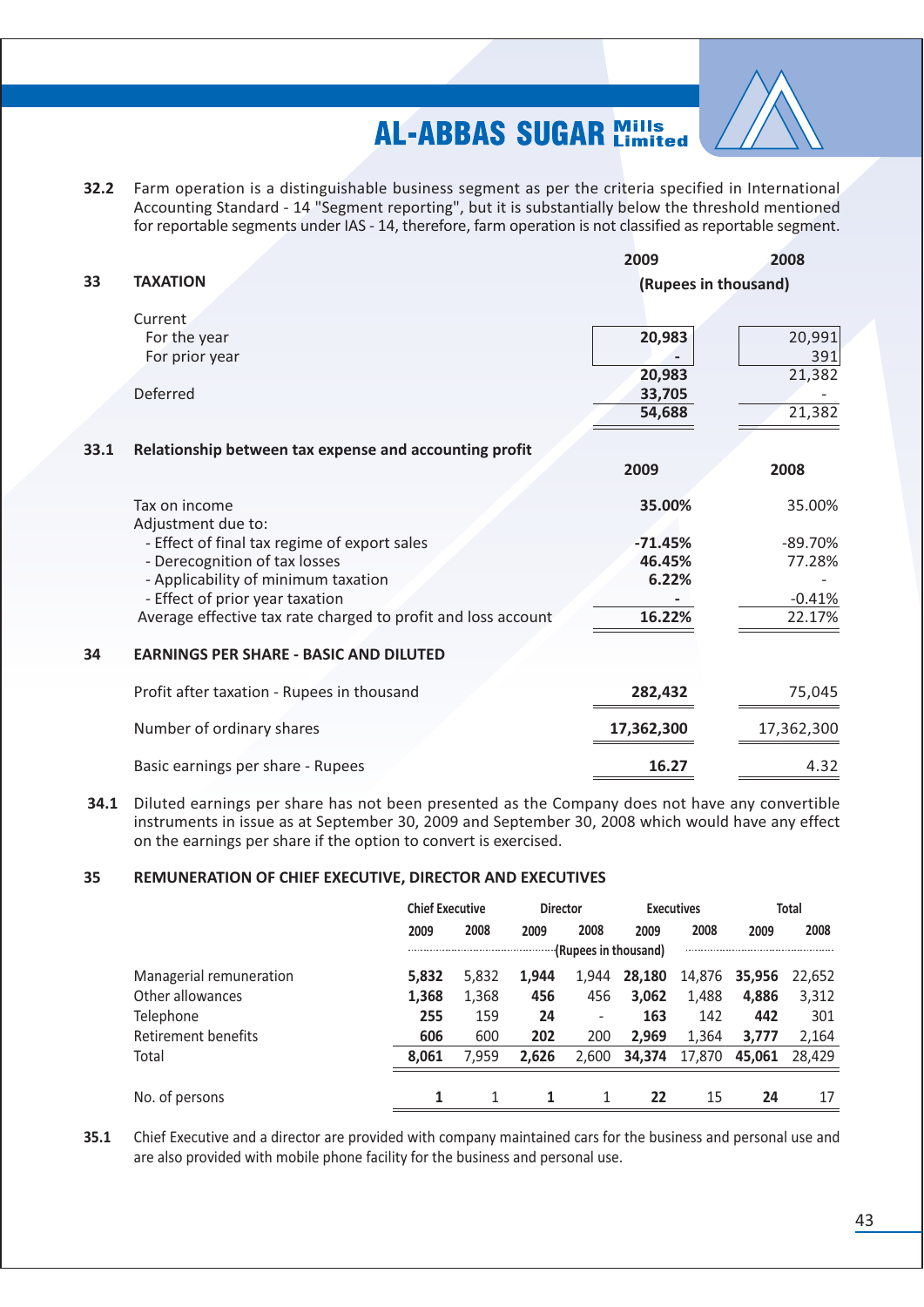

 $35.2$ Nineteen (2008: Twelve) executives of the Company are also provided with Company maintained cars for the business and personal use.

#### 36. **FINANCIAL INSTRUMENTS**

The Company has exposure to the following risks from its use of financial instruments:

- Credit risk
- Liquidity risk
- Market risk

The Board of Directors has overall responsibility for the establishment and oversight of Company's risk management framework. The Board is also responsible for developing and monitoring the Company's risk management policies.

#### $36.1$ **Credit risk**

Credit risk represents the accounting loss that would be recognized at the reporting date if counterparties fail completely to perform as contracted and arises principally from trade receivables. Out of the total financial assets of Rs. 297.566 million (2008: Rs. 156.078 million), the financial assets which are subject to credit risk amounted to Rs. 246.750 million (2008: Rs. 106.072 million).

To manage exposure to credit risk in respect of trade receivables, management performs credit reviews taking into account the customer's financial position, past experience and other factors. Sales contracts and credit terms are approved by the Head of sales department. Where considered necessary, advance payments are obtained from certain parties. Sales made to major customers are secured through letters of credit. The management has set a maximum credit period of 30 days in respect of all divisions' sales to reduce the credit risk.

Concentration of credit risk arises when a number of counter parties are engaged in similar business activities or have similar economic features that would cause their abilities to meet contractual obligation to be similarly effected by the changes in economic, political or other conditions. The Company believes that it is not exposed to major concentration of credit risk.

The carrying amount of financial assets represents the maximum credit exposure before any credit enhancements. The maximum exposure to credit risk at the reporting date is:

|                              | 2009                 | 2008    |
|------------------------------|----------------------|---------|
|                              | (Rupees in thousand) |         |
| Long-term loans and advances | 6,294                | 3,103   |
| Long-term deposits           | 11,031               | 11,026  |
| Trade debts                  | 208,254              | 37,997  |
| Trade deposits               | ۰                    | 3,782   |
| Other receivable             | 9,149                |         |
| Markup accrued               | 196                  | 128     |
| <b>Bank balances</b>         | 11,826               | 46,851  |
|                              | 246,750              | 102,887 |

#### **Quality of financial assets**

The Company has exposure to the specified risks from its use of financial instruments.

None of the customer of the Company has made a default in repayment during the past one year.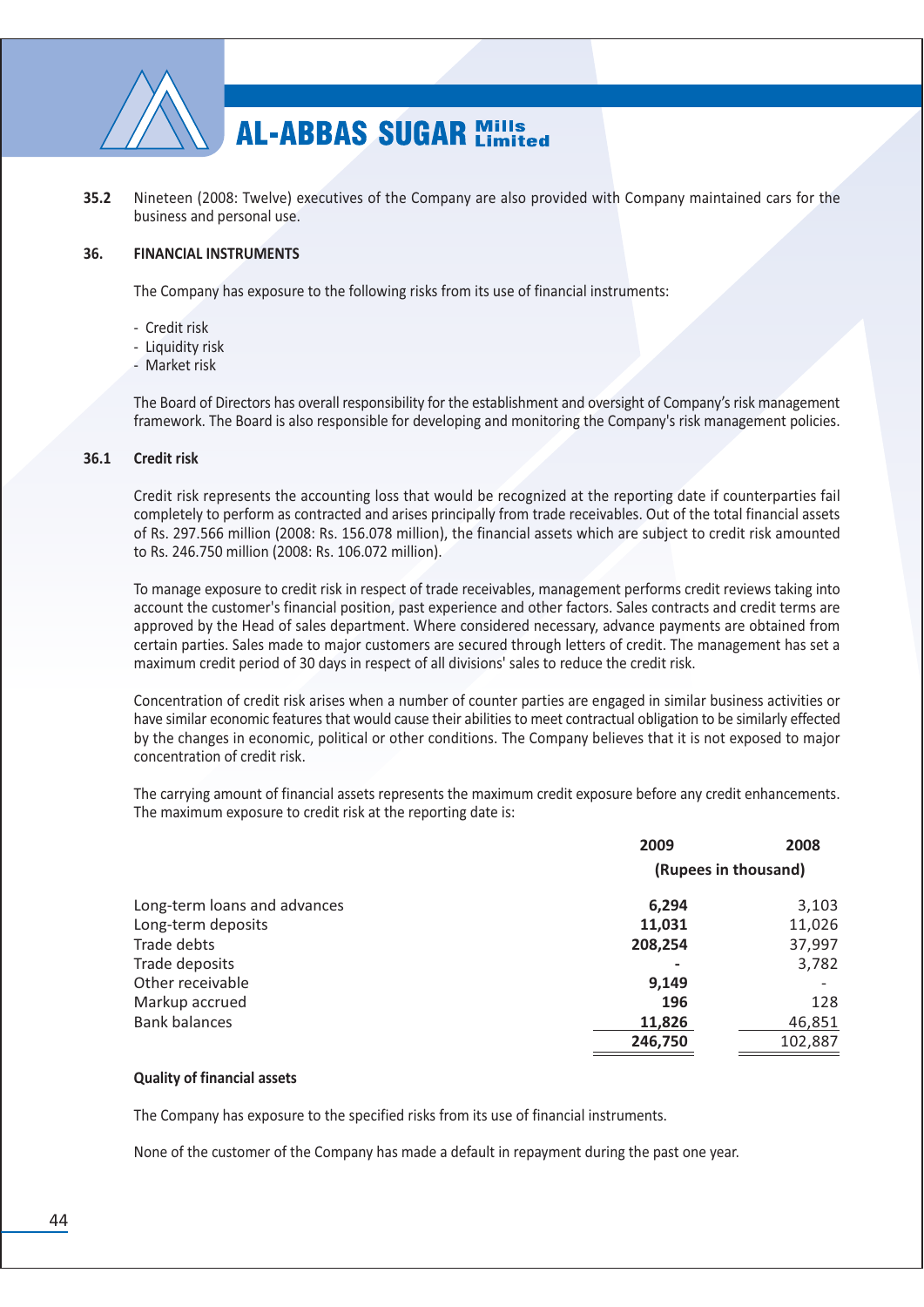

|                                | 2009<br>(Rupees in thousand) | 2008   |
|--------------------------------|------------------------------|--------|
| <b>Bank balances</b>           |                              |        |
| With external credit rating    |                              |        |
| AAA                            | 529                          | 510    |
| AA+                            | 9,560                        | 45,154 |
| AA                             | 935                          | 761    |
| $A+$                           | 109                          | 55     |
| $\overline{A}$                 | 460                          | 295    |
|                                | 11,593                       | 46,775 |
| Without external credit rating | 233                          | 76     |
|                                | 11,826                       | 46,851 |

All the trade debtors at the balance sheet date represent domestic and overseas parties.

The maximum exposure to credit risk before any credit enhancements for trade receivables at the reporting date by division is:  $\sim$   $\sim$   $\sim$ 

|                                                         | 2009    | 2008                 |  |
|---------------------------------------------------------|---------|----------------------|--|
|                                                         |         | (Rupees in thousand) |  |
| Sugar division                                          | 26,185  |                      |  |
| Distillery division                                     |         |                      |  |
| Against sight letter of credits                         | 167,627 |                      |  |
| Others                                                  | 5,814   |                      |  |
|                                                         | 173,441 |                      |  |
| Calcium carbide and ferro alloys                        | 6,256   | 36,762               |  |
| Medium density fiber board                              | 2,372   | 1,235                |  |
|                                                         | 208,254 | 37,997               |  |
| The aging of trade receivable at the reporting date is: |         |                      |  |
| Past due 1-30 days                                      | 167,627 | 15,997               |  |
| Past due 30-150 days                                    | 40,627  | 22,000               |  |
| Past due 150 days                                       |         |                      |  |
|                                                         | 208,254 | 37,997               |  |

One of the major customer accounts for Rs. 167.627 million of the trade receivables carrying amount at September 30, 2009 (2008: NIL) that has a good track record with the Company.

Based on past experience the management believes that no impairment allowance is necessary in respect of trade receivables past due as some receivables have been recovered subsequent to the year end and for other receivables there are reasonable grounds to believe that the amounts will be recovered in short course of time.

### 36.2 Liquidity risk

Liquidity risk is the risk that the Company will not be able to meet its financial obligations as they fall due. The Company's approach to managing liquidity is to ensure as far as possible to always have sufficient liquidity to meet its liabilities when due. In addition, the Company has obtained various financing facilities from commercial banks to meet any deficit, if required to meet the liquidity commitments. Based on the above, Management belives the Company is not exposed to liquidity risk.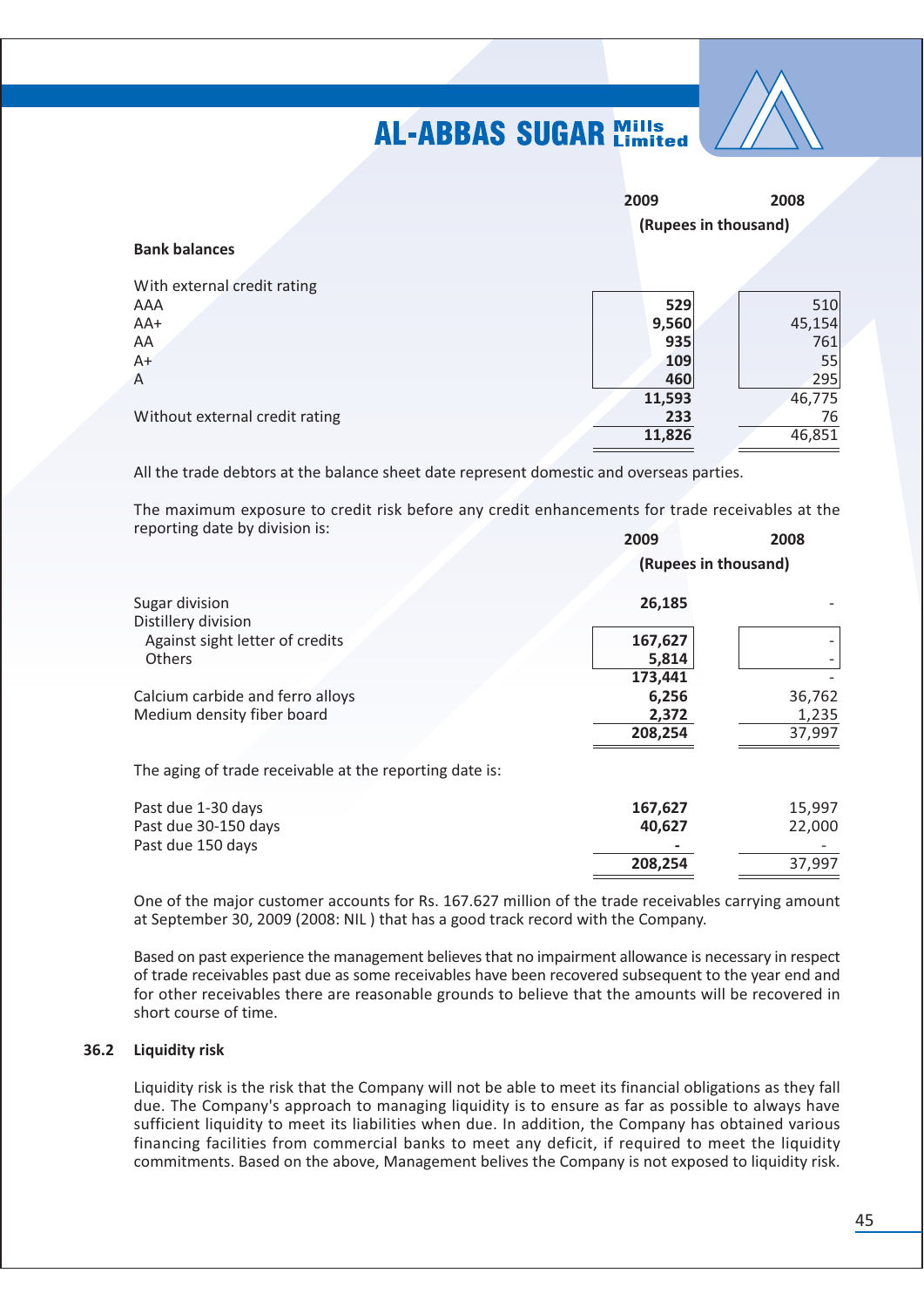

The following are the contractual maturities of the financial liabilities, including estimated interest payments:

|                                               |                    |                           | 2009                            |                            |                        |                                  |
|-----------------------------------------------|--------------------|---------------------------|---------------------------------|----------------------------|------------------------|----------------------------------|
|                                               | Carrying<br>amount | Contractual<br>cash flows | <b>Six</b><br>months<br>or less | Six to<br>twelve<br>months | One to<br>two<br>years | Two to five<br>years and<br>over |
|                                               |                    |                           | (Rupees in thousand)            |                            |                        |                                  |
| <b>Financial Liabilities</b>                  |                    |                           |                                 |                            |                        |                                  |
| Long term loans                               | 1,376,196          | 1,765,379                 | 173,289                         | 203,826                    | 323,372                | 1,064,892                        |
| Liabilities against assets                    |                    |                           |                                 |                            |                        |                                  |
| subject to finance lease                      | 3,307              | 3,670                     | 1,007                           | 1,966                      | 697                    |                                  |
| Trade and other payables                      | 595,044            | 595,044                   | 200,426                         | 394,618                    |                        |                                  |
| Accrued markup                                | 60,239             | 60,239                    | 60,239                          |                            |                        |                                  |
| Short term borrowings                         | 484,852            | 518,216                   | 389,280                         | 128,936                    |                        |                                  |
|                                               | 2,519,638          | 2,942,548                 | 824,241                         | 729,346                    | 324,069                | 1,064,892                        |
|                                               |                    |                           | 2008                            |                            |                        |                                  |
|                                               | Carrying<br>amount | Contractual<br>cash flows | <b>Six</b><br>months<br>or less | Six to<br>twelve<br>months | One to<br>two<br>years | Two to five<br>years and<br>over |
|                                               |                    |                           | (Rupees in thousand)            |                            |                        |                                  |
| <b>Financial Liabilities</b>                  |                    |                           |                                 |                            |                        |                                  |
| Long term loans<br>Liabilities against assets | 1,563,706          | 2,509,024                 | 99,338                          | 160,392                    | 743,924                | 1,505,370                        |
| subject to finance lease                      | 4,736              | 5,613                     | 983                             | 983                        | 1,966                  | 1,681                            |
| Trade and other payables                      | 656,959            | 656,959                   | 345,261                         | 311,698                    |                        |                                  |
| Accrued markup                                | 63,958             | 63,958                    | 63,958                          |                            |                        |                                  |
| Short term borrowings                         | 558,526            | 602,568                   | 602,568                         |                            |                        |                                  |
|                                               | 2,452,815          | 3,443,052                 | 1,112,108                       | 473,073                    | 350,820                | 1,507,051                        |

#### $36.3$ **Market risk**

Market risk is the risk that changes in market price, such as foreign exchange rates, interest rates and equity prices will effect the Company's income or the value of its holdings of financial instruments.

#### 36.3.1 Currency risk

Foreign exchange risk represents the risk that the fair value of the future cash flows of a financial instrument will fluctuate because of changes in foreign exchange rates. Foreign exchange risk arises mainly from future economic transaction or receivables or payables that exist due to transactions in foreign exchange. The Company is exposed to currency risk on import of stores and spare parts and export of alcohol mainly denominated in US dollars. The Company's exposure to foreign currency risk for US Dollars is as follows:

|                   | 2009    | 2008                 |
|-------------------|---------|----------------------|
|                   |         | (Rupees in thousand) |
| Foreign debtors   | 167,627 |                      |
| Foreign creditors | ٠       | 740                  |
| Net exposure      | 167,627 | (740)                |
|                   |         |                      |

The following significant exchange rate has been applied:

|            |       | Average rate |       | <b>Reporting date rate</b> |
|------------|-------|--------------|-------|----------------------------|
|            | 2009  | 2008         | 2009  | 2008                       |
| USD to PKR | 80.84 | 66.39        | 83.18 | 78.20                      |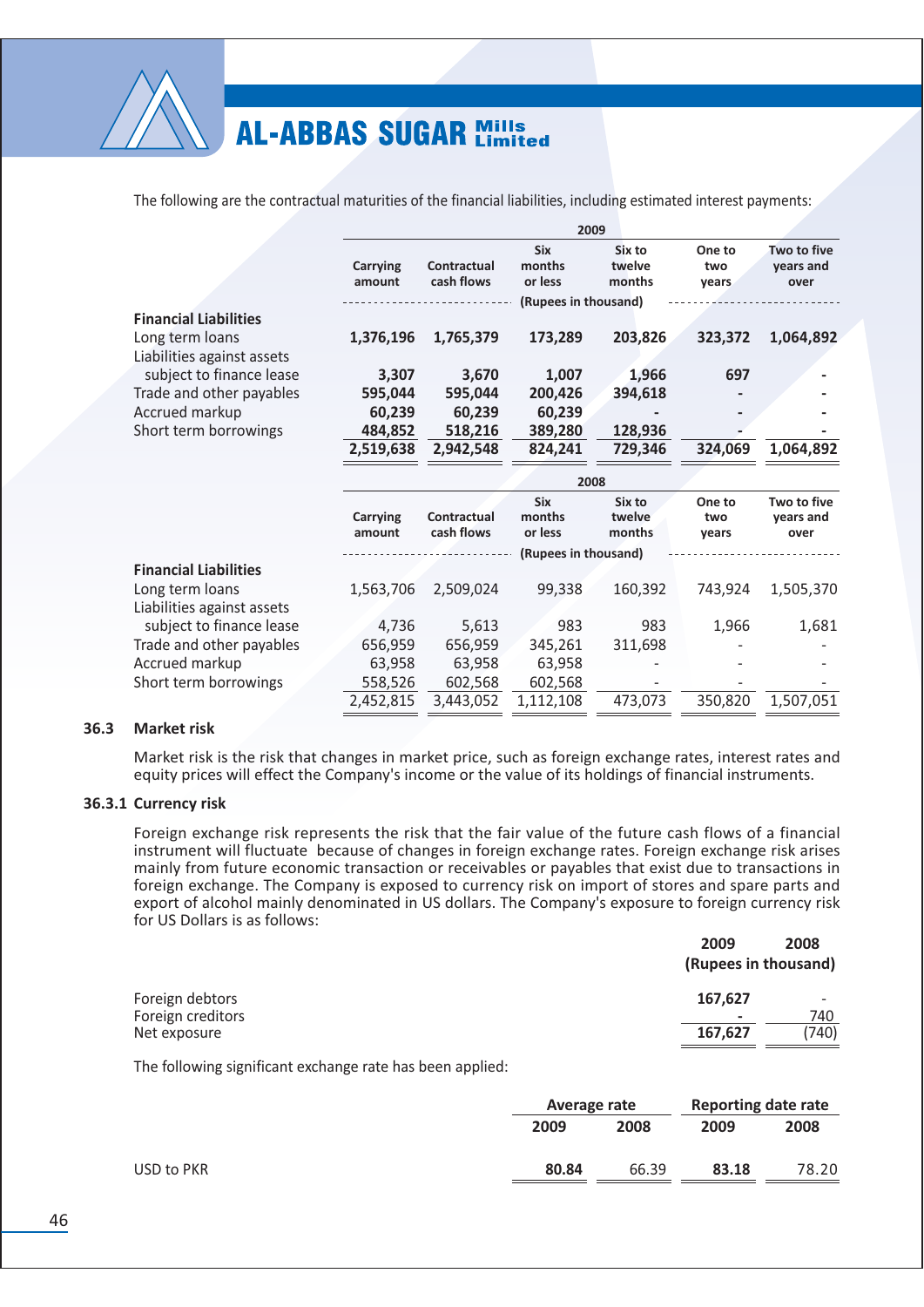

#### **Sensitivity analysis**

At reporting date, if the PKR had strengthened by 10% against the US Dollar with all other variables held constant, post-tax profit for the year would have been lower by the amount shown below, mainly as a result of foreign exchange loss on translation of foreign debtors.

|                                 | 2009                 | 2008 |  |
|---------------------------------|----------------------|------|--|
| <b>Effect on profit or loss</b> | (Rupees in thousand) |      |  |
| US Dollars                      | 16,763               | 666  |  |

The weakening of the PKR against US Dollar would have had an equal but opposite impact on the post tax profits.

The sensitivity analysis prepared is not necessarily indicative of the effects on profit for the year and assets / liabilities of the Company.

#### 36.3.2 Interest rate risk

Interest rate risk is the risk that the value of the financial instrument will fluctuate due to changes in the market yield/ mark up rates. Sensitivity to yield/ mark up rate risk arises from mismatches of financial assets and liabilities that mature or reprice in a given period. The Company manages these mismatches through risk management strategies where significant changes in gap position can be adjusted. However as at year end the Company is exposed to yield/ mark up rate risk with respect to long term loans and advances and borrowings linked with Kibor.

At the reporting date the interest rate profile of the Company's significant interest bearing financial instruments was as follows:

| 2009 | 2008 | 2009                                                                              | 2008                                           |
|------|------|-----------------------------------------------------------------------------------|------------------------------------------------|
|      |      |                                                                                   | <b>Carrying amount</b><br>(Rupees in thousand) |
|      |      | 1,074,850                                                                         | 1,168,636                                      |
|      |      | 484.852                                                                           | 558,526                                        |
|      |      | <b>Effective interest rate</b><br>(in percent)<br>13.85 to 17.15<br>8.00 to 15.62 |                                                |

### **Sensitivity analysis**

A change of 100 basis points in interest rates at the reporting date would have decreased / (increased) profit for the year by the amounts shown below. This analysis assumes that all other variables, in particular foreign currency rates, remain constant. The analysis is performed on the same basis for 2008.

|                         | 2009                 | 2008  |
|-------------------------|----------------------|-------|
| As at 30 September 2009 | (Rupees in thousand) |       |
| Cash flow sensitivity   | (1,205)              | 1,205 |
| As at 30 September 2008 |                      |       |
| Cash flow sensitivity   | (1,279)              | 1,279 |

The sensitivity analysis prepared is not necessarily indicative of the effects on profit for the year and assets / liabilities of the Company.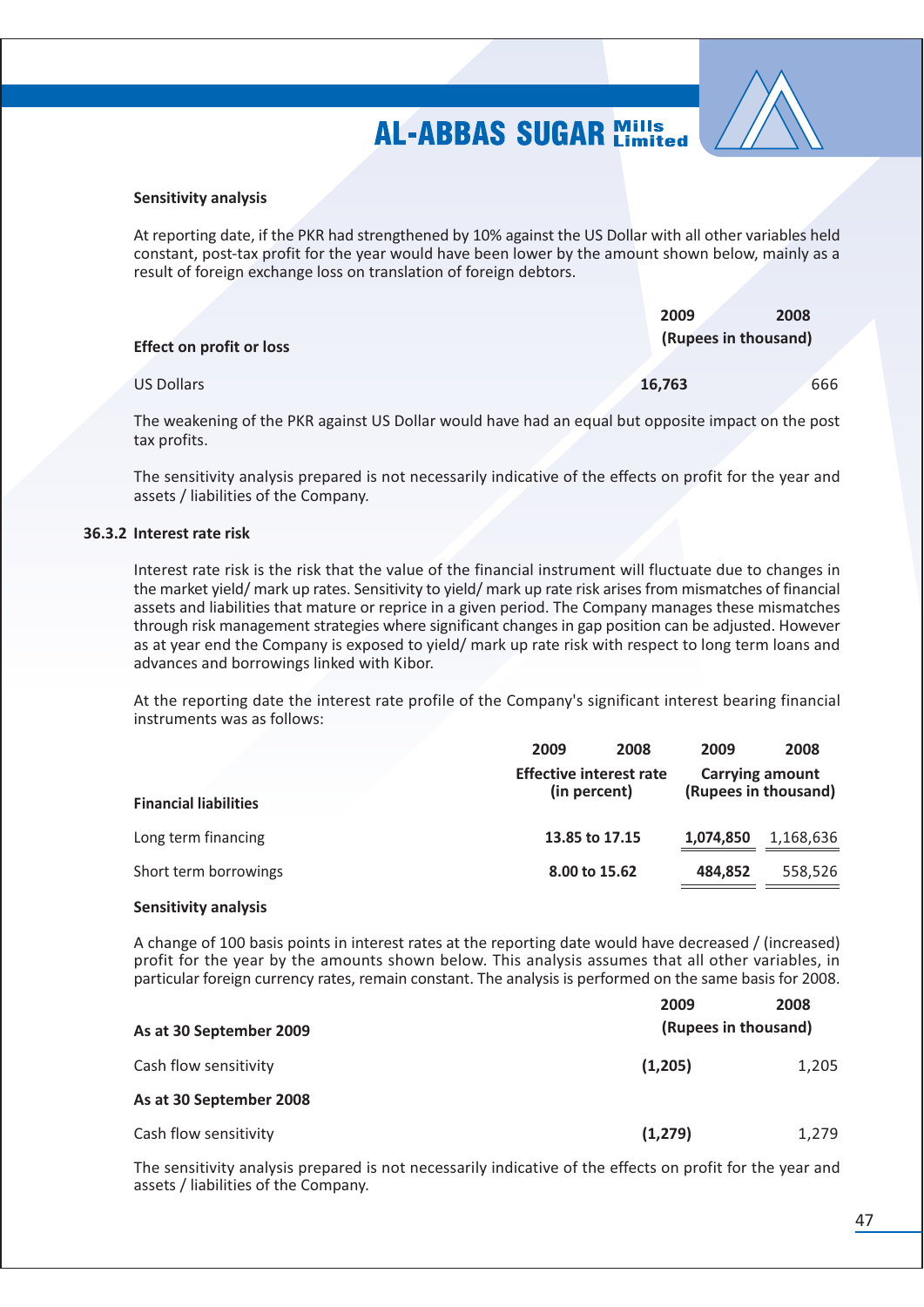

#### 36.3.3 Other price risk

Other price risk is the risk that the fair value or future cash flows of a financial instrument will fluctuate because of changes in market prices (other than those arising from interest rate risk or currency risk). The Company is exposed to price risk with respect to equity investment. Investment in associates is a strategic investment whereas other investments are monitored through continuous trend prevailing in the market.

A 10% increase / decrease in share prices at year end would have increased / decreased the Company's profit in case of held for trading investments and increase / decrease fair value reserve on re-measurement of available for sale investments as follows:

|                          | <b>2009</b>          | <b>2008</b> |
|--------------------------|----------------------|-------------|
|                          | (Rupees in thousand) |             |
| Effect on profit or loss | 1.950                | 1,725       |
| Effect on equity         | 2,863                | 2.918       |
| Effect on investments    | 4.813                | 4.643       |

The sensitivity analysis prepared is not necessarily indicative of the effects on profit / equity and assets of the Company.

#### 36.4 **Fair value of financial instruments**

The carrying values of the financial assets and financial liabilities approximate their fair values. Fair value is the amount for which an asset could be exchanged, or a liability settled, between knowledgeable, willing parties in an arm's length transaction.

#### $36.5$ Capital risk management

The Company's objective when managing capital is to safeguard the Company's ability to continue as a going concern in order to provide return for shareholders and benefits for other stakeholders and to maintain an optimal capital structure to reduce the cost of capital. In order to maintain or adjust the capital structure, the Company may adjust the amount of dividends paid to shareholders, issue new shares and take other measures commensuration to the circumstances. The Company finances its expansions projects through equity, borrowings and management of its working capital with a view to maintaining an appropriate mix between various sources of finance to minimize risk.

The Company monitors capital using a gearing ratio, which is net debt divided by total shareholders equity and sponsors loan plus net debt. Net debt is calculated as total loans and borrowings including any finance cost thereon, less cash and bank balances. The Company's strategy was to maintain leveraged gearing. The gearing ratios as at the balance sheet date are as follows:

|                                                     |           | 2009      | 2008                 |
|-----------------------------------------------------|-----------|-----------|----------------------|
|                                                     |           |           | (Rupees in thousand) |
| Long term financing                                 |           | 873,335   | 1,075,000            |
| Liabilities against assets subject to finance lease |           | 1,639     | 3,295                |
| Accrued mark-up                                     |           | 60,239    | 63,958               |
| Short term borrowings                               |           | 484,852   | 558,526              |
| Current maturity of non-current liabilities         |           | 203,183   | 95,077               |
| Total debt                                          |           | 1,623,248 | 1,795,856            |
| Cash and bank balances                              |           | (12, 504) | (48,417)             |
| Net debt                                            | A         | 1,610,744 | 1,747,439            |
| Shareholders' equity                                |           | 1,125,626 | 869,790              |
| Long term loans from related parties                |           | 301,346   | 395,070              |
| Total capital and reserves                          |           | 1,426,972 | 1,264,860            |
| Capital and net debt                                | B         | 3,037,716 | 3,012,299            |
| Gearing ratio                                       | $(C=A/B)$ | 53.02%    | 58.01%               |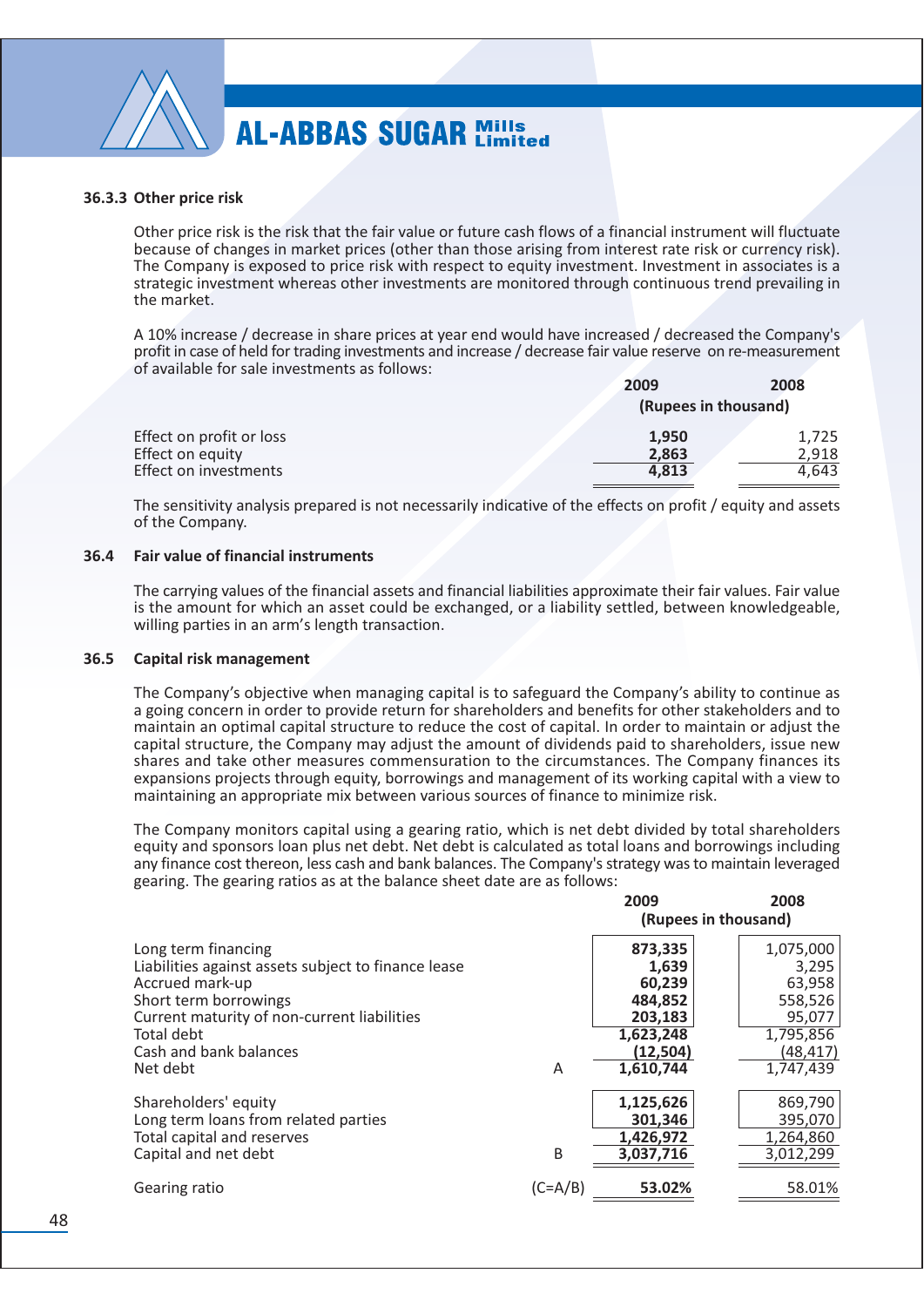

|    |                                                                                                                      | 2009                                            | 2008                                            |
|----|----------------------------------------------------------------------------------------------------------------------|-------------------------------------------------|-------------------------------------------------|
| 37 | PLANT CAPACITY AND ACTUAL PRODUCTION                                                                                 |                                                 |                                                 |
|    | <b>Sugar Unit</b><br>Capacity in M. Tons<br>Days<br>Production in M. Tons<br><b>Days</b>                             | 73,862<br>115<br>52,850<br>115                  | 80,702<br>146<br>61,965<br>146                  |
|    | <b>Distillery Unit</b>                                                                                               |                                                 |                                                 |
|    | Unit - I<br>Capacity in M. Tons<br>Days<br>Production in M. Tons<br>Days<br>Unit - II<br>Capacity in M. Tons<br>Days | 12,460<br>178<br>12,041<br>178<br>18,690<br>267 | 23,450<br>335<br>22,989<br>335<br>24,080<br>344 |
|    | Production in M. Tons<br>Days                                                                                        | 18,082<br>267                                   | 23,943<br>344                                   |
|    | <b>Calcium Carbide and Ferro Alloys</b><br>Capacity in M. Tons based on 320 days<br>Production in M. Tons            | 27,220<br>3,436                                 | 27,220<br>4,595                                 |
|    | <b>MDFB Unit</b><br>Capacity in Sheets based on 320 days<br><b>Production in Sheets</b>                              | 960,000                                         | 960,000<br>106,446                              |

#### 37.1 Reasons for shortfall in capacity utilization

#### $a)$ Sugar

Lesser availability of sugarcane is the main reason of shortfall in production of sugar.

#### **Distillery**  $\mathsf{b}$

Lesser availability of molasses is the main reason of shortfall in production of rectified spirit.

#### **Calcium Carbide and Ferro Alloys**  $c)$

Due to lesser demand of the product the plant operated accordingly.

#### **MDFB** d)

Due to high input cost and lesser demand the plant remained closed through out the year.

#### **SEGMENT REPORTING** 38

|                                                                                                           |           |                   | 2009                                                                |             |                                                                     |                                                                       |
|-----------------------------------------------------------------------------------------------------------|-----------|-------------------|---------------------------------------------------------------------|-------------|---------------------------------------------------------------------|-----------------------------------------------------------------------|
|                                                                                                           | Sugar     | <b>Distillery</b> | Calcium<br>Carbide &<br><b>Ferro Alloys</b><br>(Rupees in thousand) | <b>MDFB</b> | <b>Total</b>                                                        | 2008                                                                  |
| Sales                                                                                                     | 2,079,127 | 1,688,425         | 391,502                                                             | 7,868       | 4,166,922                                                           | 2,757,639                                                             |
| Segment results                                                                                           | 355,085   | 404.108           | (39, 637)                                                           | (20, 473)   | 699,083                                                             | 475,368                                                               |
| Unallocated Corporate Expenses:                                                                           |           |                   |                                                                     |             |                                                                     |                                                                       |
| Administrative expenses<br>Finance cost<br>Other operating expenses<br>Other operating income<br>Taxation |           |                   |                                                                     |             | (98,564)<br>(271,735)<br>(26, 972)<br>35,308<br>(54,688)<br>282,432 | (79, 116)<br>(180, 697)<br>(159, 458)<br>40,330<br>(21,382)<br>75,045 |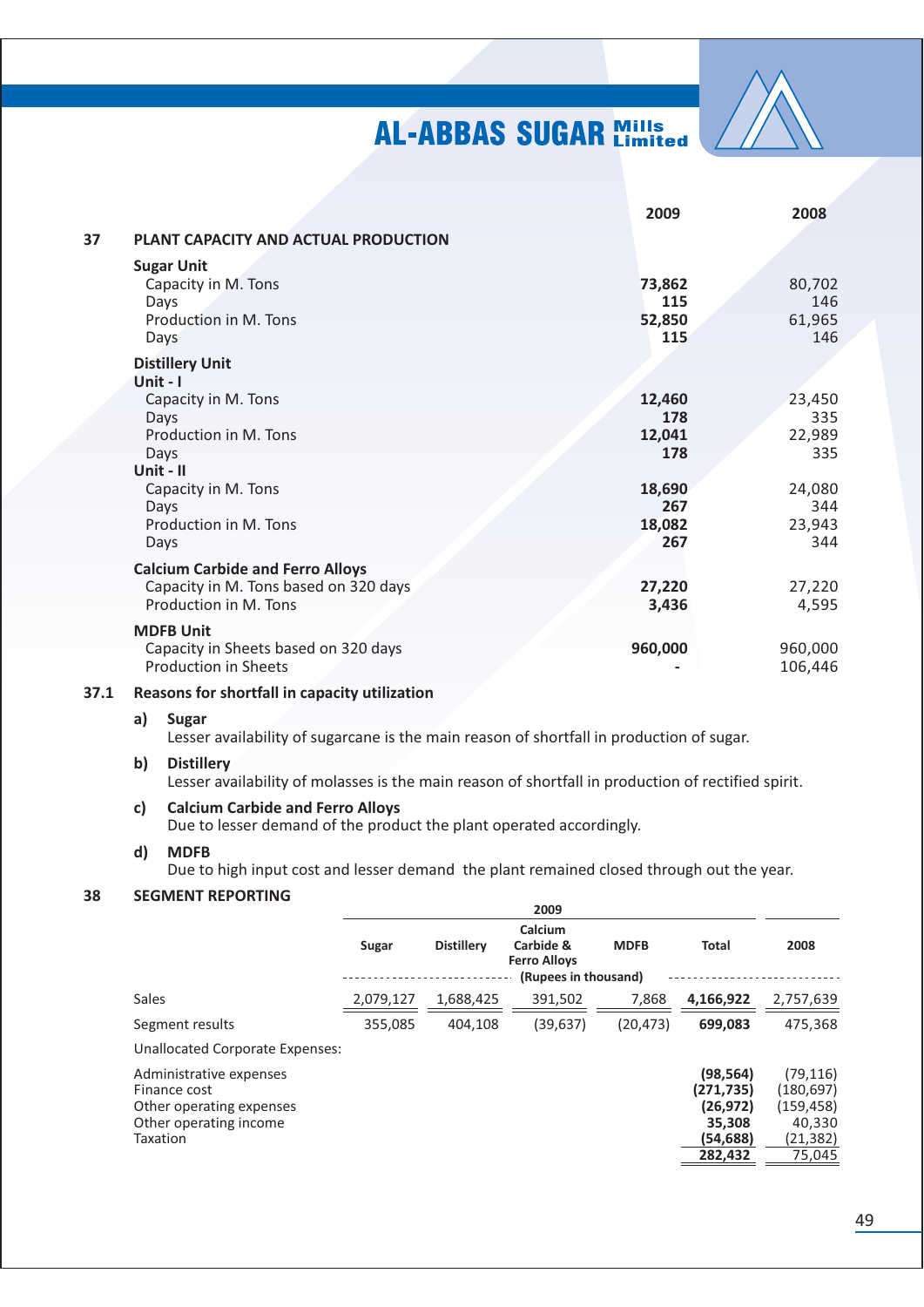

|      |                                              |           |                   | 2009                                        |             |              |           |
|------|----------------------------------------------|-----------|-------------------|---------------------------------------------|-------------|--------------|-----------|
|      |                                              | Sugar     | <b>Distillery</b> | Calcium<br>Carbide &<br><b>Ferro Alloys</b> | <b>MDFB</b> | <b>Total</b> | 2008      |
|      | <b>Other information:</b>                    |           |                   | (Rupees in thousand)                        |             |              |           |
| 38.1 | Segment assets                               | 1,422,428 | 819,009           | 718,124                                     | 314,362     | 3,273,923    | 2,803,351 |
|      | Unallocated segment assets                   |           |                   |                                             |             | 458,652      | 965,361   |
|      |                                              |           |                   |                                             |             | 3,732,575    | 3,768,712 |
|      |                                              |           |                   |                                             |             |              |           |
| 38.2 | Segment liabilities                          | 1,069,260 | 471,987           | 370,141                                     | 337,425     | 2,248,813    | 2,338,177 |
|      | Unallocated segment liabilities              |           |                   |                                             |             | 358,136      | 560,745   |
|      |                                              |           |                   |                                             |             | 2,606,949    | 2,898,922 |
|      |                                              |           |                   |                                             |             |              |           |
| 38.3 | Capital expenditure                          | 307,943   | 44,895            |                                             |             | 352,838      | 330,463   |
|      | Unallocated capital expenditure              |           |                   |                                             |             | 26,881       | 17,631    |
|      |                                              |           |                   |                                             |             | 379,719      | 348,094   |
|      |                                              |           |                   |                                             |             |              |           |
| 38.4 | Depreciation                                 | 58,350    | 29,722            | 22,155                                      | 21,405      | 145,233      | 120,517   |
| 38.5 | Non cash expenses other than<br>depreciation |           |                   |                                             |             |              | 2,000     |

#### 39 **RELATED PARTY TRANSACTION**

The related parties comprise associated undertakings, other related group companies, directors of the Company, key management personnel and post employment benefit plans. The Company in the normal course of business carries out transactions with various related parties. Amounts due to related parties are shown in under respective note to the financial statement. Remuneration of directors, chief executive and executives being the key management personnel are disclosed in relevant note. Transactions with related parties are as follows:

|                                                            | 2009<br>(Rupees in thousand) | 2008   |
|------------------------------------------------------------|------------------------------|--------|
| Purchase of cement                                         | 1,763                        | 4,134  |
| Sale of baggasse                                           | 1,611                        | 208    |
| Common sharing expenses incurred and reimbursed            | 3,600                        | 2,400  |
| Purchase of stores and spares                              | 1,088                        |        |
| Dividend received                                          | 2,005                        |        |
| Contribution paid to employees gratuity fund               | 15,597                       | 1,500  |
| Purchase of shares through related party brokerage house   |                              | 20,125 |
| Loan (repayments) / received from related parties-sponsors | (93, 724)                    | 15,916 |

39.1 There were no transactions with the key management personnel other than under their terms of employment, which are disclosed in relevant note to the financial statements.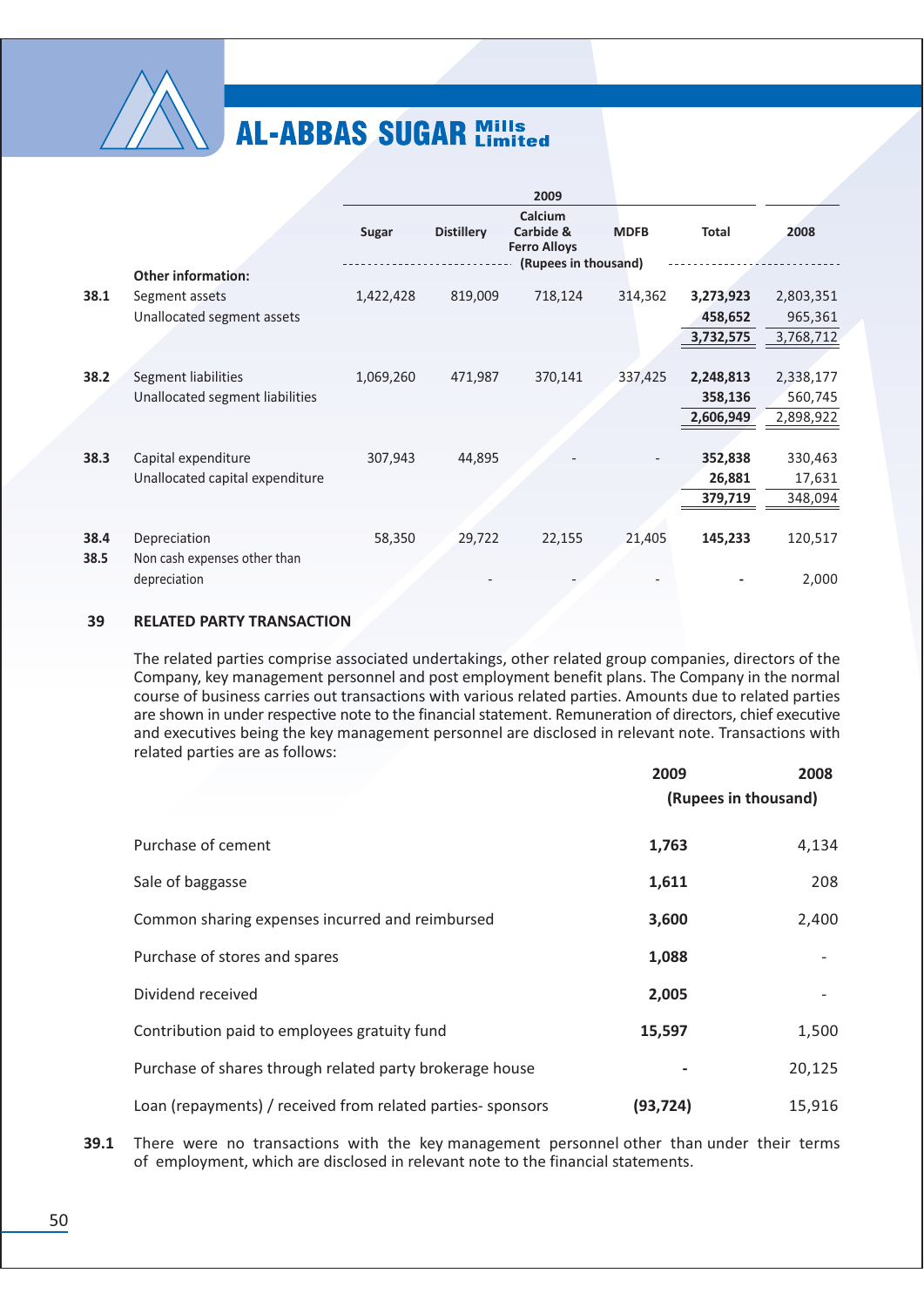

|    |                                                 | <b>Note</b> | 2009                 | 2008       |
|----|-------------------------------------------------|-------------|----------------------|------------|
| 40 | <b>CASH GENERATED FROM OPERATIONS</b>           |             | (Rupees in thousand) |            |
|    | Profit before taxation                          |             | 337,120              | 96,427     |
|    | Adjustment for:                                 |             |                      |            |
|    | Depreciation                                    | 4.1.2       | 145,233              | 120,517    |
|    | Amortization on intangible asset                |             | 4,089                |            |
|    | Reversal of provision for loan to growers       | 32          |                      | (3, 220)   |
|    | Finance cost                                    | 31          | 271,735              | 180,697    |
|    | Income from financial assets                    | 32          | (1, 453)             | (4, 371)   |
|    | Unrealized (gain) on investment                 | 32          | (2, 250)             | 2,875      |
|    | Dividend income                                 | 32          | (2,005)              |            |
|    | Gain on disposal of fixed assets                | 32          | (1,044)              | (638)      |
|    | Increase in market committee fee                | 20          | 2,569                | 3,079      |
|    |                                                 |             | 416,874              | 298,939    |
|    | Operating profit before working capital changes |             | 753,994              | 395,366    |
|    | Decrease / (increase) in current assets         |             |                      |            |
|    | Stores, spare parts and loose tools             |             | 7,641                | (33, 353)  |
|    | Stock-in-trade                                  |             | 222,434              | (652, 124) |
|    | <b>Trade debts</b>                              |             | (170, 257)           | 105,972    |
|    | Loans and advances                              |             | 174,261              | (164, 058) |
|    | Trade deposits and short term prepayments       |             | (3,881)              | (600)      |
|    | Short term investment                           |             |                      | (20, 125)  |
|    |                                                 |             | 230,198              | (764,288)  |
|    | Increase in trade and other payables            |             | (61, 915)            | 243,810    |
|    | Cash generated from / (used in) operations      |             | 922,277              | (125, 112) |
|    |                                                 |             |                      |            |

#### 41 DATE OF AUTHORIZATION FOR ISSUE

These financial statements were authorized for issue on January 5, 2009 by the Board of Directors of the Company.

#### $42$ **CORRESPONDING FIGURES**

Corresponding figures have been re-arranged / reclassified, whenever necessary, for the purpose of compliance, comparison and better presentation. Major changes made during the year are as follows;

| <b>Re-classified from</b>         | <b>Re-classified to</b>  | <b>Note</b> | <b>Rupees in</b><br>thousand | <b>Reason</b>           |
|-----------------------------------|--------------------------|-------------|------------------------------|-------------------------|
| Loans and advances                | Capital work in progress | 4.2         | 20,900                       | Correct<br>presentation |
| Tax refund due from<br>government | Loans and advances       | 11          | 83.591                       | Correct<br>presentation |

#### 43 **EVENT AFTER THE BALANCE SHEET DATE**

The Board of Directors of the Company in their meeting held on January 5, 2009 has proposed a final cash dividend of Rs. 4 per share i.e. 40% for the year ended September 30, 2009.

#### 44 **General**

Figures have been rounded off to the nearest thousand of Rupees, unless otherwise stated.

**Shunaid Qureshi Chief Executive** 

Asim Ghani Director